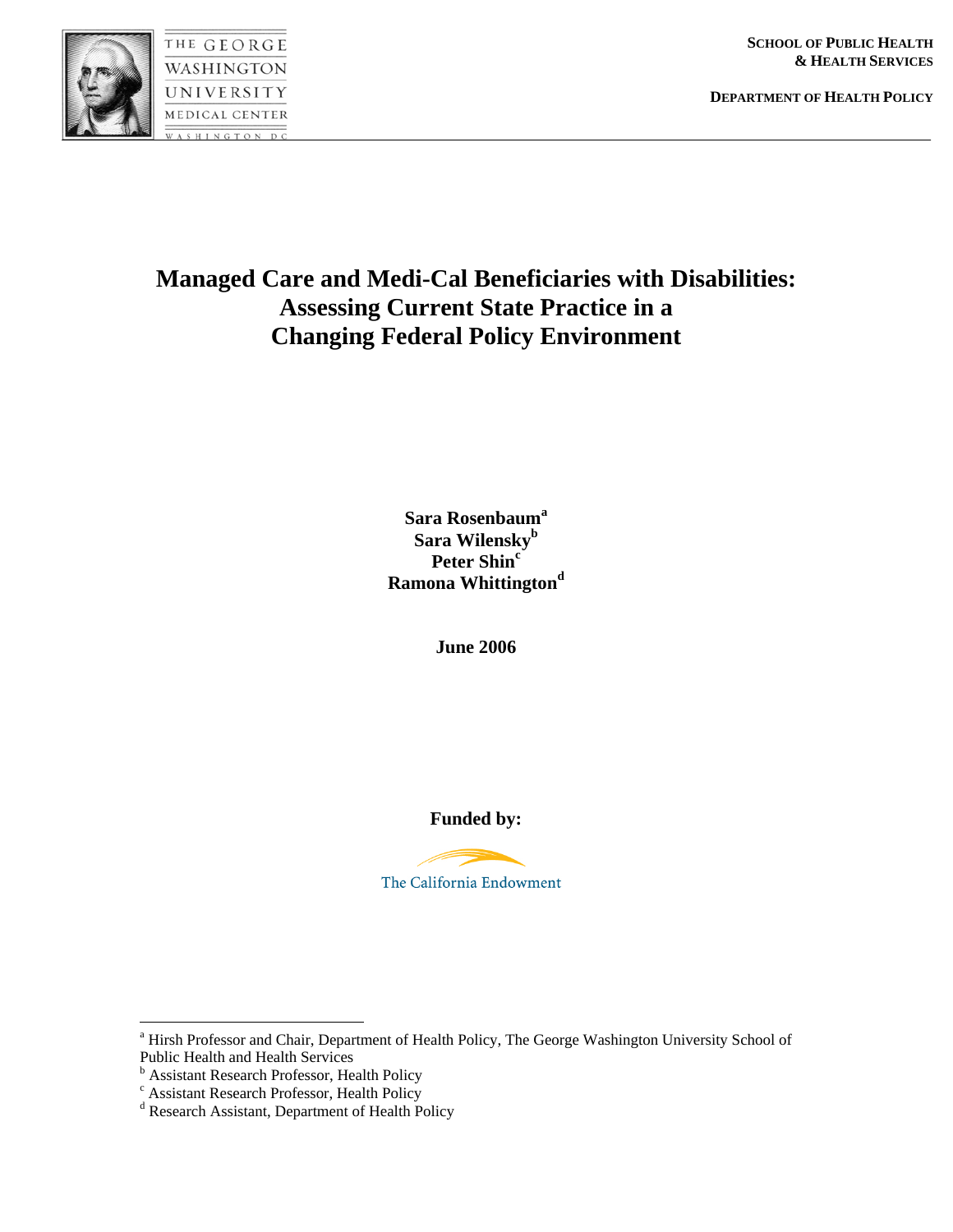## **Executive Summary**

This analysis, prepared for The California Endowment, is a follow-on report to our earlier work that raised issues to be considered before moving persons with disabilities into compulsory Medicaid managed care plans and reviewed the extent to which California's legal framework addressed the concerns identified. In this report, the George Washington University School of Public Health and Health Services examines how other states have addressed issues that arise in designing, implementing and overseeing compulsory managed care systems for persons with disabilities and serious and chronic health conditions. The experiences of other states that have developed these types of arrangements offer an important learning opportunity for any state that is beginning the process of evaluating possible reforms. In addition, we evaluate how the changes in the Deficit Reduction Act of 2005 relate to decisions regarding the use of mandatory managed care enrollment for disabled beneficiaries.

Our previous report for The California Endowment focused on a series of issues central to the development of contractual arrangements with managed care organizations:

- The process of enrolling and disenrolling from health plan arrangements, including the extent and design of the auto-enrollment process;
- Accountability standards governing contractor performance in the areas of access and the experience and quality of the provider network with respect to both primary and specialty care;
- Benefit design with respect to both contractual and extra-contractual coverage for both children and adults, with particular attention paid to the allocation of coverage responsibilities between the state program and its contractors in the case of Early and Periodic Screening Diagnostic and Treatment (EPSDT) services;
- Contractor payment levels and terms and the down streaming of financial risk to network providers, including safety-net providers; and
- The ability to measure the quality of plan performance.

This report focuses on these issues in the context of other state experiences while also identifying key challenges in other areas that were identified by the state officials with whom we spoke. The five states whose plans were the focus of this study were Arizona, Maryland, Massachusetts, Minnesota and Wisconsin because of their extensive use of managed care systems for beneficiaries with disabilities. Our research methods entailed review of relevant documents and interviews with officials charged with program management.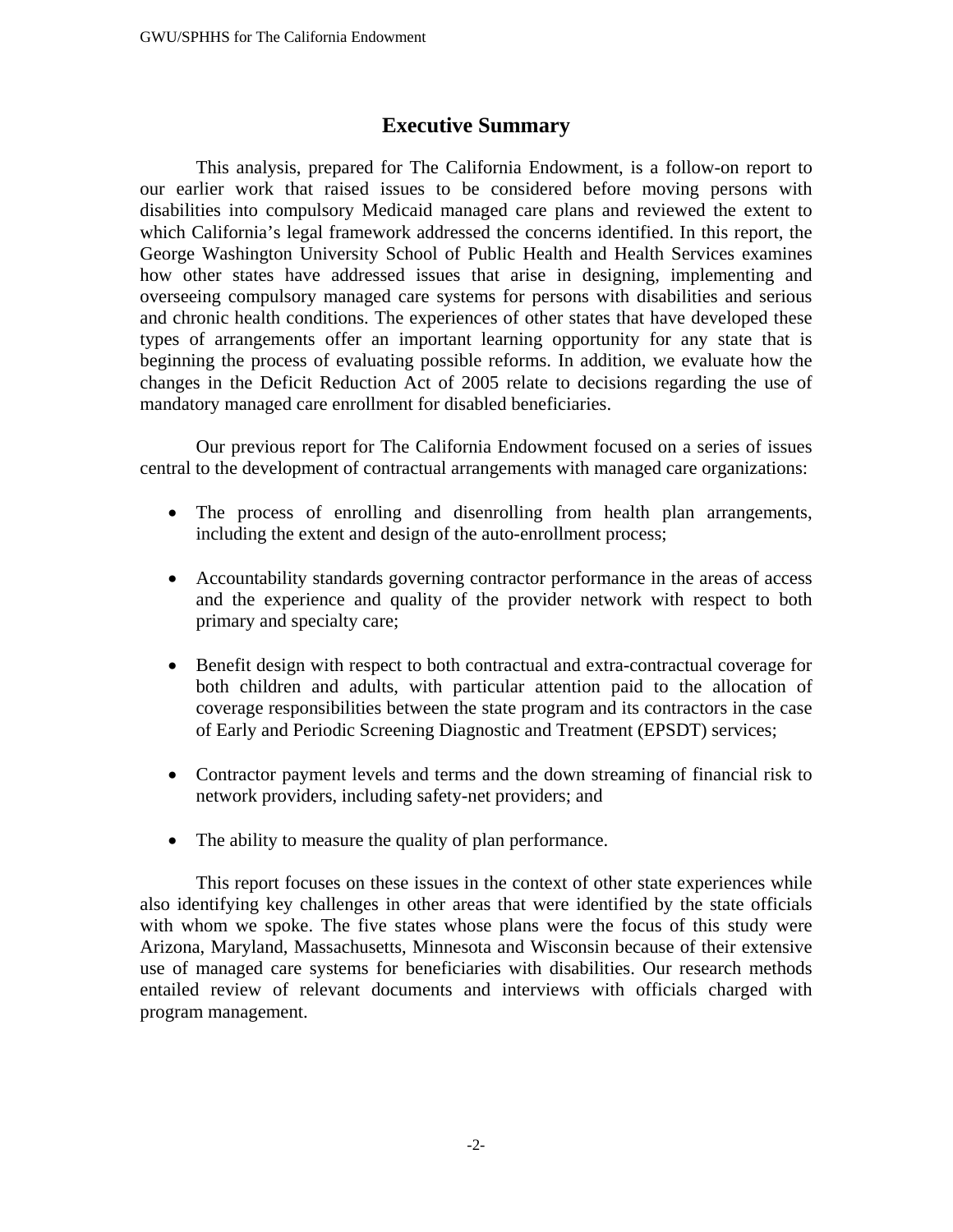#### **Findings in Brief**

Although we were able to gather extensive information from state officials and through our document review, we were struck by the very limited extent of state experience with compulsory managed care for persons with disabilities, a fact that we attribute to the complexity of implementing complex systems of care for persons who experience both extensive medical and health care needs and very low income as well as the lack of adequate performance assessment standards despite notable work on the part of numerous organizations in recent years, particularly the Center for Health Care Strategies. The complex nature of the purchasing task, coupled with uncertainty around performance measurement, may account for the slow rate with which these systems appear to have developed. Our research also yielded a series of specific findings related to the following matters:

- *The extent to which sufficient time is allocated to pre-implementation planning on the part of both agencies and contractors, as well as the degree to which additional resources are allocated to staffing and readiness activities*. Managed care for low-income persons with disabilities involves the development of customized health care systems requiring special knowledge and capabilities on the part of both purchasers and contractors that go well beyond the standardized activities associated with managed care purchasing for a Medicaid population without serious disabilities.
- *Delegation of oversight*. Careful consideration is needed regarding the extent to which basic decisions over program design and oversight should be delegated to sub-state administration authorities;
- *Particular attention to coverage design.* Managed care enrollees with disabilities typically need access to the full scope of acute and long-term care services covered under their state Medicaid plan. Many managed care contracts cover less than the full range of state plan services, and failure to carefully juxtapose and integrate multiple sources of coverage can create serious coverage gaps for enrollees. Contractual development requires careful attention to the integration of coverage and service design with respect to the written standards that frame coverage operations and program performance;
- *Training*. The extent to which those charged with purchasing and overseeing care at the state and local level are sufficiently trained and supported to carry out oversight activities;
- *Measurable standards.* The ability to conduct oversight thorough performance measurement utilizing a combination of standard reporting measures, specialized measures tailored to members with critical but low-prevalence health needs that are not reflected in standard performance measures, and "real-time measurement" that utilizes data sources such as complaints, appeals and grievances.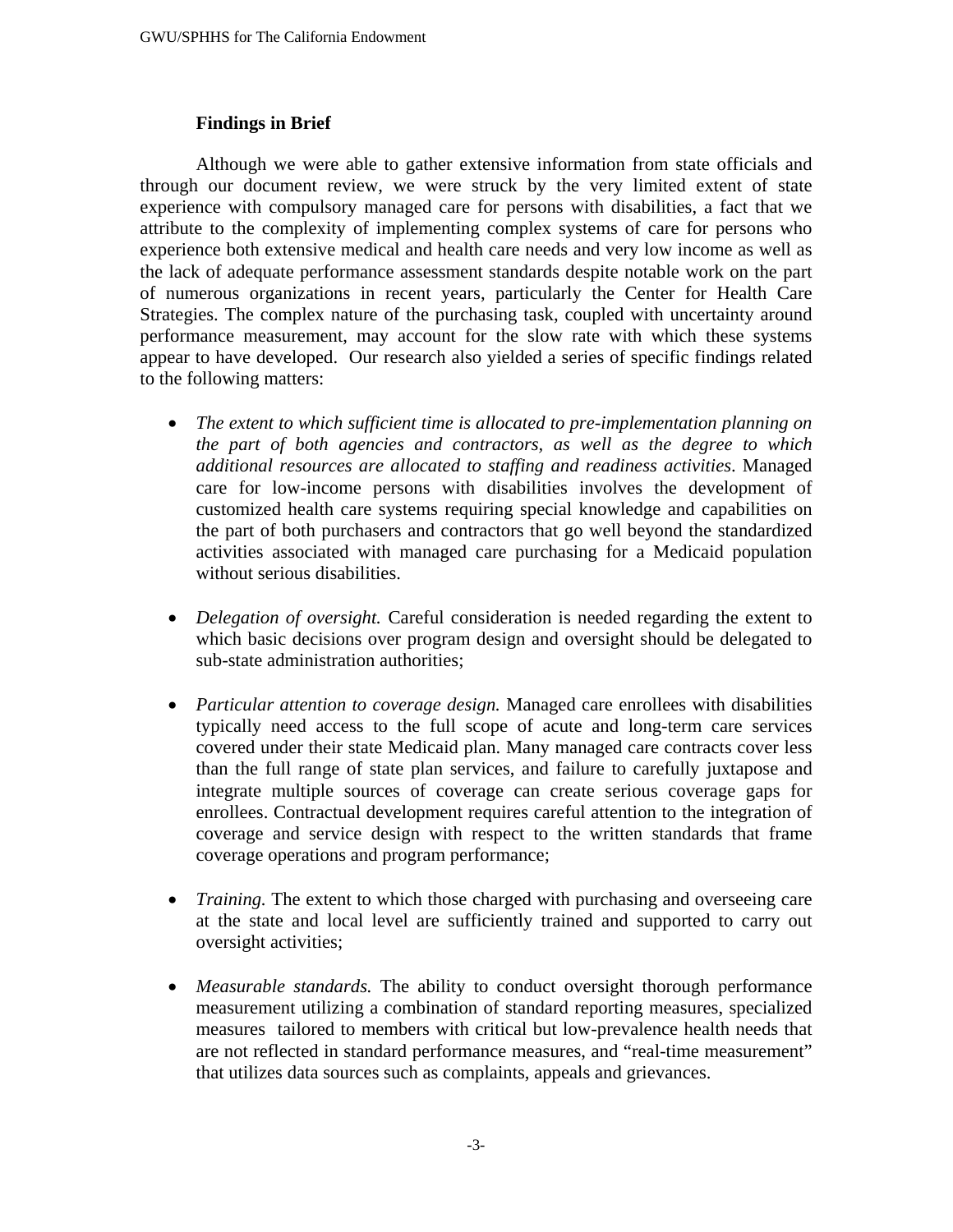Agency officials reported that for reasons of clear accountability, their contract documents represent the primary source of written standards governing their managed care systems. At the same time, more elaborate guidance related to performance and performance measurement typically is found in supplementary materials furnished to all contractors, such as transmittals and operational instructions, which may or may not create enforceable expectations. The task of determining when expectations should be advisory as opposed to enforceable is a complex one and entails weighing factors related to cost, quality and safety, and the ability to develop clear standards capable of enforcement.

Finally, the Deficit Reduction Act of 2005 includes far-reaching changes with respect to state flexibility to introduce new types of benefit designs in to Medicaid coverage; these arrangements can be offered on an optional basis in the case of persons with disabilities. At the same time, new limitations on Medicaid payment for case management services may create new challenges for states that seek to create integrated systems of care for persons with disabilities that span multiple public programs beyond Medicaid, such as specialized public systems for children with special health care needs and adults with mental and developmental disabilities.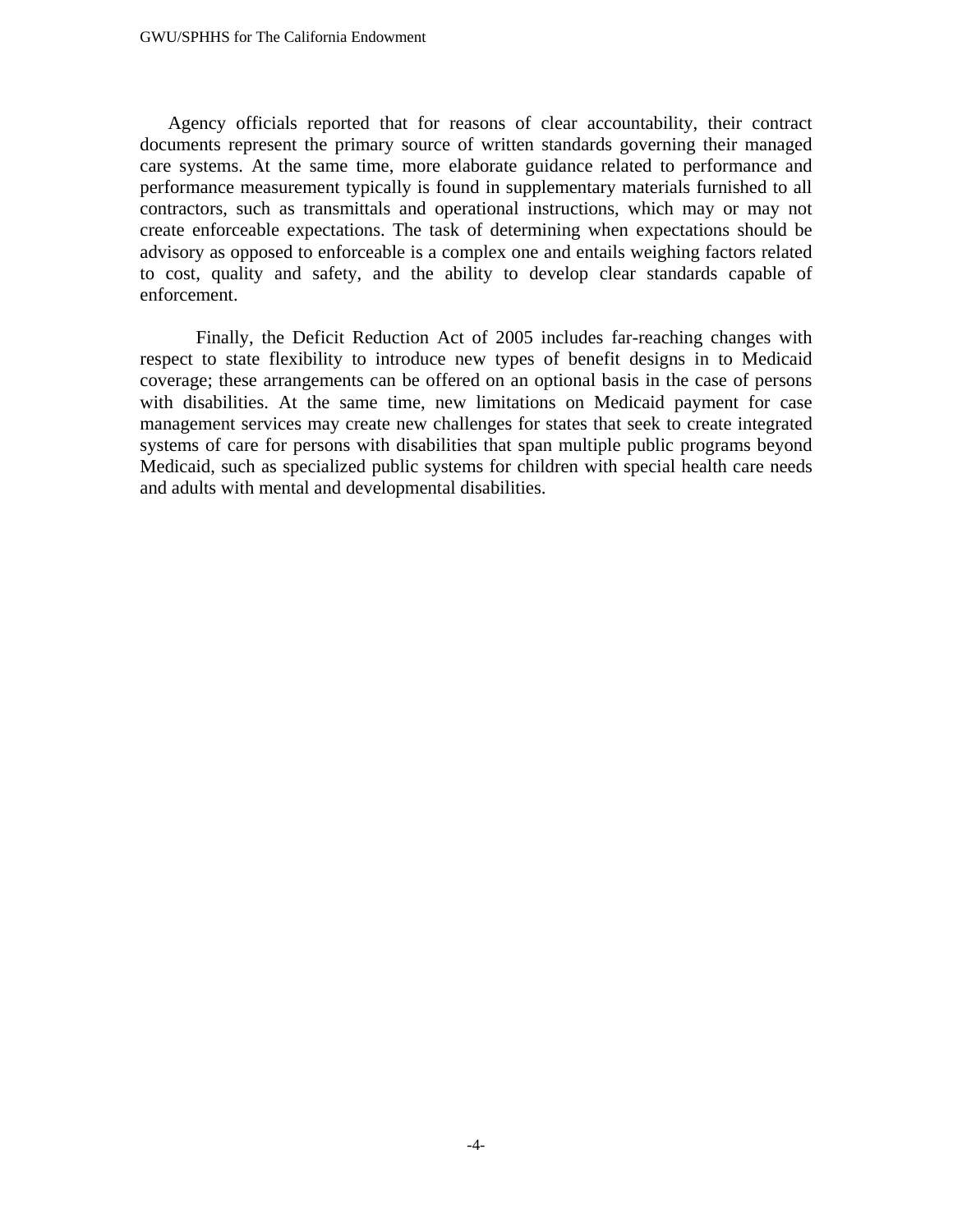## **Introduction**

This analysis, prepared for The California Endowment, examines issues that arise in designing, implementing and overseeing compulsory managed care systems for persons with disabilities and serious and chronic health conditions. In recent years there has been a growing interest in using managed care tools to create compulsory systems of care for children and adults with disabilities. The experiences of other states that have developed these types of arrangements offer an important learning opportunity for any state that is beginning the process of evaluating possible reforms. Of course, positive actions taken by other states should be viewed as opportunities, not limitations, and California's policymakers should not feel confined by the decisions made in other states. This paper focuses on experiences outside of California because our prior report<sup>1</sup> for The Endowment reviewed California's legal framework, including boilerplate County Operated Health Systems contracts, and other researchers working during this same time frame are evaluating California's experiences with managed care and contract language use by California managed care organizations.

The George Washington University School of Public Health and Health Services ("GWU") conducted a preliminary analysis of this issue for The Endowment in August, 2005. This second-phase analysis represents a follow-on to our earlier work. **Part 2**  provides a background and context, summarizing both the key findings in our earlier report as well as important developments subsequent to our initial work that bear directly on the establishment of compulsory managed care systems for Medi-Cal beneficiaries, including policy developments at the state level and the enactment of the Deficit Reduction Act of 2005 (DRA). **Part 3** describes the results of our analysis of state experiences with compulsory managed care arrangements, including both a description of various state contractual approaches to key design questions as well as findings from a series of interviews with state officials involved in managed care administration and oversight. **Part 4** discusses important federal policy considerations arising from the DRA.

 In this report, certain acronyms appear in **Parts 3 and 4. Appendix A** contains a list of these acronyms and their definitions. **Appendix B** contains a list of the clinical indicators that Massachusetts' Senior Care Options Program requires providers to report.

 $\overline{a}$ 

<sup>&</sup>lt;sup>1</sup> Sara Rosenbaum, Sara Wilensky, and Peter Shin. Achieving "Readiness" in Medi-Cal's Managed Care Expansion for Persons with Disabilities: Issues and Process. Prepared for The California Endowment (August 2005). Available at http://www.calendow.org/reference/publications/pdf/npolicy/TCE0930- 2005 Achieving Read.pdf. (Accessed June 19, 2006).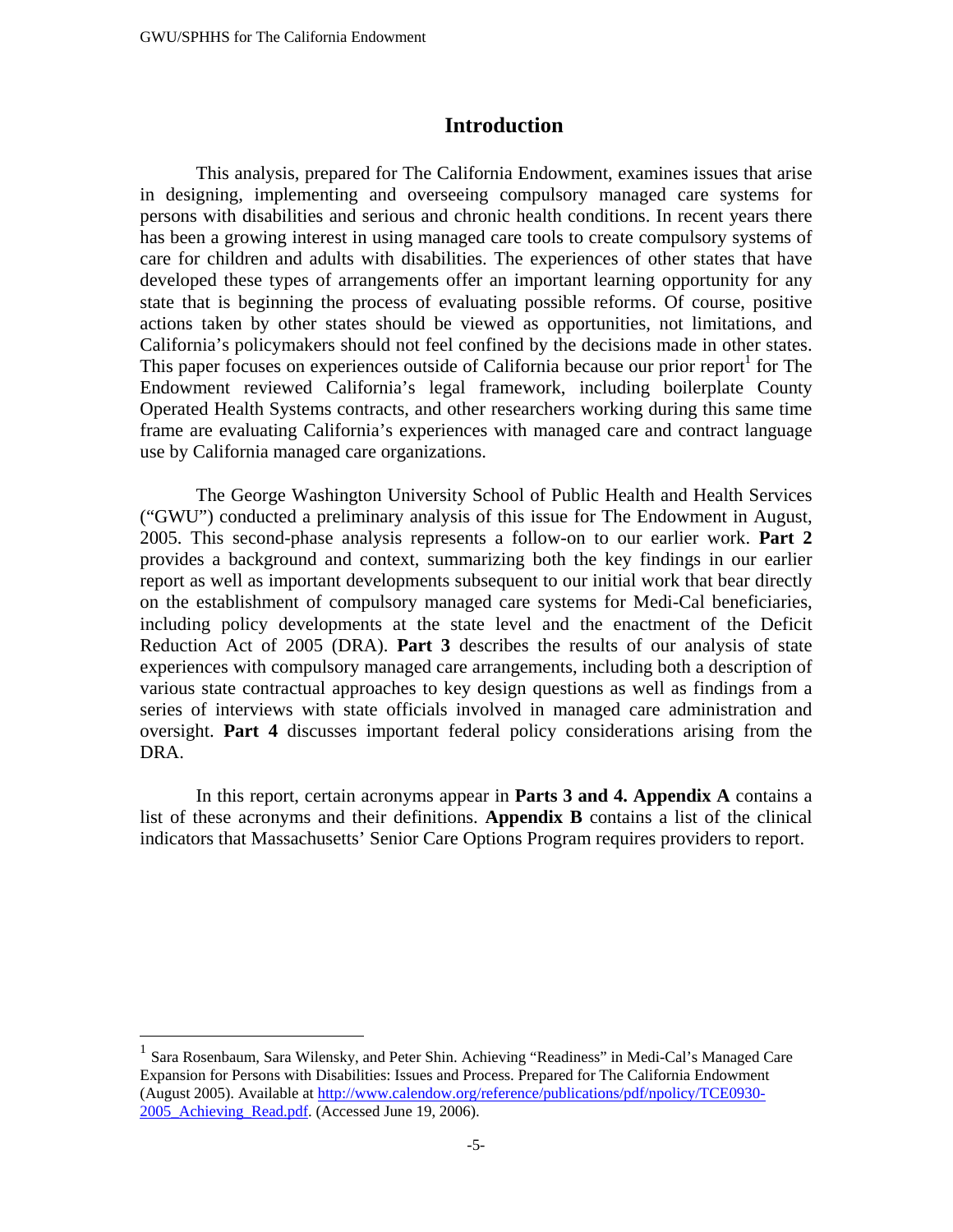# **2. Background and Context**

## A. Summary of Key Findings from GWU's Initial Analysis for The California Endowment

 In August 2005, GWU conducted an analysis for The Endowment regarding the major challenges that arise in transitioning Medi-Cal beneficiaries with disabilities to managed care systems utilizing a compulsory enrollment model.<sup>2</sup> This analysis occurred at a time when this type of transitional plan appeared to be proceeding in California at a rapid pace. Based on an examination of federal legal requirements for Medicaid managed care, as well as a body of previous research into Medicaid managed care arrangements, the analysis identified a series of important issues that could be expected to arise in designing and overseeing mandatory managed care systems for children and adults with serious disabilities. These issues can be summarized as follows:

- *The process of enrolling and disenrolling from health plan arrangements, including the extent and design of the auto-enrollment process*. Autoenrollment – the process of automatically assigning to some or all health plans eligible individuals who fail to select a plan -- is essential in any compulsory system, but it also can result in a significant disruption in health care access and established provider/patient relationships. Furthermore, in the case of individuals at heightened risk of institutionalization, or whose disability may be associated with behavior considered disruptive or that is complex to manage, deciding when -- if ever – plans will be permitted to disenroll such members becomes an important question for resolution.
- *Accountability for access and provider network experience, availability and competency.* Organized health care systems specializing in the treatment and management of persons with disabilities merit heightened attention to issues related to physical, geographic, and language and communication access, as well as the qualifications, experience levels and competency of provider networks. Also important is the extent to which certain types of health care providers offering unique services remain accessible regardless of plan enrollment. Finally, health systems for persons with significant disabilities may raise important questions related to the extent to which patients are permitted to remain in previously established and valued provider relationships.
- *Benefit design and extra-contractual coverage, especially in the case of children with disabilities for whom access to enhanced coverage under Early and Periodic Screening Diagnostic and Treatment services (EPSDT) remains a basic requirement.* Benefit design in managed care systems for persons with disabilities is complex because of the range of coverage needed and the standards that need to be applied when making individualized determinations regarding the medical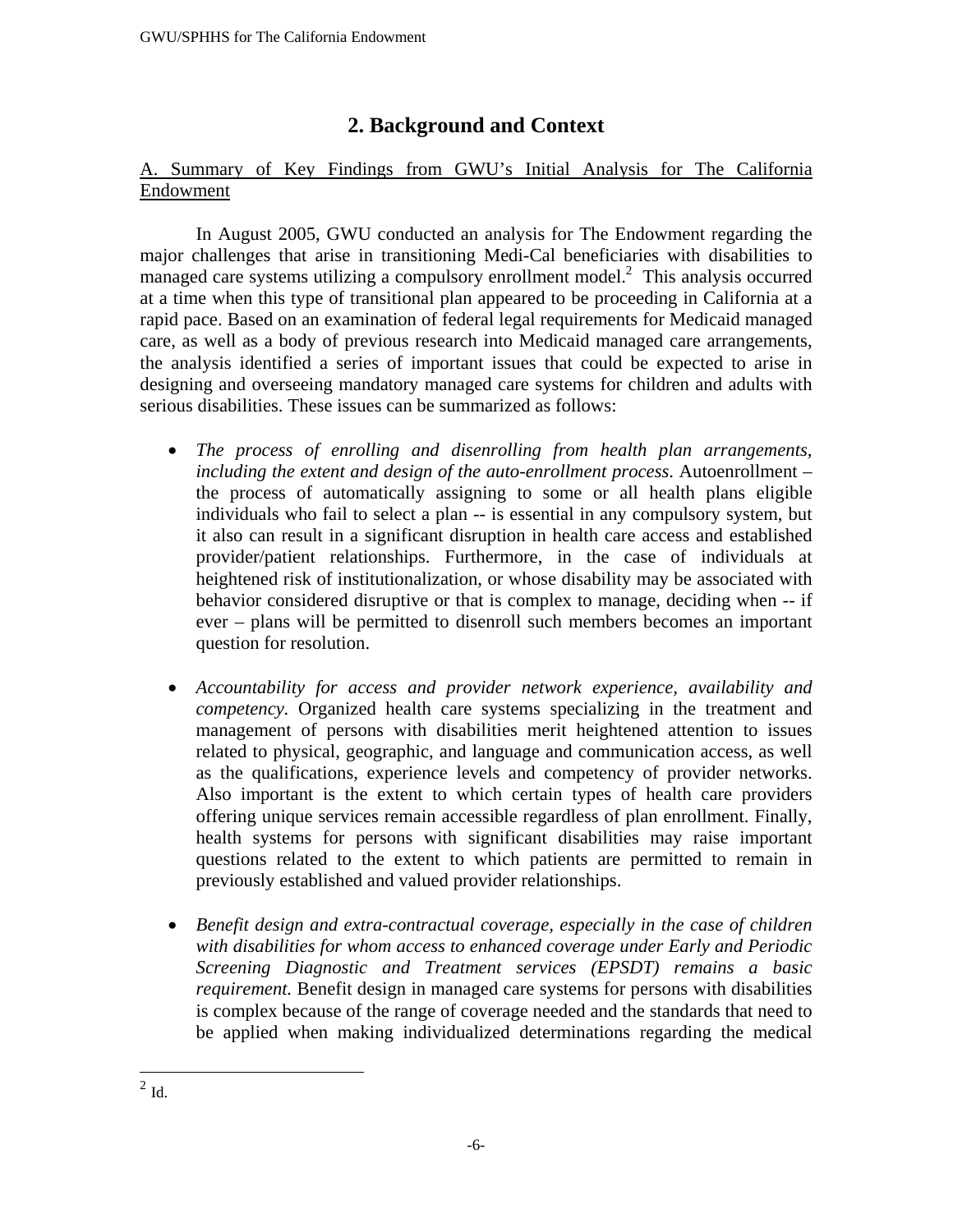necessity of care. Standard treatment guidelines may be irrelevant to patients with multiple, serious and chronic conditions whose need for health care intervention is not simply to "improve" but also to maintain functioning or avert a loss of functioning. For children, additional considerations that arise under EPSDT become particularly important, because of the need to intervene at the earliest possible point in order to maximize healthy growth and development.

In this regard, five challenges emerge as key:

- The first key challenge is to identify contractual coverage versus extracontractual coverage so that the state agency and plans are in clear agreement regarding which services to which beneficiaries are a managed care plan obligation and which remain directly covered under the state's Medicaid plan.
- The second key challenge is the extent to which plans will be permitted to apply across-the-board coverage limitations and exclusions.
- The third challenge is the development and application of appropriate standards of medical necessity in individualized coverage decision-making to promote functional attainment and healthy child development and to avert the loss of functional capability.
- The fourth challenge is the use of a decision-making process that is patientcentered, focusing on the particularized facts in individual cases and allowing for a broad range of evidence to be considered beyond standardized treatment guidelines. In this regard the grievance and appeals process becomes critical, as well as the relationship between plan appeals procedures and special regulatory safeguards applicable to Medicaid beneficiaries that ensure that ongoing health services are not reduced or terminated prior to a thorough evidentiary hearing.
- The fifth challenge is ensuring appropriate coordination to ensure that plan treatment decisions take into account the health supports that members will need to be able to take full advantage of other community services. These include supports such as between plan coverage and service activities, health and supportive services available through other programs such as special education and child development programs, job-training and supported work opportunities, and community living and socialization opportunities.
- *Payment levels and terms and the "downstreaming" of financial risk.* Persons with disabilities present a much greater potential for financial loss, especially if managed care contracts include a wide array of services and management obligations. As a result, payment levels and stop-loss provisions are key features to consider. Whether states provide a limit to managed care plan's financial obligations instead of placing more financial risk on plans and providers is a central aspect of planning. Essential planning questions include: How much risk is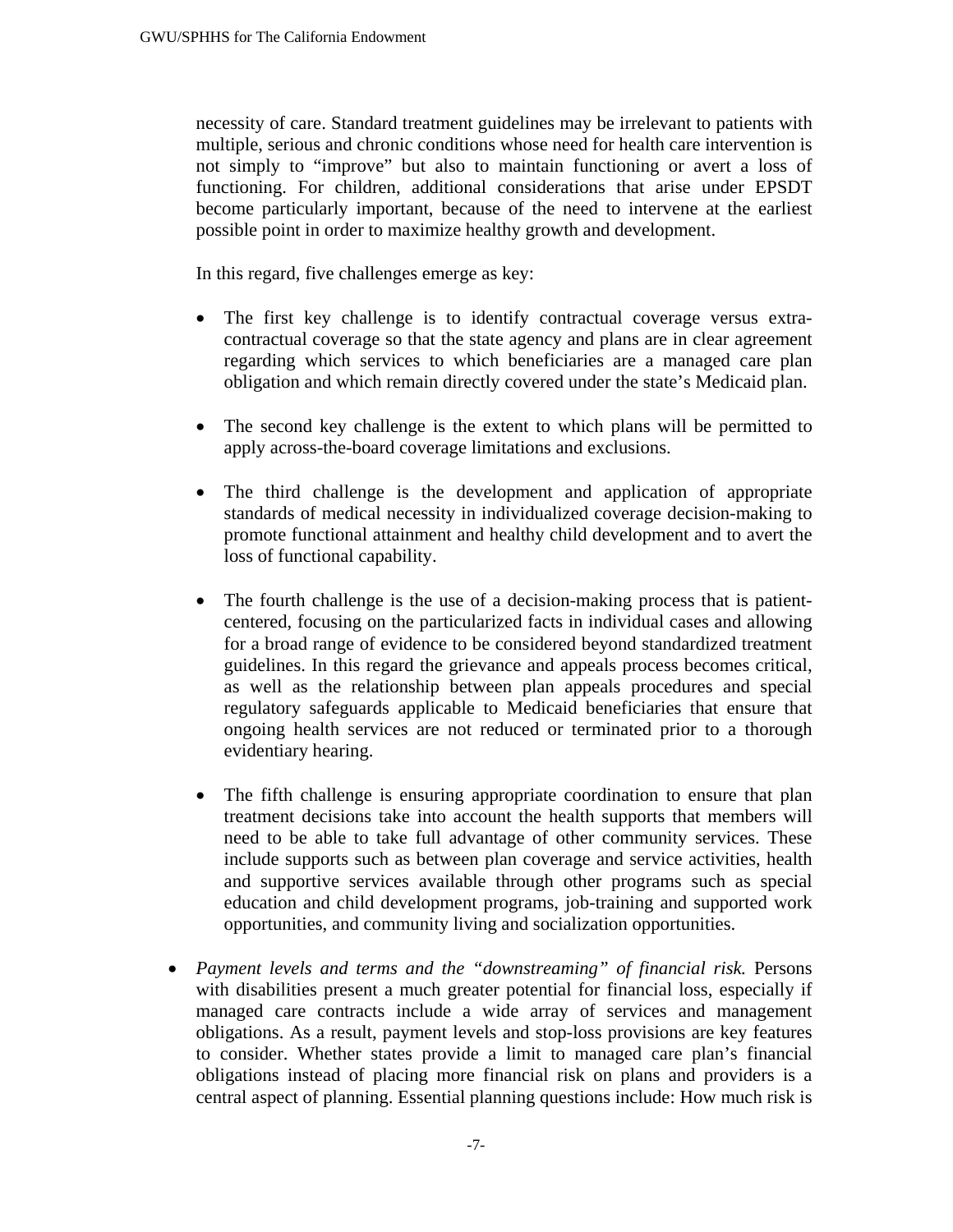transferred from the purchaser to the plan and, in turn, "downstreamed" to health professionals and practice groups? Are the terms of payment adequate to avert serious treatment disincentives that can harm patients? Are payment levels sufficient to avoid financially damaging health care practices?

• *Measuring the quality of plan performance*. There is heightened interest in linking payment to the achievement of quality performance benchmarks. In systems that emphasize care and treatment for relatively small numbers of persons, many of whom have multiple diagnoses and relatively unique health needs, what measures are to be used? Will measures take into account the extent to which plans succeed in maximizing the functional status of patients, minimizing the potential for deterioration, and ensuring that their health services and supports make it possible for patients to fully benefit from the broader array of community services? How can payers ensure safeguards against under-service in relation to need, particularly where some of the most important signals of quality may involve events that are limited in number and do not lend themselves easily to standardization or mass measurement techniques?

While this paper focuses on how these and other issues affect access to care for persons with disabilities in managed care plans, it is worth noting that many of the hurdles we describe here are also present in fee-for-service settings. For example, the need for consumer-focused decision-making, improved care coordination to obtain Medi-Cal covered services or a mix of Medi-Cal covered and uncovered services, and issues relating to medical necessity standards are also concerns in fee-for-service settings. While managed care may not have created many of these problems, managed care organizations are in a position to make decisions that either exacerbate the concerns raised above or improve the accessibility and quality of care received by persons with disabilities.

#### B. Subsequent State Policy Developments

<u>.</u>

Following a decision to delay plans to aggressively move forward with compulsory managed care under §1115 federal demonstration authority, Gov. Arnold Schwarzenegger, in his FY 2007 Budget submission to the California Legislature, proposed to take a "more cautious and deliberate" approach to the transformation to managed care for persons with disabilities on order to "further develop the infrastructure, policies, procedures, and performance standards" necessary for managed care to appropriately serve persons with disabilities.<sup>3</sup> The Governor instead proposed to develop pilot health care coordination programs for persons with serious mental illness, as well as persons with chronic conditions who are seriously ill and may be approaching the end of their lives.

 $3$  The Governor's Budget Summary 2006-07, Health and Human Services, p. 131.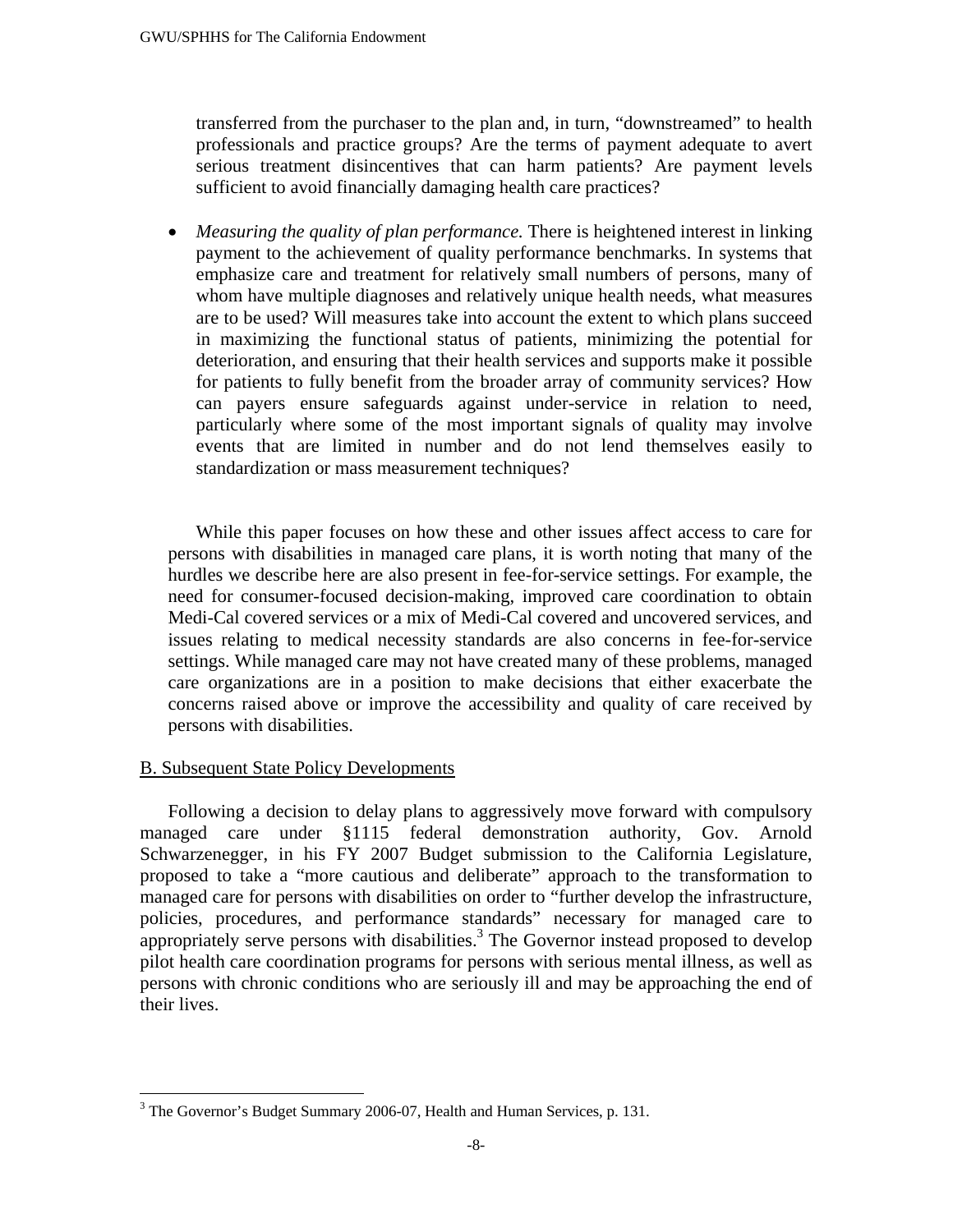#### C. Federal Policy Developments

In February 2006, President George W. Bush signed into law the Deficit Reduction Act of 2005 (DRA).<sup>4</sup> Arguably the most far-reaching set of Medicaid coverage reforms since Medicaid's 1965 enactment, the DRA creates a series of new flexibility options for state Medicaid programs that have direct relevance to decisions regarding the use of compulsory managed care arrangements for persons with disabilities. The flexibility measures for persons with disabilities that have garnered the most immediate attention are those related to the provision of long-term care services; at the same time, early implementation rulings by the United States Department of Health and Human Services clarify that new flexibility options related to benefit-redesign of states' general Medicaid programs may, under certain circumstances, be extended to persons with disabilities. These DRA provisions, whose relationship to existing coverage and managed care requirements are only in their early implementation stage, will be discussed at length in **Part 4.** 

## **Part 3: Managed Care and Persons with Disabilities: State Experiences and Contract Documents**

During the 2005-2006 time period, GWU researchers examined experiences of other states with compulsory systems of managed care. Based on our research, we have identified a series of issues considered by state officials as essential to consider when developing compulsory managed care programs for beneficiaries with disabilities and serious and chronic health care needs. These issues were reflected both in our discussions with state officials as well as in our review of the purchasing documents that govern the health care arrangements in these states. Many of the issues have been identified in other reports examining compulsory managed care Medicaid beneficiaries with disabilities and chronic conditions.<sup>5</sup>

#### A. Methodology

Researchers worked with The Endowment and experts in the field to identify states with experience in the use of mandatory managed care systems for Medicaid beneficiaries with disabilities. A relatively small number of states possess such experience; those included in this study are Arizona, Maryland, Massachusetts, Minnesota and Wisconsin. Some states have more than one relevant program, and some voluntary programs are included in the analysis because the decision-making and experience of Medicaid officials proved helpful when considering the issues relating to mandatory managed care programs.

Once the states were identified, we collected and reviewed available state contractual documents using review techniques developed a decade ago for the

 4 P.L. 109-362.

<sup>5</sup> *Performance Standards for Medi-Cal Managed Care Organizations, op. cit.*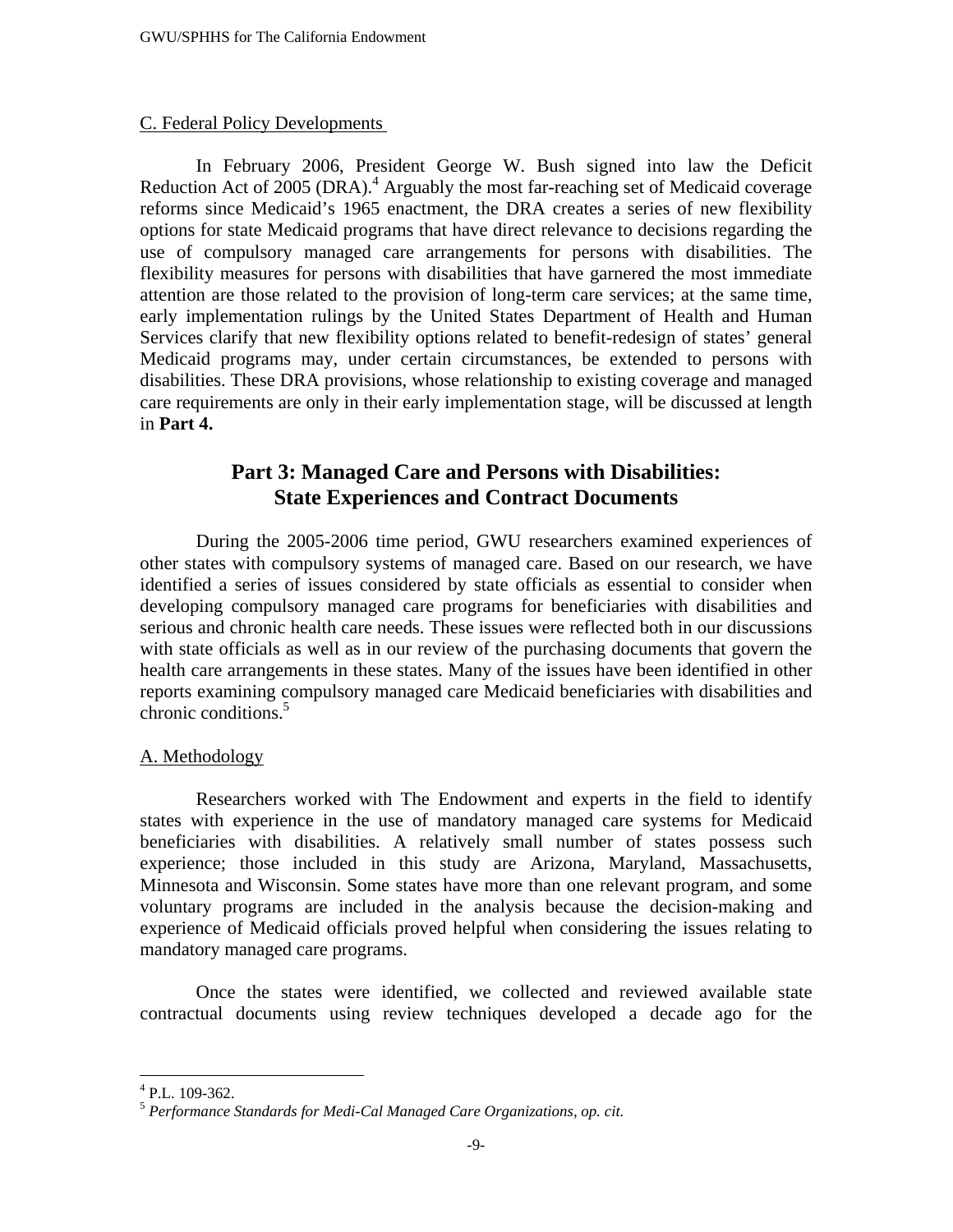Department's ongoing studies of Medicaid managed care contracts,<sup>6</sup> but with a focus on provisions specifically aimed at services and protections for beneficiaries with disabilities. In addition, we were able to interview Medicaid officials in most of the selected states about their experiences implementing and operating their systems.<sup>7</sup>

Our analysis covers managed care systems found in the five states and specifically considers the following systems:

- **Arizona's** Health Care Cost Containment System (AHCCCS), a compulsory system enrolling most Medicaid beneficiaries, but excluding Qualified Medicare Beneficiaries (QMB);
- **Maryland's** HealthChoice program, a compulsory system enrolling most Medicaid beneficiaries including many with disabilities, but excludes "full benefit" Medicare/Medicaid dual enrollees, institutionalized beneficiaries; and beneficiaries in Home Care for Disabled Children;
- **Maryland's** CommunityChoice Program, an 1115 demonstration program currently pending before the Centers for Medicare and Medicaid Services (CMS). If approved, CommunityChoice would mandate enrollment of "full benefit" dual enrollees who receive full Medicaid benefits on the basis of age, blindness or disability, who are 65 or receiving Medicare, or who need a nursing home or chronic hospital level of care;
- **Massachusetts'** MassHealth Senior Care Options Program (SCOP) a voluntary program for dual enrollee elderly.
- **Minnesota's** Senior Care (MSC)<sup>8</sup> which is a mandatory program for most Medicaid beneficiaries, but excludes blind and disabled beneficiaries under 65, QMBs and Specified Low-Income Medicare Beneficiaries not otherwise receiving Medicaid, and institutionalized beneficiaries (unless approved by the MCO);
- **Minnesota**'s Senior Health Options (MSHO), which is a voluntary program for beneficiaries who are 65 and older and either dual enrollees or Medicaid only. Enrollees may be residents of nursing facilities and hospices;

<sup>1</sup> 6 Sara Rosenbaum, et. al., *Negotiating the New Health System: A Nationwide Study of Medicaid Managed Care Contracts* (GWUMC, 1997-2000). The results of these studies and the methodology used can be viewed at the Department's Web site, www.gwhealthpolicy.org. 7

<sup>&</sup>lt;sup>7</sup> We were unable to speak directly with a Maryland HealthChoice official. However, the official from Maryland's CommunityChoice Program was familiar with the HealthChoice program and provided important background information. Since were interviewed public officials in their official capacity, the GWU Institutional Review Board ruled our study was IRB Exempt. IRB #110534, A Multi-state Analysis of Medicaid Managed Care Systems for the Elderly and Disabled.

 $8$  The tables also refer to Minnesota Senior Care Plus (MSC+) which is for beneficiaries who require nursing home level of care because there is one model contract that covers MSC, MSC+, and MSHO.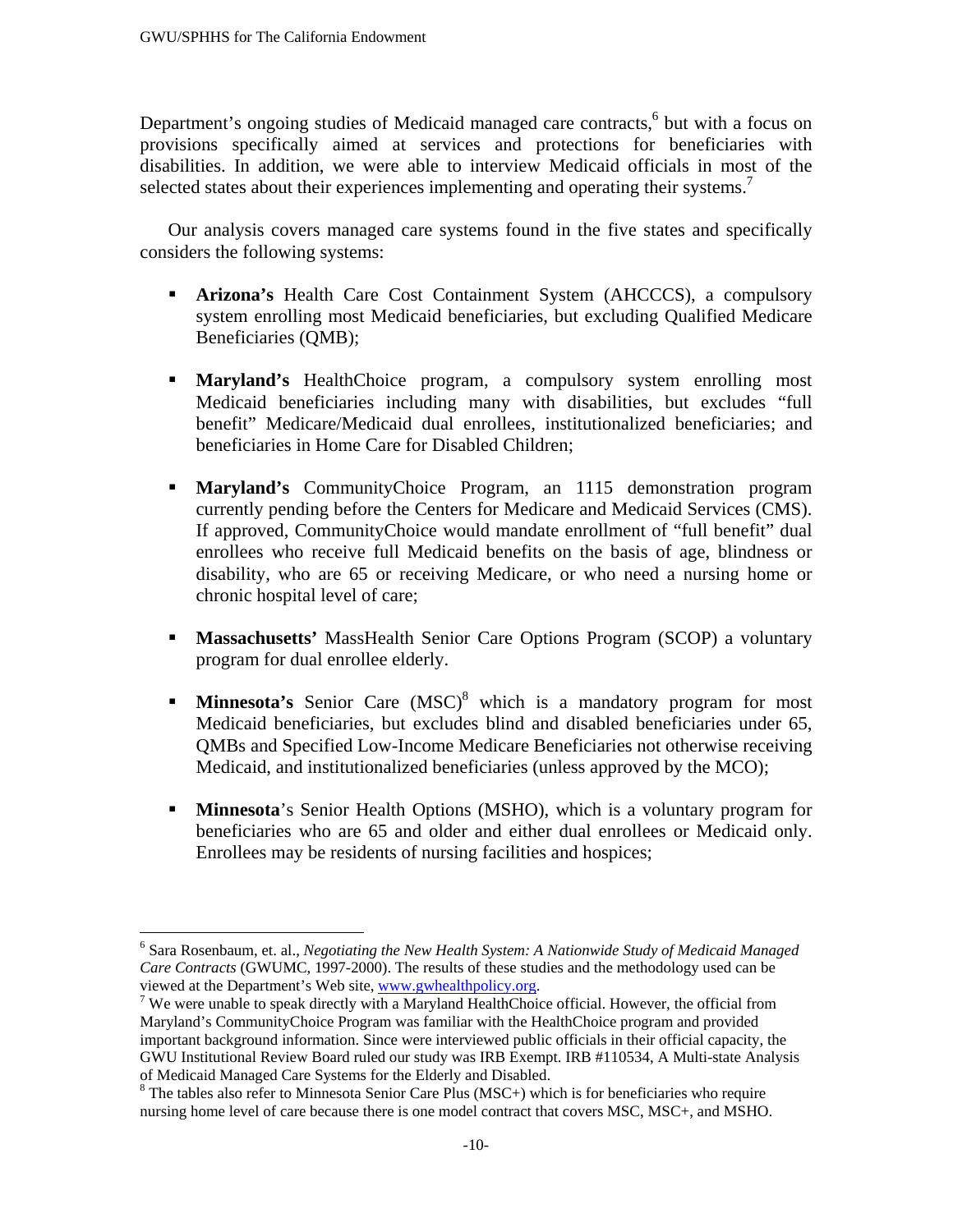- **Minnesota**'s Disabled Health Options (MDHO), a voluntary program for enrollees between 18-64 years who are certified as disabled and eligible for Medicaid. Enrollees may be dual enrollees or hospice residents;
- **Wisconsin's** Supplemental Security Income Managed Care (SSI MC), which is a mandatory program in Milwaukee for Medicaid only beneficiaries who are 19 years and older, living in Milwaukee County, who meet SSI disability criteria and are not living in a nursing home, institution, or participating in a Home and Community Based waiver program. Dual enrollees may choose to enroll on a voluntary basis; and
- **Wisconsin's** Partnership Program (WPP), a voluntary program for Medicaid or waiver eligible individuals who are residents of designated counties. Persons eligible for enrollment are individuals who are 65 and older, 18-55 years of age with a disability determination, or residents of nursing facilities. Full benefit dual enrollees may choose to enroll as well.

## B. Findings in Brief

Our research suggests that a series of key issues arise in the development of compulsory managed care systems for persons with disabilities and chronic conditions are designed, as beneficiaries are transitioned into such systems, and as systems become fully operational:

- Pre-implementation planning, staffing needs and challenges: the extent to which sufficient time is allocated to the development of a specialized health system market and agency personnel charged with development and implementation are accorded sufficient time to develop the system, particularly in states such as California, in which localities – and thus, their readiness -- play a major role in the process;
- Careful consideration regarding the extent to which basic decisions over program design and oversight can be – and in fact will be -- delegated to sub-state administration authorities;
- Contractual development and careful attention to coverage and service design in the preparation of written documents and standards that will frame program operations and performance;
- The extent to which those charged with purchasing and overseeing care at the state and local level are sufficiently trained and supported to carry out oversight activities;
- The ability to conduct thorough performance measurement consisting of three critical elements: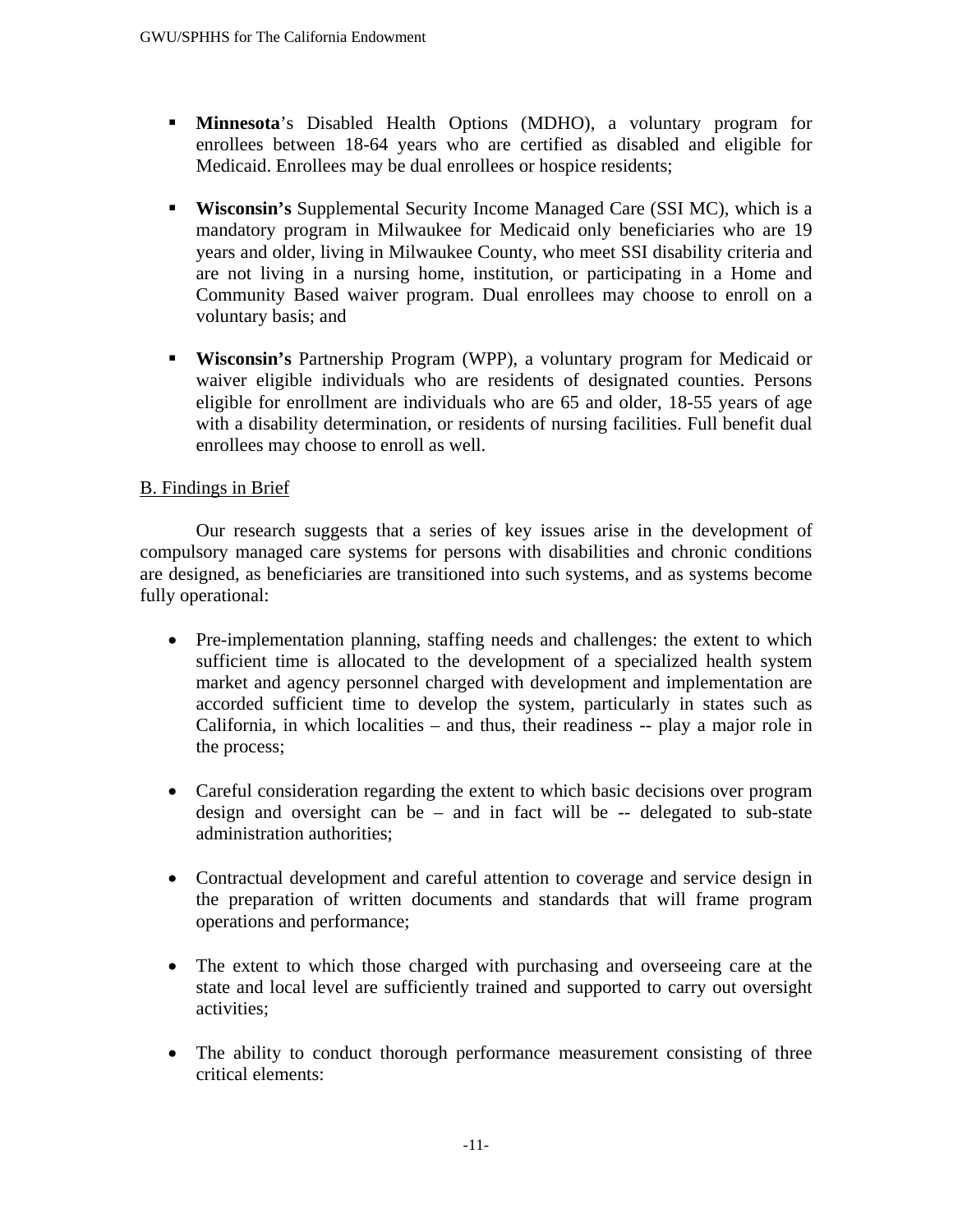- o standardized reporting through reliable and valid data and evidence-based performance measures;
- o specialized and more comprehensive performance measurement around special conditions and populations whose management is not the subject of standard measurement; and
- o real-time performance measurement through well-designed grievance and appeals systems.

States tend to capture many of these key issues in their contracts, although contract documents contain limited provisions related to the scope of plans' performance improvement and measurement duties as well as submission of information and data. More elaborate standards may be contained in supplementary materials furnished to all contractors such as transmittals and operational instructions, which may or may not create enforceable expectations.

The following sections report on our interviews with state officials and present tables that describe relevant contract language used to address specific issues that arise in design and implementation.<sup>9</sup>

### C. Findings from Interviews with State Officials

### *(1) Pre-Implementation Planning*

 $\overline{a}$ 

 State officials emphasized the need to allocate sufficient time to develop and implement mandatory managed care for persons with disabilities. Time is needed to work with key stakeholders in developing the program. In the view of officials, program development encompasses:

- accurate assessment of beneficiary needs;
- accurate assessment of provider capacity to meet needs across sub-populations, the range of disabilities and conditions and functional limitations, and management of persons with co-occurring conditions;
- development of new contractual service and coverage requirements including minimum information needs;
- development of data collection tools, and
- development of partnerships with key sub-state level players such as county or city governments that will have a central role in implementing and administering the program.

Officials emphasized that as a result of the range and uniqueness of the needs of the population, it is frequently not sufficient to simply attempt to modify the structure and tools of managed care systems for persons without disabilities for use in new systems.

<sup>&</sup>lt;sup>9</sup> These contracts are maintained by GWU, and interested persons can request additional searches of relevant information.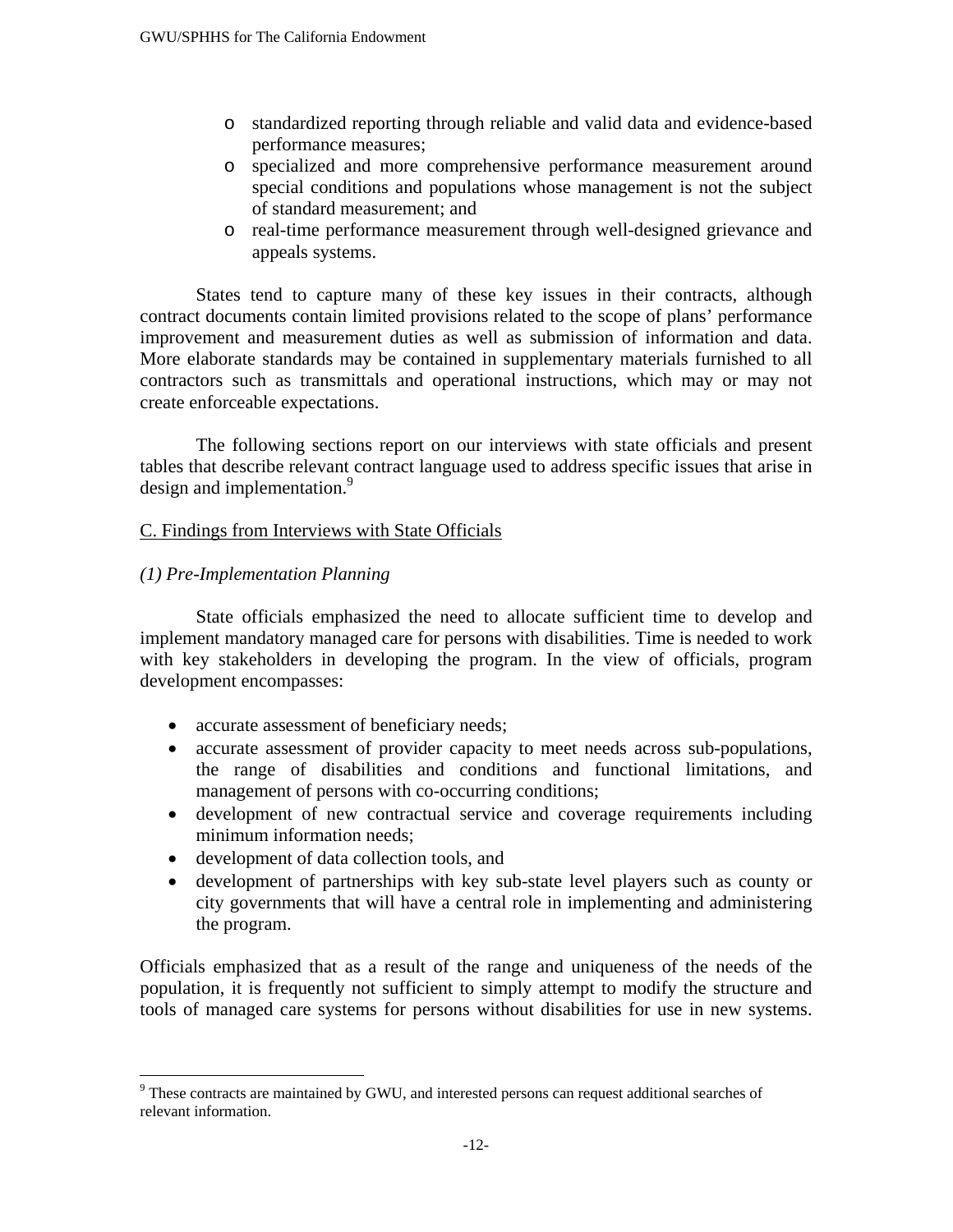Instead, time, staff, and resources must be dedicated to designing and implementing this new program.

 Although there was significant variation among the states, most Medicaid officials stressed the value of a needs assessment that involved beneficiaries and very specific data in order to help guide program requirements.

- In Massachusetts, the state funded focus groups of elderly beneficiaries to discover what problems currently existed and what it would take for a managed care program to succeed. The results not only helped officials understand what changes to make, but made it easier to implement changes to the current system because the recommendations were coming from patients, not state staff who might also be concerned about the impact of changes on their own operations.
- Wisconsin officials focused on creating and evaluating detailed data reports before starting their managed care program for SSI beneficiaries. These reports included identification of which services were used by potential enrollees on a county-by-county basis, identification of the most important providers in each county in order to clarify network expectations for MCOs for purposes of quality and continuity of care, and predictive risk reports that evaluated prior authorizations and FFS use of enrollees to help stratify beneficiaries by risk and assist MCOs in conducting post-enrollment risk assessments. In addition, Wisconsin was able to build on its experience from *iCare*, an HMO dedicated to serving special needs populations. Even so, they indicated they would have conducted additional preparatory work if time had permitted, particularly with respect to the evaluation of service area, beneficiary, and MCO readiness. Finally, Wisconsin also created an advisory committee that was extensively involved in the development of the program, including identification of beneficiary needs.
- Although Minnesota officials indicated that they did not conduct a needs assessment specifically tailored to program implementation, they also indicated that they were able to avoid a specialized assessment because they conducted ongoing needs assessments for other state programming and operational purposes. Furthermore, officials indicated that expansion counties are responsible for supplying the state with a comprehensive analysis of potential problems and shortages in the relevant service area. Because Minnesota is a state with considerable local involvement in Medicaid plan administration, its experiences may be particularly relevant.
- Maryland spent a year and a half planning its Community Choice program and used both focus groups and data analysis during this time. The state concentrated on examining patient utilization patterns from financial and claims data and in developing predictions regarding how program implementation would alter service use.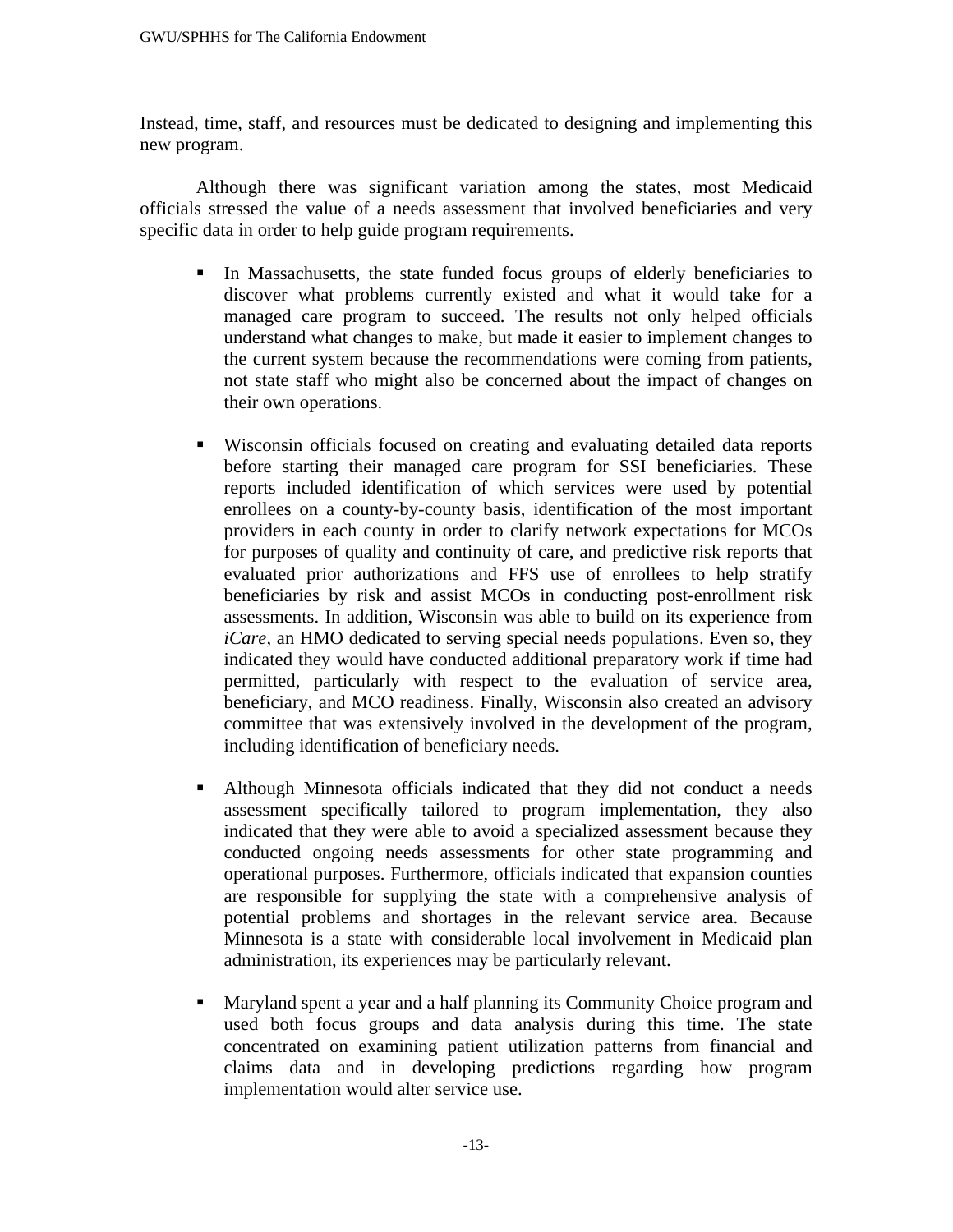#### *(2) Staffing Needs and Challenges*

 Given the need for extensive planning and restructuring in order to prepare for implementation of managed care for persons with disabilities and chronic conditions, all state officials interviewed indicated the need for considerable additional staffing. Interviewees identified key staffing needs in certain specified areas:

• Expertise in rate setting;

 $\overline{a}$ 

- Expertise in contract design and drafting as well as general contract law;
- The addition of specific staff skilled in the needs of elderly persons and persons with disabilities;
- The development of appeal and grievance procedures modified to competently manage grievances and appeals involving complex cases and capable of speedy and professionally competent reviews of cases potentially far more complex than the norm and requiring extensive review of individualized facts; $10<sup>10</sup>$
- Individuals with expertise in the design and management of health information technology systems design and management, and analysis of health information data covering enrollees, services, providers and claims.

While all of these issues arise in any managed care arrangement, respondents stressed that the need to adapt current standards, technologies and operating approaches to the population of persons with disabilities required new knowledge and understanding of key differences between and among populations. For example, states all experienced a need to create new rate-setting methodologies that could appropriately account for the highrisk, high-use patients. And, as will be discussed in more detail below, state officials also found that standard data measurements were not adequate for health care quality measurement.

 State officials reported using a mix of in-house staff, both within and without their respective managed care division. Officials also reported using outside management and other experts. Still other states reported that they had to "beg, borrow, and steal" staff from other parts of the state agency. When state staff from outside a particular managed care division was involved, as was often the case with data management, quality assurance and rate-setting, additional time was needed in order to ensure that the

 $10$  In this regard, it is especially important to consider the experience of Medi-Cal beneficiaries with extensive health care needs with Medicare Part D enrollment into standardized drug benefit plans whose benefit design may omit significantly used prescribed drugs. Where standardized design rules are maintained but the enrollee population is complex, enrollees have a disproportionate dependence on an appeals and exceptions process. Under this circumstance, the imperative for a fast and competent exceptions process is particularly great. See Avalere Health, Inc. *The Medicare Drug Benefit: How Good are the Options?* California HealthCare Foundation, 2006. Available at http://www.chcf.org/topics/view.cfm?itemid=119451.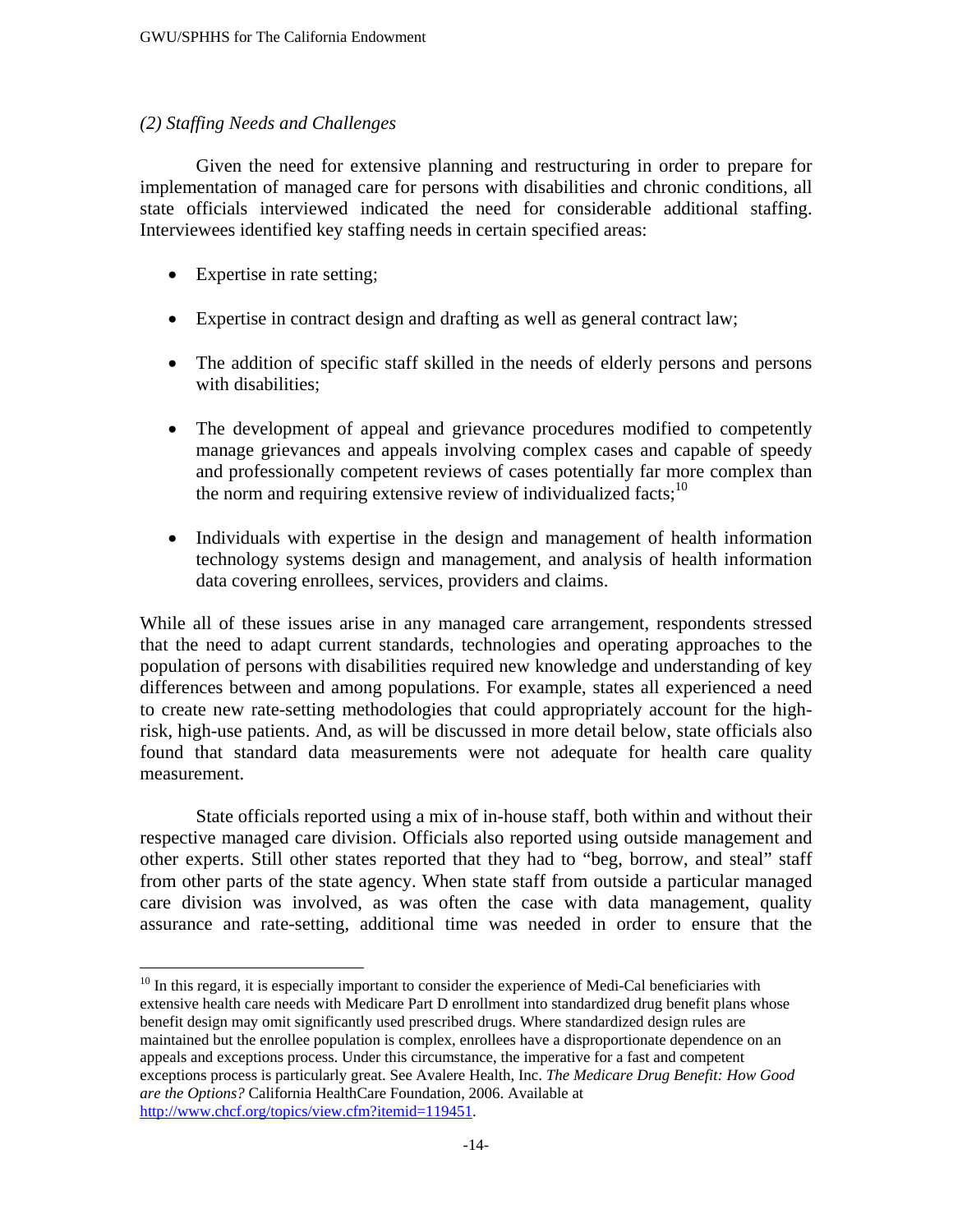additional staff members and the core managed care staff could fully understand each group's respective needs and integrate their own expertise.

- For example, in Maryland, the long-term care staff had to learn about managed care specifics and vice versa;
- In Minnesota, most of the quality assurance staff did not possess initial managed care expertise. State officials noted that training was necessary even though the state conducted much of the work in-house and in fact had hired staff with expertise in managed care, elder health and disability issues.
- Wisconsin staff relied heavily on the Mental Health Division because the managed care staff did not have knowledge about these issues, which are often relevant to persons with disabilities.

Officials also noted that added staffing needs did not end once their programs were operational and that ongoing expertise was essential for purposes of program oversight. Many states that used outside consultants indicated that they expected to remain in a consulting mode rather than transition to permanent staff and thus noted the importance of ongoing consultation budgeting. Officials noted the added challenge in these situations of having to oversee the work of consultants who possessed specialized knowledge that surpassed those of the state officials. These officials facing this particular situation urged the importance of considering whether, at least over time, a certain amount of expertise in-house.

State officials were particularly emphatic about adequately assessing resource and expertise needs in states in which the intention was to delegate ongoing oversight to substate governmental entities. Interviewees indicated that in many cases counties or cities would face even greater challenges understanding their needs and securing the proper staffing and resources. Massachusetts officials emphasized the need for states to be in a position to give ongoing financial and technical support to county and city governments faced with managed care implementation responsibilities and that it was not sufficient to assume that other funding sources would be made available to local officials charged with program implementation.

#### *(3) Delegation of Operational Authority to Local Units of Government*

 In many states, including, of course, California, local governments play a central role in Medicaid administration, as well as in the operation of specialized systems of care for children and adults with disabilities. The experiences of other states with decentralized administration all point to careful consideration of how such a system will operate:

• Although its program is much smaller (3,500 enrollees after one year) than might be the case in California, Massachusetts offers a useful model because of the state's reliance on a county delegation system. In Massachusetts, state officials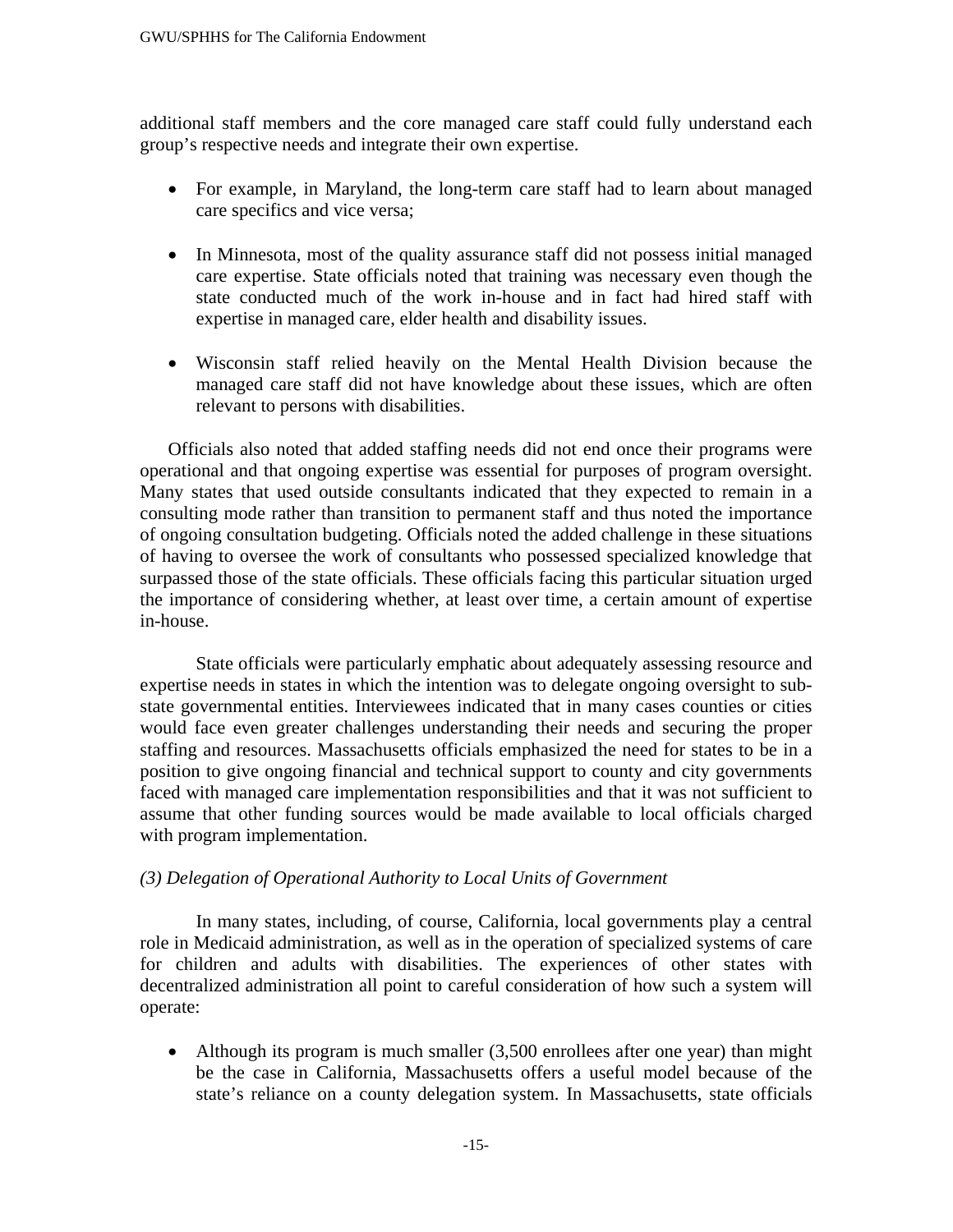charged with program operation work closely with the Area Agencies on Aging (AAAs) which in Massachusetts hold relatively great importance. The state managed care system requires participating MCOs to contract with AAAs for social work services, and many MCOs contract with them for additional services as well. The Massachusetts Medicaid official emphasized the importance of the role played by the AAA in ongoing oversight and reporting back to the state.

- Minnesota officials noted that counties could no longer maintain specific managed care units. As a result, the state's largest county experienced difficulty in conducting eligibility re-determinations and enrollment (initial enrollment is a state function), which in turn, of course, led to potential problems with service failure and lags. The state faced situations in which delays at the county level led to the loss of coverage and health care access among beneficiaries. In other words, the state experienced a problem not unlike those that have arisen in the transition of dual Medicare/Medicaid enrollees into compulsory prescription drug plans, namely, the loss of access to coverage as beneficiaries fell outside of health care systems as a result of flaws in the eligibility process.
- Wisconsin's SSI managed care program carves out mental health services, which receive additional financial support from counties. In Wisconsin, counties are not central to delivery structure, but officials noted that were mental health services to be incorporated into the contracts (a decision pending with the state as of winter 2006), then an enormous amount of collaboration would be required in order to ensure coordination between county and state financing policy and operations. Wisconsin officials noted that such integration would work only if both parties were mutually interested in collaboration, particularly since the county would assume contractual obligations to the state and thereby assume the position of a vendor rather than a political subdivision.

#### *(4) Program Oversight*

 All of the Medicaid officials stressed the need for stringent oversight of MCOs. Officials pointed to a number of oversight techniques:

- Automated reporting requirements using standard measures of performance and data that could be validated for accuracy through audit procedures;
- Monthly meetings with MCOs to address issues in ongoing administration;
- Ongoing training sessions for both oversight and MCO staff; and
- Extensive state review of all materials and documents used by the MCOS.

Minnesota, whose managed care system integrates Medicare and Medicaid, has found that its MCOs often exceed the minimum state requirements in terms of the data they report (the Minnesota reporting system, like others, includes a preprinted data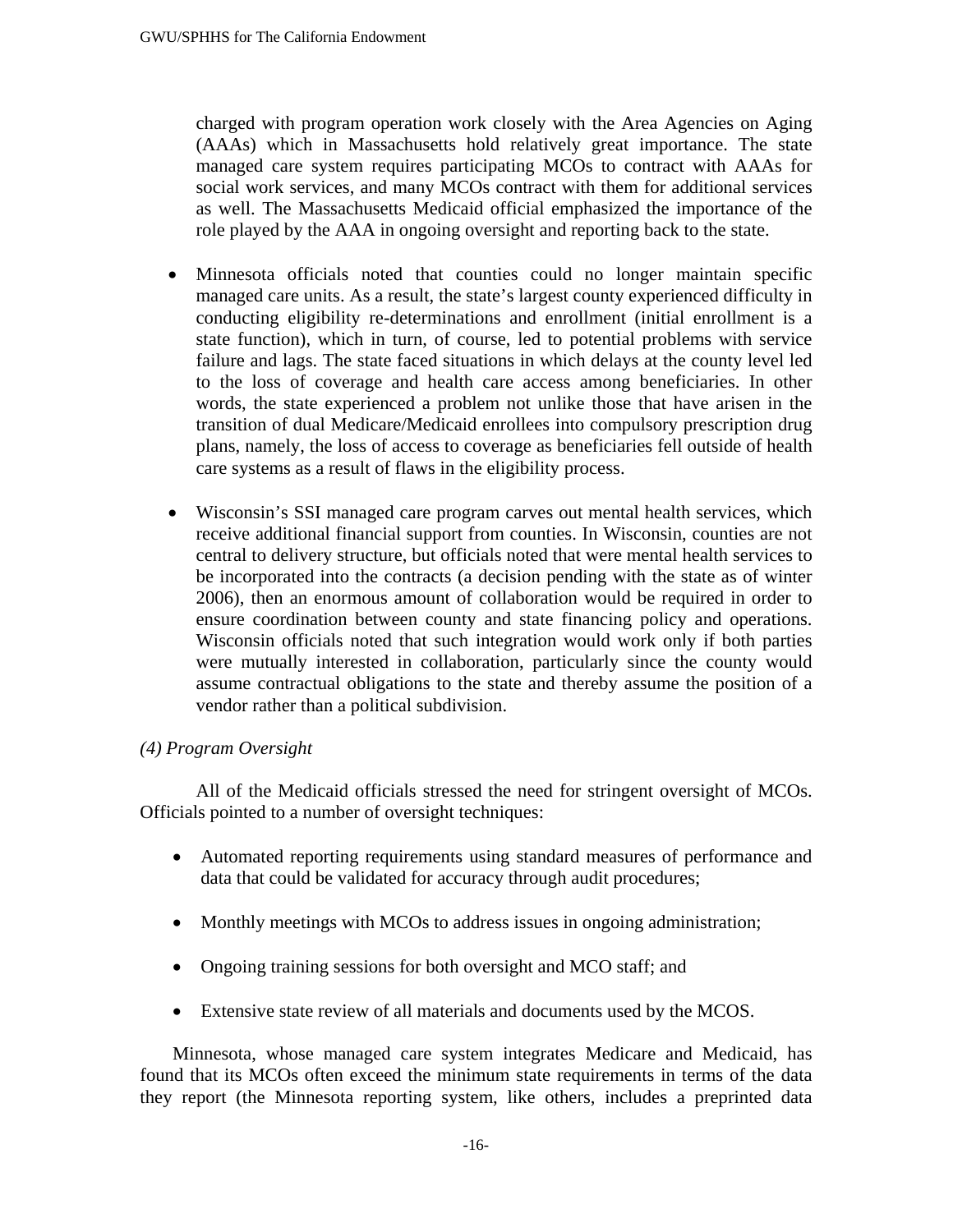template, which may be instructive in California). As the Minnesota Medicaid official put it, the state keeps a "strong finger on the pulse" of its managed care program. Minnesota's experience in Medicare/Medicaid integration mirrors those of other states, whose officials report that the funding, staffing, resources and requirements associated with Medicare integration have significantly increased their ability to provide strong oversight functions.

## *(5) Medicare Integration*

 Several of the Medicaid officials stressed the benefits of integrating Medicaid and Medicare managed care programs. They felt that the integration allowed seniors to receive more comprehensive and coordinated care because a single plan could furnish beneficiaries with all of their services, thereby making navigation easier. Officials also noted the benefits derived from Medicare's requirements and support in the area of monitoring, resources, and financing and voiced support for the development of Special Needs Plans under the Medicare Modernization Act. These state officials believed that integration helped avert provider cost-shifting because there were fewer financial incentives to shift costs from one program to another within the state. In addition, costshifting incentives could be lowered by carving out fewer services from the program. Officials stressed that such an integrated approach could not occur on the basis of compulsory enrollment.

### *(6) The Use of Compulsory Enrollment*

As of winter 2006, compulsory enrollment is a rarity given the small number of states using such systems. While Arizona, Maryland, and Wisconsin all have autoenrollment procedures, only Wisconsin used a process designed to provide beneficiaries with a safety-valve to disenroll from managed care. The other states allow beneficiaries to switch plans, but not to exit from managed care entirely.

• Wisconsin, a state with extensive managed care experience in both public and private markets, uses an innovative enrollment approach that according to state officials satisfies both their desire to achieve widespread enrollment as well as advocates' desire for flexibility. Known as "all-in/opt out" enrollment, the state system automatically enrolls all eligible beneficiaries. Enrollees are required to remain with the MCO for a minimum of 60 days and may choose to disenroll between 60 and 120 days. After 120 days of enrollment they are locked-in for the year. Over the 12-month period following implementation of the "all-in/opt out" approach, voluntary disenrollments stand at fewer than 10 percent of total enrollment.

## *(7) Performance Measurement*

 State officials viewed data collection and performance measurement as essential features of a managed care program focusing on disabled beneficiaries. Given their frequent and complex health care needs, officials viewed quality measurement as an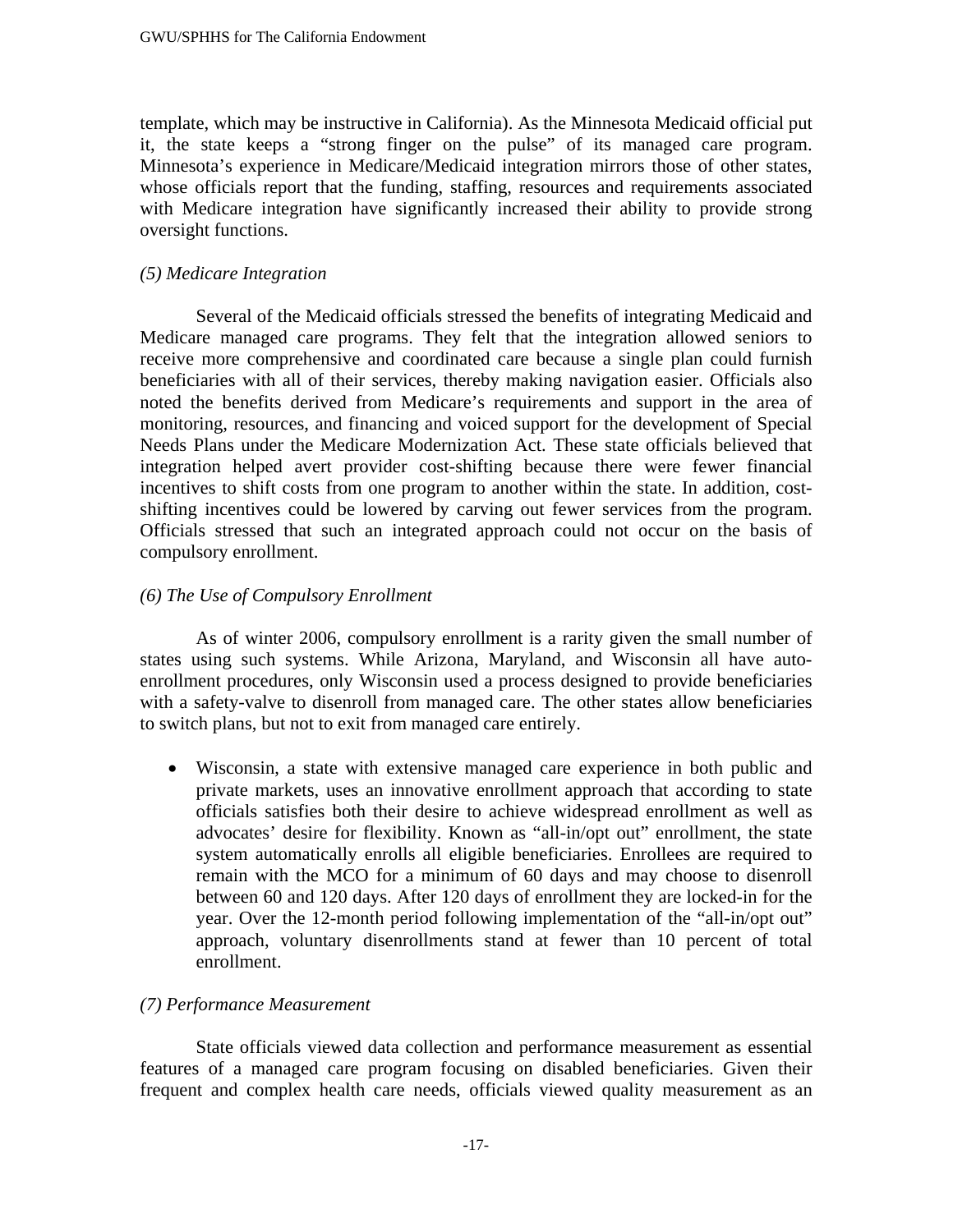imperative, with common, relevant, timely, reliable and valid measures of health care quality that are publicly reported in a timely manner.

To varying degrees, the individuals with whom we spoke were attempting to develop measures consistent with the needs of the population, but their lack of a comprehensive approach is consistent with the fact that there exists no tool comparable to the HEDIS® standardized reporting system. States appear to use various approaches and several have developed their own data tools in addition to relying on standard data measures such as HEDIS®.

- Minnesota has evaluated a range of benchmarking systems and has extracted measures it considers relevant and useful, combining these measures with specialty measures created by their own analysis of treatment and outcomes.
- Wisconsin relied on its experience from *iCare*, an MCO that serves special needs beneficiaries, and worked with a physician group to establish specialty indicators.
- Maryland established a quality measurement subcommittee to consider appropriate performance measure.

## D. Review of Contractual Documents Pertaining to Managed Care System Design for Persons with Disabilities and Chronic Conditions

Because of the variety of needs and often extensive use of services among persons with disabilities and chronic conditions, it is necessary to develop new models of managed care. In Massachusetts, for example, the state worked closely with geriatric experts to develop a geriatric specific model of care that emphasized a small, physiciandirected team approach. The Wisconsin Partnership Program also centers on a small, collaborative, interdisciplinary patient-centered team approach that is considered essential to program success. In both models the critical goal is to alter the manner in which care is delivered and structured. Accordingly, contracts used for a population without disabilities need to be rethought, particularly with respect to patient protections, network structure, benefit design, and integration of care services. This section presents selections from the contract documents in states that have elected to use a managed care systems approach coverage and service delivery in the case of persons with disabilities and chronic conditions.

(1) Network and Service Protocols. Several states have moved beyond the generic network adequacy and clinical protocol language commonly found in a standard managed care contract and now specify service standards tailored to an enrollee population with extensive and multiple health care needs. Maryland has the most extensive requirements, mandating the MCOs show that it has a network of providers with experience and capacity to serve special needs patients as well as the adoption of protocols that have been tailored to treating special need patients. Minnesota's disability program also has specific requirements for access to out-of-network specialists, centers of excellence and other experts.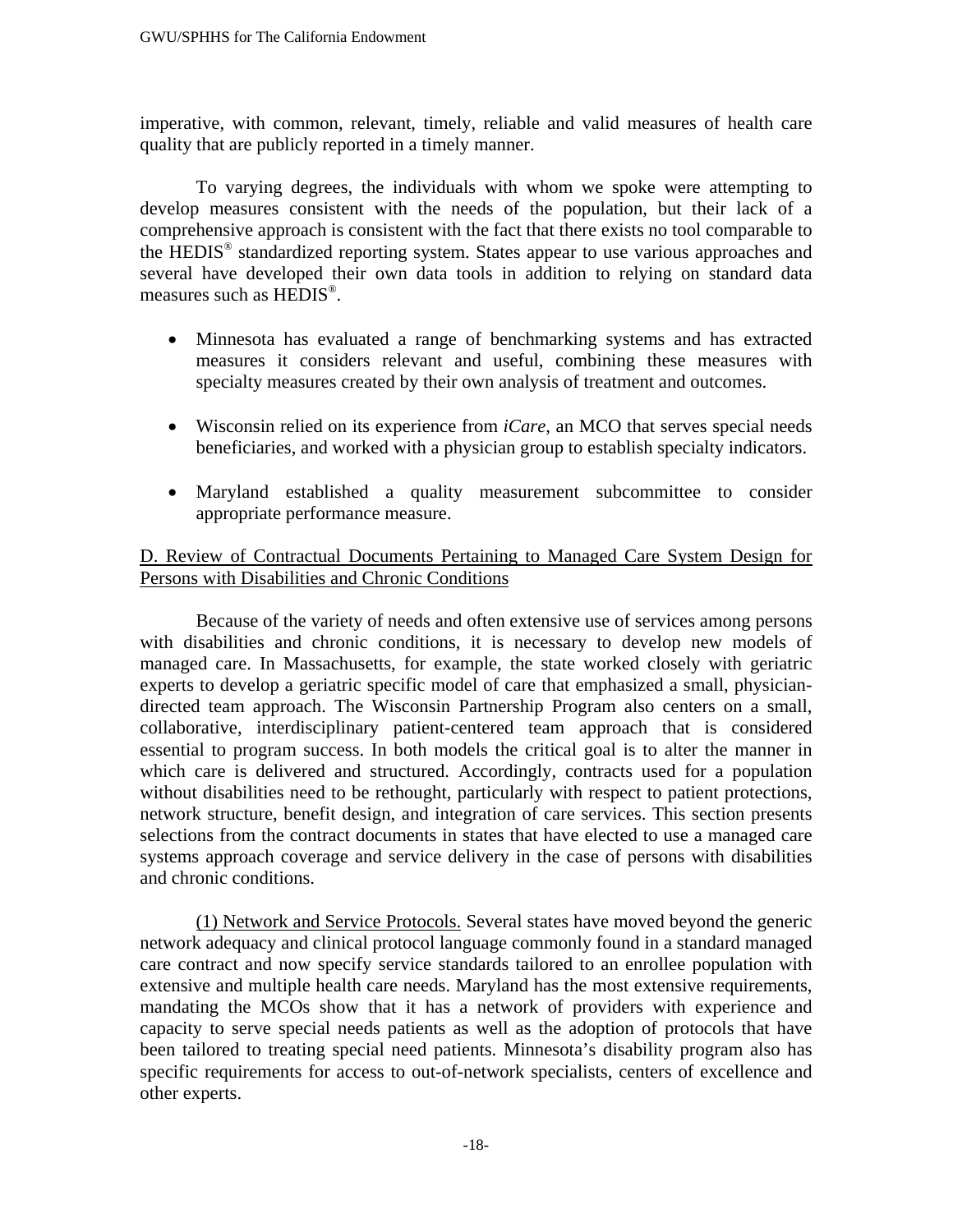| <b>Table 1. Network and Protocol Requirements</b> |                                                                                                                                                                                                                                                                                                                                                                                                                                                                                                                                                                                                                                                                                                                                                                                                                                                                                                                                                                                                                                                                                                                     |
|---------------------------------------------------|---------------------------------------------------------------------------------------------------------------------------------------------------------------------------------------------------------------------------------------------------------------------------------------------------------------------------------------------------------------------------------------------------------------------------------------------------------------------------------------------------------------------------------------------------------------------------------------------------------------------------------------------------------------------------------------------------------------------------------------------------------------------------------------------------------------------------------------------------------------------------------------------------------------------------------------------------------------------------------------------------------------------------------------------------------------------------------------------------------------------|
| <b>AZ-AHCCCS</b>                                  | Contractor must have a procedure for identifying providers willing to provide medical home                                                                                                                                                                                                                                                                                                                                                                                                                                                                                                                                                                                                                                                                                                                                                                                                                                                                                                                                                                                                                          |
|                                                   | services and make reasonable efforts to offer access to these providers. Contract refers to AAP                                                                                                                                                                                                                                                                                                                                                                                                                                                                                                                                                                                                                                                                                                                                                                                                                                                                                                                                                                                                                     |
|                                                   | medical home care description. (D11).                                                                                                                                                                                                                                                                                                                                                                                                                                                                                                                                                                                                                                                                                                                                                                                                                                                                                                                                                                                                                                                                               |
| <b>MD-Health Choice</b>                           | MCO must provide documentation to show its preparedness to work with specialty mental<br>health system and access for waiver-eligible individuals with physical, mental, or<br>developmental disabilities, and for deaf individuals.(10.09.94.06; 10.09.65.04; 10.09.70), MCO<br>application must show the clinical expertise and experience of its network in serving patients<br>with special needs and written evidence including treatment protocols demonstrating the range<br>of clinical and support services it offers to special needs populations. MCO must have referral<br>arrangements for children with special health care needs to be referred to specialty services.<br>Contract includes extensive requirements showing capacity to provide care to special needs<br>populations, including specifically children with special health care needs. (10.09.64.10;<br>10.09.65.04; 10.09.65.05). The MCO shall demonstrate that its pediatric and adult PCP's are<br>clinically qualified to provide or arrange for the provision of arrangements for the special needs<br>population. (10.09.65.04) |
| MA-SCOP                                           | The Contractor must provide or arrange for the delivery of scheduled and unscheduled services<br>in the Enrollee's place of residence (2.6.F). The presence of Complex Care needs must trigger a<br>comprehensive evaluation process. The Primary Care Team must consult with and advise acute,<br>specialty, long term care and behavioral health providers about care plans and clinical<br>interventions (2.4.B.2). The Contractor must maintain a Provider network sufficient to provide<br>enrollees with specialty services (2.5.A).                                                                                                                                                                                                                                                                                                                                                                                                                                                                                                                                                                          |
| MN-MSC/MSHO                                       | No information in contract.                                                                                                                                                                                                                                                                                                                                                                                                                                                                                                                                                                                                                                                                                                                                                                                                                                                                                                                                                                                                                                                                                         |
| MN-MDHO                                           | MCO shall have a process to review request for access to out-of-network specialists, centers of<br>excellence and experts, and approve such access if medically necessary and meets MCO's<br>service authorization guidelines (6.1.34.C). MCO shall have guidelines to review referrals to<br>specialists for rare and low prevalence conditions (6.1.34.E). MCO shall contract with non-<br>profit community health clinics, community mental health centers, community health services<br>agencies if they accept competitive rates (9.3.10-11). MCOs shall offer to contract with any<br>essential community providers (9.3.12).                                                                                                                                                                                                                                                                                                                                                                                                                                                                                 |
| WI-SSI                                            | No information in contract.                                                                                                                                                                                                                                                                                                                                                                                                                                                                                                                                                                                                                                                                                                                                                                                                                                                                                                                                                                                                                                                                                         |
| WI-WPP                                            | No information in contract.                                                                                                                                                                                                                                                                                                                                                                                                                                                                                                                                                                                                                                                                                                                                                                                                                                                                                                                                                                                                                                                                                         |

(2) Auto-Enrollment-Related Safeguards. A mandatory managed care program must have an auto-enrollment process for beneficiaries who do not select a plan. In theory, if a state has adopted sufficiently comprehensive network and service protocol requirements for treating patients with special health care needs, as well as a requirement to assess enrollee health status, any participating MCO might be able to adequately serve the enrolled population. However, it is likely that some plans are going to be better equipped to treat patients with certain diagnoses than others, or that beneficiaries are going to be able to access certain plans more readily than others because of provider locations. Accordingly, it would be desirable to have an auto-enrollment procedure that takes into account provider history, geographic location, translation needs and other factors that enhance a beneficiary's ability to access care.

It is important to recognize that auto-enrollment can disrupt ongoing providerpatient relationships and treatment regiments (a fact that has been in evidence in the Medicare Part D auto-enrollment process in the case of dual enrollees). In order to guard against service interruption, a state might require plans to make rapid contact with autoenrolled patients and their representatives and to provide a minimum transitional period during which treatment regimens currently in place are continued. Another safeguard would be a post-enrollment opportunity to switch plans or primary care providers. In this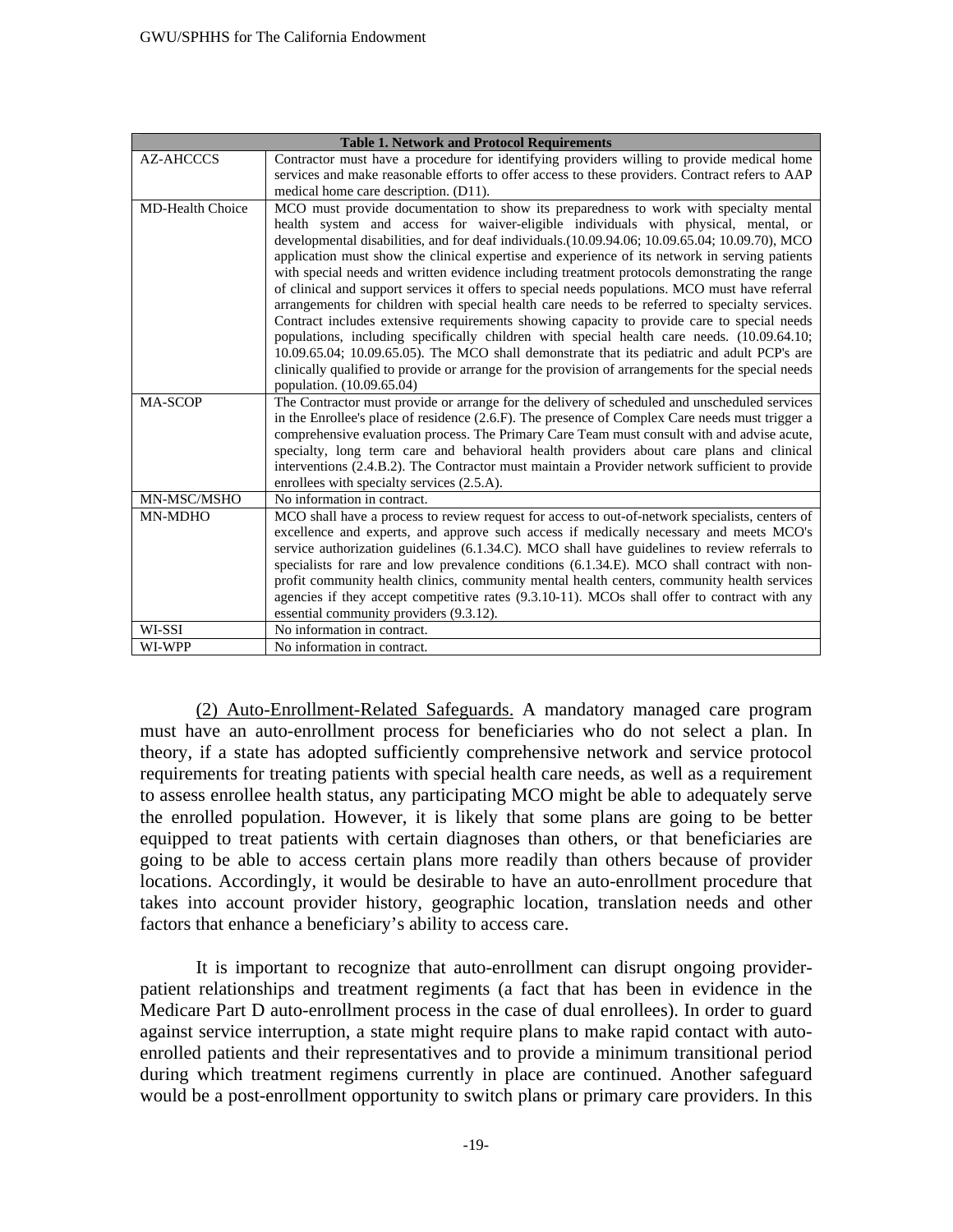review, the majority of states eschew compulsory enrollment for the selected population and thus the contract reviews provide limited examples upon which state officials can draw. In this regard, post-enrollment selection, rapid contact and transitional time periods during which pre-existing treatment regimens are continued are all options, and examples can be found in both Medicare Part D and in compulsory systems for the non-disabled population. In addition, contracts provide for immediate assessment of member needs upon enrollment.

| <b>Table 2. Auto-Enrollment</b> |                                                                                                   |
|---------------------------------|---------------------------------------------------------------------------------------------------|
| AZ-AHCCCS                       | Almost all members have a choice of available contractors. If there is only one contractor in the |
|                                 | member's geographic service area, no choice is offered as long as the contractor offers a choice  |
|                                 | of PCPs (D3). Members who do not choose a contractor are automatically assigned to one            |
|                                 | based on family continuity or the auto-assignment algorithm which favors contractors with         |
|                                 | lower capitation rates and higher performance measures. Members have 16 days to choose a          |
|                                 | different contractor after assignment. There are exceptions for members who were recently         |
|                                 | enrolled in AHCCCSA and other limited groups. (D3; D6).                                           |
| <b>MD-Health Choice</b>         | Beneficiaries have 21 days from when Dept. mails eligibility notification to select an MCO. If    |
|                                 | no selection is made, Dept. will assign beneficiaries based on availability in local access area. |
|                                 | Dept. will assign all members of family who share a household to same MCO (10.09.63.02).          |
| <b>MA-SCOP</b>                  | No auto enrollment because no mandatory enrollment.                                               |
| MN-MSC/MSHO                     | The MCO will accept all eligible Recipients who select the MCO for MSHO or who select or          |
|                                 | are assigned to the MCO for MSC/MSC+. (3.1.2.A)                                                   |
| MN-MDHO                         | No auto-enrollment because no mandatory enrollment.                                               |
| WI-SSI                          | All eligible are placed in an MCO and may opt-out (Art.7B1). The Dept. has the right to assign    |
|                                 | an MCO when the individual does not make a choice during the required enrollment period           |
|                                 | $(Art. 7B1)$ .                                                                                    |
| WI-WPP                          | No auto-enrollment because no mandatory enrollment.                                               |

| <b>Table 3. Identifying Members with Special Needs</b> |                                                                                                                   |
|--------------------------------------------------------|-------------------------------------------------------------------------------------------------------------------|
| AZ-AHCCCS                                              | Contractor must have a mechanism in place to identify and assess members with SHCN. The                           |
|                                                        | assessment must use appropriate health care professionals. The results of the assessment must                     |
|                                                        | be shared with other entities providing services to avoid duplication (D11).                                      |
| <b>MD-Health Choice</b>                                | Dept. will attempt to administer a health assessment at time of enrollment. If not, it will                       |
|                                                        | administer a health assessment within 5 days of enrollment, unless beneficiary is uncooperative                   |
|                                                        | or unreachable. The Dept. will transmit assessment information to MCO within 5 days. Upon                         |
|                                                        | receipt and review, MCO will take appropriate action so enrollees with special or immediate                       |
|                                                        | health care needs receive them in a timely manner. If beneficiary is unreachable or                               |
|                                                        | uncooperative, MCO does not have an obligation to provide expedited service. (10.09.63.03)                        |
|                                                        | MCO must conduct one diagnostic and evaluation service annually for enrollees with                                |
|                                                        | HIV/AIDS (10.09.67.28).                                                                                           |
| <b>MA-SCOP</b>                                         | Contractor will administer Initial and Ongoing Assessments, using an assessment tool approved                     |
|                                                        | by DMA, in order to identify all of the Enrollee's needs and the presence of Complex Care                         |
|                                                        | Needs (2.4.A.4). The Contractor must then record assessment results in a Centralized Enrollee                     |
|                                                        | Record and report results to the Enrollee's Provider Network in a timely manner. Assessments                      |
|                                                        | should be performed at least once every 6 months or for Complex Care Enrollees, once every                        |
| MN-MSC/MSHO                                            | quarter. (2.4.A.11)<br>The MCO must have effective mechanisms that assess the quality and appropriateness of care |
|                                                        | furnished to Enrollees with special health care needs (7.1.4).                                                    |
| MN-MDHO                                                | The MCO shall conduct an initial assessment of enrollee health care needs, including medical,                     |
|                                                        | social, environmental, and mental health factors (6.1.3.C). MCO shall develop a comprehensive                     |
|                                                        | care plan based on available evidence and incorporate an interdisciplinary/holistic and                           |
|                                                        | preventive focus, and include advance directives and enrollee participation (6.1.3.D). The MCO                    |
|                                                        | shall conduct a Long Term Care Consultation for each new enrollee (6.1.11). MCO shall assess                      |
|                                                        | enrollee needs for assistive technology (6.1.19.B).                                                               |
| WI-SSI                                                 | MCO must have procedures for a comprehensive assessment for each enrollee as soon as                              |
|                                                        | possible after receiving the enrollment report. The assessment should include, but is not limited                 |
|                                                        | to an evaluation of mental or physical impairments or disorders, activities of daily living,                      |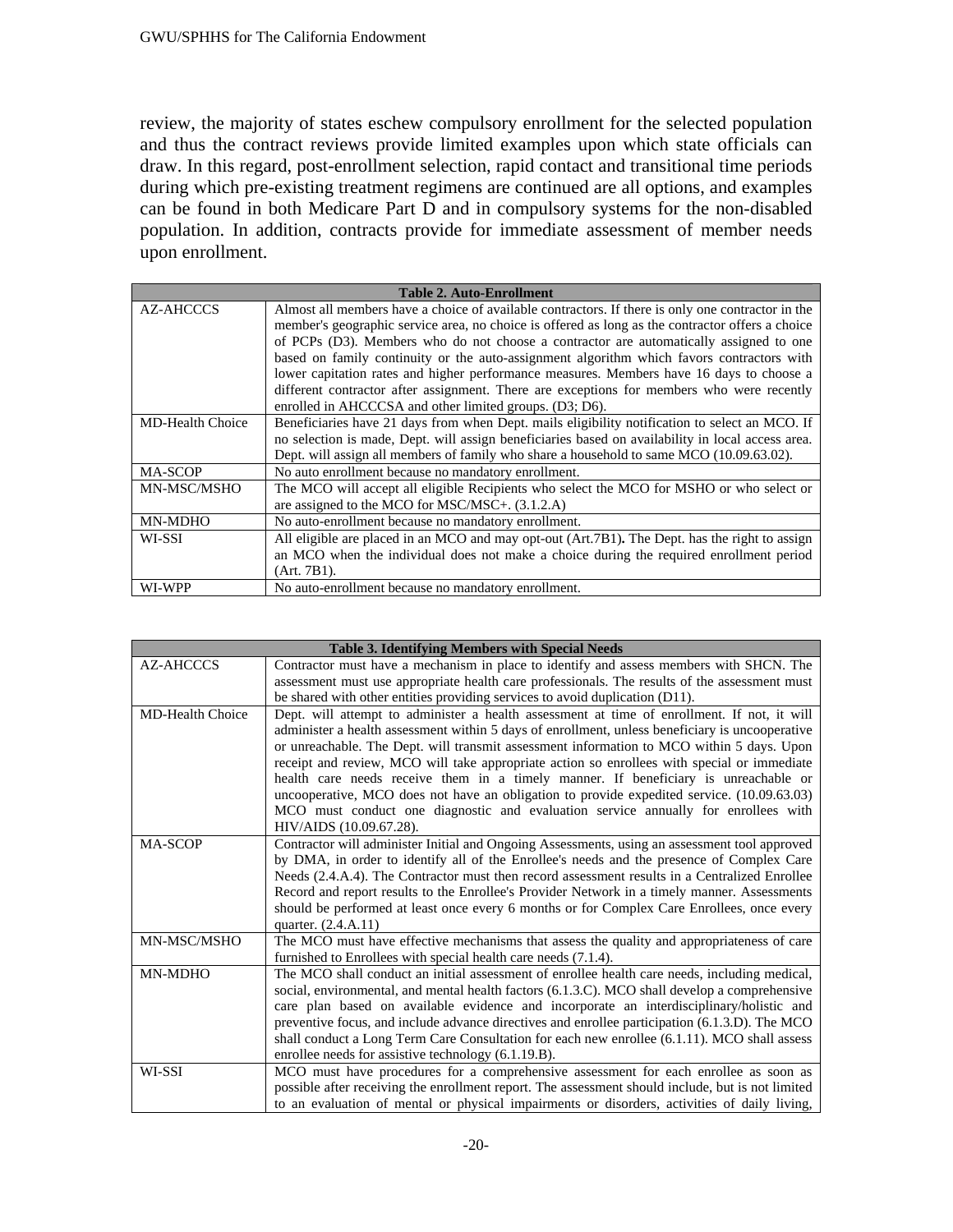|                   | $\sim$ $\sim$<br>۱н<br>and<br>cononr<br>$\sim$ + + $\sim$ + $\sim$<br>tion<br>Art<br>substance<br>abuse<br>≏on.<br>запоп-<br>,,,,,,,,,,,<br>. |
|-------------------|-----------------------------------------------------------------------------------------------------------------------------------------------|
| ,,,,<br>W I<br>A. | contract.<br>-1n<br>mation<br>NC<br>1n<br>$_{\rm O}$                                                                                          |

(3) Involuntary Disenrollment. When a population with disabilities is enrolled on a mandatory basis, two possible involuntary disenrollment concerns arise, in addition to disenrollment because of loss of underlying eligibility: disenrollment for cause based on disruptive or uncooperative behavior; and disenrollment following institutionalization in extra-contractual institutional care (e.g., a state mental hospital).

- With respect to disenrollment for disruptive behavior, Arizona appears to have the most protective standard in its prohibition of MCO-requested disenrollment because of uncooperative or disruptive behavior resulting from special health care needs. In essence, patient abandonment, even with notice to the patient, is prohibited.
- In Minnesota's Senior Care program, MCOs may not request disenrollment of beneficiaries for any reason. However, Minnesota's voluntary elderly and disabled programs and Wisconsin's SSI MC program both allow involuntary disenrollment for disruptive, uncooperative, or non-compliant behavior.
- With regard to re-enrollment after disenrollment as a result of institutionalization, Arizona, Maryland, Minnesota and Wisconsin maintain general re-enrollment requirements with the same MCO for individuals who regain eligibility within a specified period of time.

| <b>Table 4. Involuntary Disenrollment</b> |                                                                                                  |
|-------------------------------------------|--------------------------------------------------------------------------------------------------|
| AZ-AHCCCS                                 | Contractor will not disenroll member for any reason unless directed by AHCCCSA; Contractor       |
|                                           | may request disenrollment per ACOM Change of Plan Policy; Contractor may not request             |
|                                           | disenrollment due to adverse change in health status, utilization of services, diminished mental |
|                                           | capacity, uncooperative or disruptive behavior resulting from special needs. AHCCCSA will        |
|                                           | disentional member who loses eligibility, moves out of Contractor's service areas, changes       |
|                                           | Contractor (Health Plan) during open enrollment, if Contractor does not provide needed           |
|                                           | services due to religious or moral objections, or when a Contractor change is approved (D3).     |
| <b>MD-Health Choice</b>                   | Dept. may disenroll from MCO if enrollee is institutionalized for 30 consecutive days in LTC     |
|                                           | facility or 30 consecutive days (60 days total in one year) in an IMD facility, admitted to      |
|                                           | ICF/MR facility, enrollee has rare and expensive case management, or enrollee loses Medicaid     |
|                                           | eligibility or become ineligible for enrollment in HealthChoice. (10.09.63.06). MCO may          |
|                                           | request disenrollment if enrollee moves out service area or is ineligible. (10.09.63.06).        |
| <b>MA-SCOP</b>                            | A Contractor may request that an Enrollee be disenrolled only if there is a loss of MassHealth   |
|                                           | eligibility, they have remained out of the Service Area or more than six consecutive months;     |
|                                           | and if approved in advance by CMS and DMA, or when the Contractor's ability to furnish           |
|                                           | services to the Enrollee or to other Enrollees is seriously impaired (2.4.E.3)                   |
| MN-MSC/MSHO                               | MSHO Enrollees may not be involuntarily disenrolled unless they become ineligible Medicaid,      |
|                                           | Medicare, move out of the service area, or have deemed to engage in disruptive behavior as       |
|                                           | determined by the CMS process. If the enrollee loses eligibility for both Parts A and B but      |
|                                           | remains eligible for MA, the Enrollee remains eligible for MSHO (3.4.2.; 3.4.4.). MSC/MSC+       |
|                                           | MCOs may not request disenrollment of beneficiaries for any reason (3.4.5).                      |
| MN-MDHO                                   | Enrollees may not be involuntarily disenrolled unless they become ineligible Medicaid,           |
|                                           | Medicare, move out of the service area, do not meet enrollment criteria, or engage in disruptive |
|                                           | behavior (3.5.2; 3.5.4). MCOs may not request disenrollment of enrollees unless they are no      |
|                                           | longer eligible or engage in disruptive behavior. (3.5.5). An enrollee that loses Medicaid       |
|                                           | eligibility for not more than three months may be re-enrolled in same MCO without filling out    |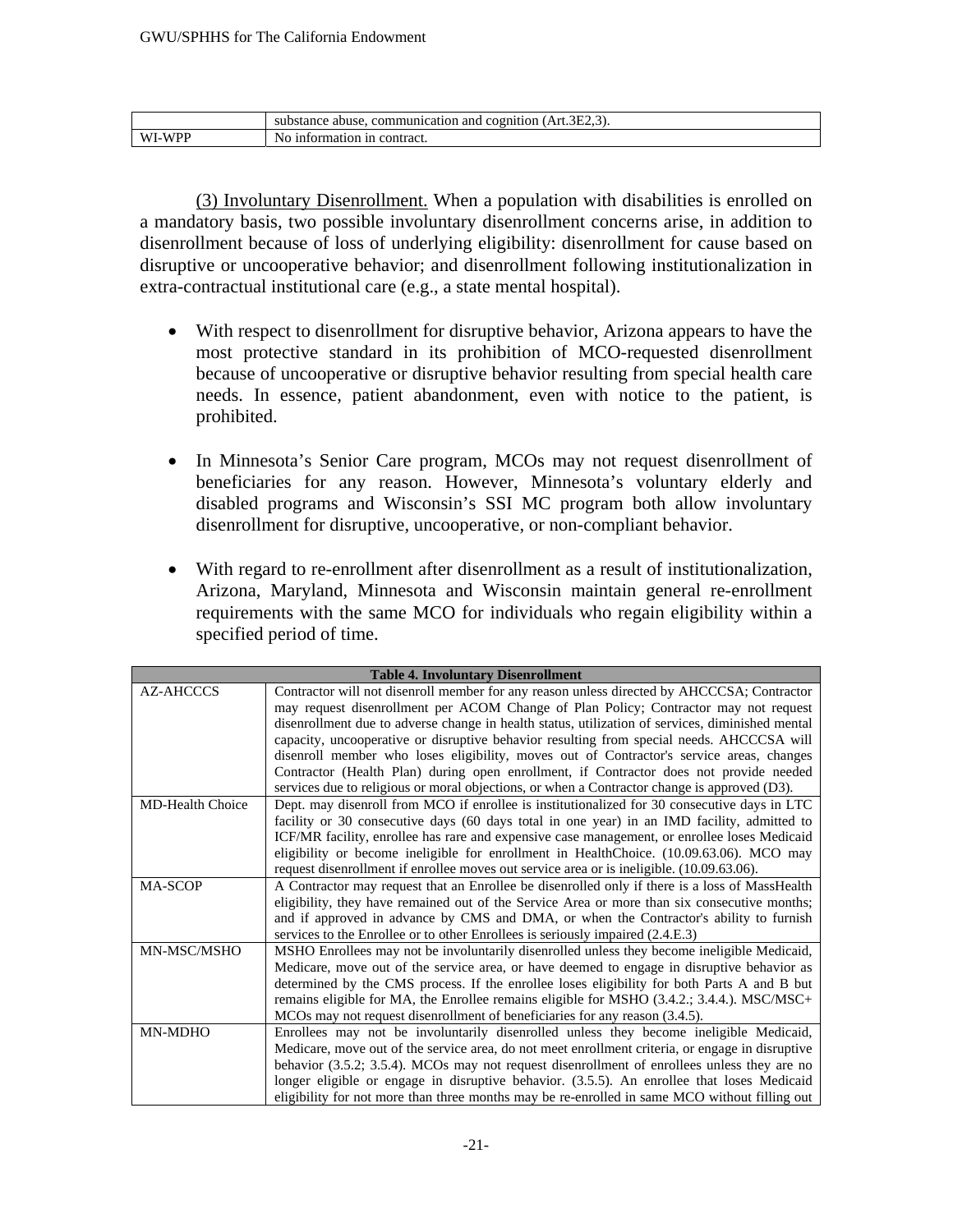| <b>Table 4. Involuntary Disenrollment</b> |                                                                                                                                                                                                                                                                                                                                                                                                                                                                                                                                                                                                                                                                                                                                                                                                                                                                                                                                                                                                                                                                                                                                                                                                                                                                   |
|-------------------------------------------|-------------------------------------------------------------------------------------------------------------------------------------------------------------------------------------------------------------------------------------------------------------------------------------------------------------------------------------------------------------------------------------------------------------------------------------------------------------------------------------------------------------------------------------------------------------------------------------------------------------------------------------------------------------------------------------------------------------------------------------------------------------------------------------------------------------------------------------------------------------------------------------------------------------------------------------------------------------------------------------------------------------------------------------------------------------------------------------------------------------------------------------------------------------------------------------------------------------------------------------------------------------------|
|                                           | a new enrollment form $(3.4.8.)$ .                                                                                                                                                                                                                                                                                                                                                                                                                                                                                                                                                                                                                                                                                                                                                                                                                                                                                                                                                                                                                                                                                                                                                                                                                                |
| WI-SSI                                    | MCO may request an involuntary disenrollment when enrollment would be harmful to the<br>beneficiary or when the MCO cannot provide medically necessary services for reasons beyond<br>its control (Art.7C1). MCOs may request involuntary disenrollment for just cause - enrollee is<br>not compliant, unable to maintain a good working relationship with providers, or unreachable<br>for assessment and care planning within the first 60 days of enrollment despite a good faith<br>effort by MCO. (Art.7C1b). MCO may request disenrollment if it is unable to establish and<br>maintain contact with enrollee for an 18 month period (Art.7C1c). Enrollees will be disenrolled<br>if they become ineligible for Medicaid, move out of the service area, participate in one of the<br>named community programs (Art.7C2). Enrollees are involuntarily disenrolled if they are in a<br>nursing home for 90 days or longer (Art.7C1a)                                                                                                                                                                                                                                                                                                                          |
| WI-WPP                                    | MCO may request disenrollment if the member has a demonstrated history of ongoing, willful<br>non-compliance with an essential treatment plan that results in a physical risk to the individual,<br>the cognitively impaired member's informal support system fails to protect the member from<br>abuse and/or neglect in the home setting, and there is a risk to the person and the family or<br>guardian refuses an alternate living setting, the program no long has a contract with the<br>member's physician and the member refuses to change physicians, and the member has<br>committed acts of physical or verbal abuse that pose a threat to MCO staff, subcontractors or<br>other members of the MCO (Art. 7.E.1). Involuntary disenrollment requires Department's<br>approval and may also be requested for absence from service area fro more than 30 consecutive<br>days and Contract termination or loss of HMO Licensure (Art. 7.E.2). MCO may request non-<br>enrollment if the potential member has a primary diagnosis of mental retardation, a major<br>mental illness in which the individual is a risk to themselves or others, and people with<br>traumatic head injuries where cognitive and behavioral symptoms are evident (Art. 7.C.6) |

(4) Enhanced Case Management. While all managed care programs include some type of care coordination requirement, states with managed care experience mandate that extensive care coordination occur. State officials with enhanced case management programs stressed the value of intensive and personalized services for both the patient and the state. Superior case management allows beneficiaries to obtain needed care more quickly and efficiently, helping to improve their health outcomes. In addition, the state benefits from having care provided in the most efficient and cost-effective manner to deal with current problems and help stave off more expensive conditions down the line. Minnesota and Maryland provide for the assignment of a care manager/case coordinator to each enrollee, who is responsible for creating and implementing a care plan and coordinating with local resources. The Minnesota official noted that it would have been very difficult to fund their enhanced case management program if they had not integrated Medicaid and Medicare. Wisconsin's Partnership Program reports an average 12 diagnoses and 13 medications per person, and the state thus considered high quality care coordination to be essential. Similar requirements are found in Massachusetts.

| <b>Table 5. Enhanced Case Management</b> |                                                                                                                                                                                                                                                                                                                                                                                                                                                                                                                                                                                                                                                                                                                                                                                                                                                                                                                                                                                                                                                              |
|------------------------------------------|--------------------------------------------------------------------------------------------------------------------------------------------------------------------------------------------------------------------------------------------------------------------------------------------------------------------------------------------------------------------------------------------------------------------------------------------------------------------------------------------------------------------------------------------------------------------------------------------------------------------------------------------------------------------------------------------------------------------------------------------------------------------------------------------------------------------------------------------------------------------------------------------------------------------------------------------------------------------------------------------------------------------------------------------------------------|
| AZ-AHCCCS                                | No information in contract.                                                                                                                                                                                                                                                                                                                                                                                                                                                                                                                                                                                                                                                                                                                                                                                                                                                                                                                                                                                                                                  |
| <b>MD-Health Choice</b>                  | MCO must have, document, and update annual a comprehensive care plan for enrollees with<br>special needs that includes coordinated and continuous case management. MCO must have the<br>capacity to conduct home visits as part of case management, that case managers are assigned<br>upon enrollment when necessary. MCO must be familiar with community based resources for<br>special needs population and collaborate with inpatient facilities and home and community<br>based resources. MCO must designate a special needs coordinator as a contact point for<br>enrollees with special needs. This coordinator must have experience with special needs<br>populations. (10.09.65.04). Additional care coordination requirements in place specifically for<br>children with special health care needs (10.09.65.05), individuals with developmental<br>disabilities (10.09.65.07), individuals with HIV/AIDS (10.09.65.10.09.67.22). MCO must have<br>case management services targeted to enrollees with rare and expensive conditions. (10.09.69). |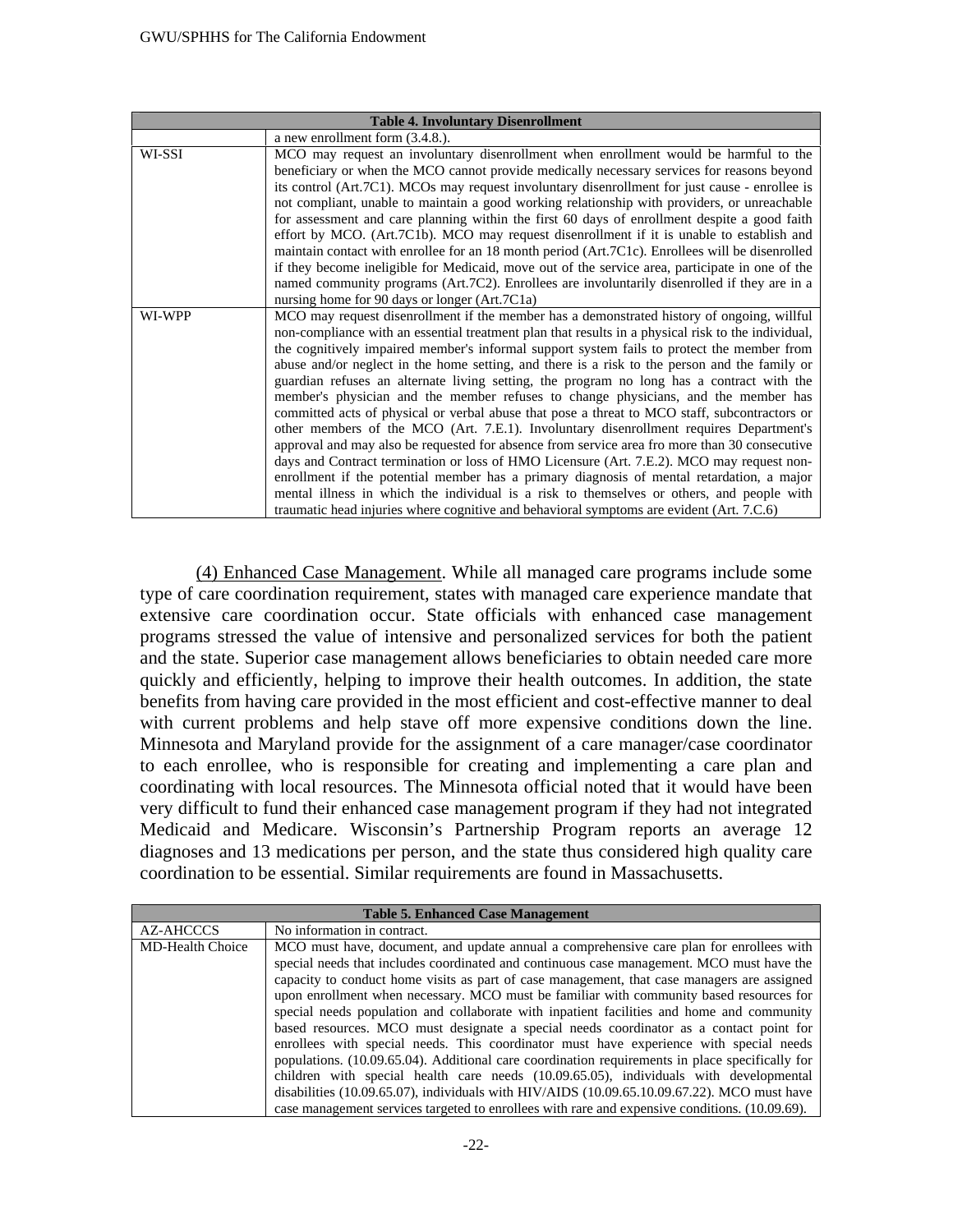| <b>Table 5. Enhanced Case Management</b> |                                                                                                                                                                                         |
|------------------------------------------|-----------------------------------------------------------------------------------------------------------------------------------------------------------------------------------------|
| <b>MA-SCOP</b>                           | The Contractor must contract with at least one Aging Service Access Point to coordinate all the                                                                                         |
|                                          | Geriatric Support Services Coordinator (GSSC) work in the Contractor's Service Area. The                                                                                                |
|                                          | GSSC is responsible for arranging, coordinating and authorizing the provision of appropriate                                                                                            |
|                                          | community long-term care and social support services and authorizing a range and amount of                                                                                              |
|                                          | community based services (2.4.A.5). The Contractor must ensure effective linkages of clinical                                                                                           |
|                                          | and management information systems among all providers in the Provider Network including                                                                                                |
|                                          | clinical subcontractors. The integrated and coordinated services include (not limited to)                                                                                               |
|                                          | Individualized Plan of Care, written protocols for referrals, in or out of network second options,                                                                                      |
|                                          | management of medications, specialty service provisions, the tracking and coordination of                                                                                               |
|                                          | Enrollee transfers and the obtaining and sharing of individual medical and care planning                                                                                                |
|                                          | between caregivers (2.4.A.6).                                                                                                                                                           |
| MN-MSC/MSHO                              | The MCO must provide Care Coordination services that are designed to ensure access to and to                                                                                            |
|                                          | integrate the delivery of preventive, primary, acute, post acute, rehabilitation and long-term                                                                                          |
|                                          | care services including state plan Home Care Services and Elderly Waiver Services (6.1.3).                                                                                              |
|                                          | <b>MSHO</b> The Care Coordination system should provide each enrollee with a primary contact                                                                                            |
|                                          | person who will assist the enrollee in simplifying access to services and information. The                                                                                              |
|                                          | system must incorporate the following elements for all enrollees: Comprehensive Assessment                                                                                              |
|                                          | (includes ADLs), Comprehensive Care Plan Development (including: Interdiscplinary/Holistic<br>Focus, Preventative Focus, Advance Directive Planning, Enrollee Participation), Care Plan |
|                                          | Implementation, Care Plan Evaluation (for nursing home enrollees) and Care Coordinator                                                                                                  |
|                                          | Caseload Ratios. (6.1.3.A) MSHO and MSC/MSC+ The MCO shall provide: rehabilitative                                                                                                      |
|                                          | services for MSHO only, range of choices in Elderly Waiver and Nursing Facility Services,                                                                                               |
|                                          | Coordination with Social Service Needs, Coordination with VA, Specialist Referral, and                                                                                                  |
|                                          | identify Special Needs. (6.1.3.C; 6.1.4)                                                                                                                                                |
| MN-MDHO                                  | MCO must coordinate care for enrollees and designate a care coordinator with lead                                                                                                       |
|                                          | responsibility for creating and implementing the care plan $(6.1.3; 6.1.3; K)$ . The care should be                                                                                     |
|                                          | coordinated with Local Agencies and other community resources (6.1.3.K).                                                                                                                |
| WI-SSI                                   | MCO will provide care coordination and case management (Art.3E). MCO must conduct                                                                                                       |
|                                          | patient status and plan reviews at least annually (Art.3E5). MCO will develop a working                                                                                                 |
|                                          | relationship with community mental health and substance abuse providers (Add. II 9).                                                                                                    |
| WI-WPP                                   | MVO shall provide services through a comprehensive, interdisciplinary health and social                                                                                                 |
|                                          | services delivery system which integrates acute and long-term services pursuant to regulations                                                                                          |
|                                          | and Partnership protocol (Art. 4B). MCO shall develop a working relationship with community                                                                                             |
|                                          | agencies which are involved in the provision of non-medical services to enrollees. (Add. 2)                                                                                             |

(5) Direct Access to Specialists. As noted, persons with disabilities who are enrolled in managed care plans experience multiple diagnoses and complex care management needs. State contracts provide for direct access to specialists, standing specialty referral provisions, and the use of specialists to manage primary care.

| <b>Table 6. Direct Access to Specialists</b> |                                                                                                  |
|----------------------------------------------|--------------------------------------------------------------------------------------------------|
| AZ-AHCCCS                                    | Members with SHCN who need a specialized course of treatment or regular care monitoring          |
|                                              | must have direct access to specialists (D11).                                                    |
| <b>MD-Health Choice</b>                      | PCP may also be a specialist. (10.09.65.04; 10.09.66.05)                                         |
| <b>MA-SCOP</b>                               | No information in contract.                                                                      |
| MN-MSC/MSHO                                  | If the enrollee assessment determines the need for a course of treatment or regular care         |
|                                              | monitoring the MCO must have a mechanism in place to allow Enrollees to directly access a        |
|                                              | specialist as appropriate for the Enrollee's condition and identified needs (7.1.4.C).           |
| <b>MN-MDHO</b>                               | MCO shall establish guidelines allowing an enrollee to request standing referral to a specialist |
|                                              | (6.1.34.B).                                                                                      |
| WI-SSI                                       | No information in contract.                                                                      |
| WI-WPP                                       | No information in contract.                                                                      |

Special Needs Services. State contracts provide for special member support services to help enrollees avoid problems in the receipt of care or to ensure rapid access to resolution of questions regarding coverage and payment for services. Maryland's and Minnesota's contract documents provide for extensive coverage of patient support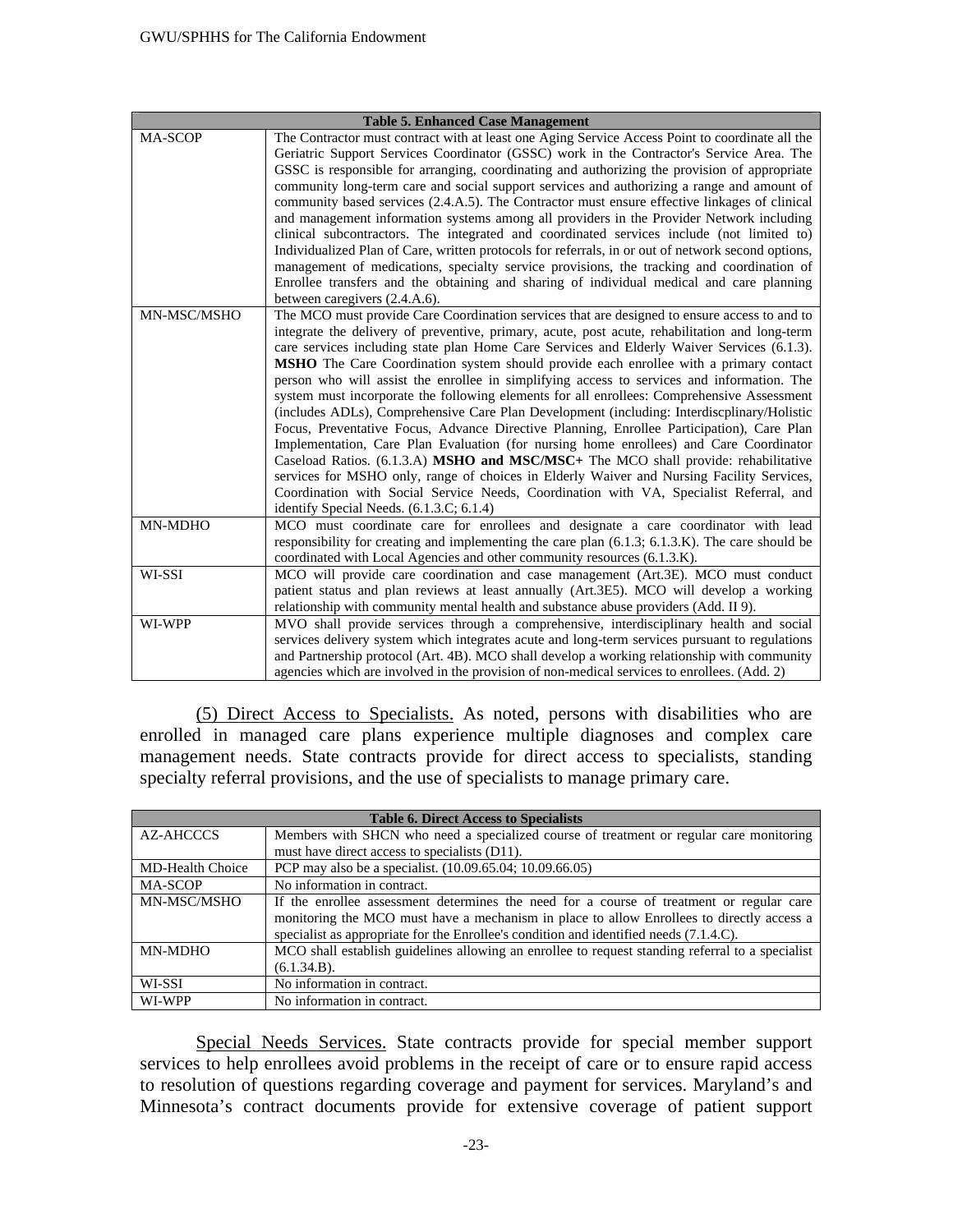services and require MCOs to provide items such as assistive technology, incontinency pants or pads, substance abuse services, and HIV/AIDS treatment. Massachusetts' contract includes a category of services for "Complex Care Needs."

| <b>Table 7. Special Needs Services</b> |                                                                                                                                                                                           |
|----------------------------------------|-------------------------------------------------------------------------------------------------------------------------------------------------------------------------------------------|
| <b>AZ-AHCCCS</b>                       | The Contractor shall provide audiology services to members under the age of 21 including the                                                                                              |
|                                        | identification and evaluation of hearing loss and rehabilitation of the hearing loss through                                                                                              |
|                                        | medical or surgical means (i.e. hearing aids). Only the identification and evaluation of hearing                                                                                          |
|                                        | loss are covered for members 21 years of age and older unless the hearing loss is due to an                                                                                               |
|                                        | accident or injury-related emergent condition (D.10).                                                                                                                                     |
| MD-Health Choice                       | Requirements regarding services that must be available for enrollees with special health care                                                                                             |
|                                        | needs such as DME, assistive technology coordination, with EPSDT for children with special                                                                                                |
|                                        | needs, incontinency pants and disposable underpads (10.09.65.05, .06; 10.09.67.13). MCO will                                                                                              |
|                                        | have specialists for individuals with HIV/AIDS (10.09.65.10), and individuals needing<br>substance abuse treatment (10.09.65.11).                                                         |
| <b>MA-SCOP</b>                         | The Contractor must establish qualifications for a Geriatric Support Services Coordinator                                                                                                 |
|                                        | (GSSC). The GSSC must determine the appropriateness of institutional long-term care services,                                                                                             |
|                                        | developing community-based care plans and with the agreement of the Primary Care Team,                                                                                                    |
|                                        | authorize social support services (including ADLs, IADLs, housing, home-delivered meals, and                                                                                              |
|                                        | transportation). (2.4.A.5) The Contractor must provide appropriate services as listed for those                                                                                           |
|                                        | identified with Complex Care needs (2.4.B.1-2). Physical and telephone access must be                                                                                                     |
|                                        | available for individuals with disabilities, and access to home and community based services                                                                                              |
|                                        | must exist (2.6.E).Physical and telephone access to services must be made available for                                                                                                   |
|                                        | individuals with disabilities. The Contractor must reasonably accommodate persons with                                                                                                    |
|                                        | disabilities and ensure that physical and communication barriers do not inhibit individuals with                                                                                          |
|                                        | disabilities for obtaining services from the Contractor (2.6.E). The Contractor must demonstrate                                                                                          |
|                                        | the capacity to deliver or arrange for the delivery of scheduled and unscheduled services in the                                                                                          |
|                                        | Enrollee's place of residence when office visits are unsafe or inappropriate for the Enrollee's                                                                                           |
|                                        | clinical status (2.6.F).                                                                                                                                                                  |
| MN-MSC/MSHO                            | The MCO shall have the capacity to implement and coordinate with when indicated, other Care                                                                                               |
|                                        | Management and risk assessment functions conducted by appropriate professionals, including<br>Long-Term Care Consultation and other screenings to identify special needs such as common   |
|                                        | geriatric medical conditions, functional problems, difficulty living independently,                                                                                                       |
|                                        | polypharmacy problems, health and long-term care risks due to lack of social supports, mental                                                                                             |
|                                        | and or chemical dependency problems, mental retardation, high risk health conditions, and                                                                                                 |
|                                        | language or comprehension barriers (6.1.3.C.7). The MCO must offer appropriate services for                                                                                               |
|                                        | the following special needs groups: seriously and persistently mentally ill, physically                                                                                                   |
|                                        | handicapped and chronically ill elderly, abused adults, abusive individuals, enrollees with                                                                                               |
|                                        | language barriers, cultural and racial minorities, enrollees in need of gender specific mental                                                                                            |
|                                        | health and/or chemical dependency, lesbians, gay men, bisexual and transgender persons, and                                                                                               |
|                                        | the hearing impaired (6.13.1-8).                                                                                                                                                          |
| MN-MDHO                                | Home and Community Based waiver services, including but not limited to assisted living,                                                                                                   |
|                                        | consumer directed community support services, home health, homemaker, independent living<br>skills, home modifications and adaptations, personal care assistance (6.1.12). Additional TBI |
|                                        | waiver services including but not limited to behavioral programming, cognitive therapy, mental                                                                                            |
|                                        | health, transportation. (6.1.12). Assistive technology to enable independent living (6.1.19).                                                                                             |
|                                        | Medical transportation services (6.1.22). Medically necessary services that would otherwise be                                                                                            |
|                                        | covered under the contract but are in the child's IEP or IFSP and provided by the school district                                                                                         |
|                                        | are excluded from this contract (6.8.9). MCOs must provide appropriate services to visually                                                                                               |
|                                        | impaired and hearing impaired (6.15).                                                                                                                                                     |
| WI-SSI                                 | Handbook information is available through TDD/TYY services (Add. IV). MCO covers                                                                                                          |
|                                        | transportation for individuals in wheelchairs. (Add. IV).                                                                                                                                 |
| WI-WPP                                 | No contract information available.                                                                                                                                                        |

(6) Patient Safeguards. State contracts provide for various additional safeguards such as prohibition against enrollment discrimination based on health status or need for services, employee training to improve communication with patients with developmental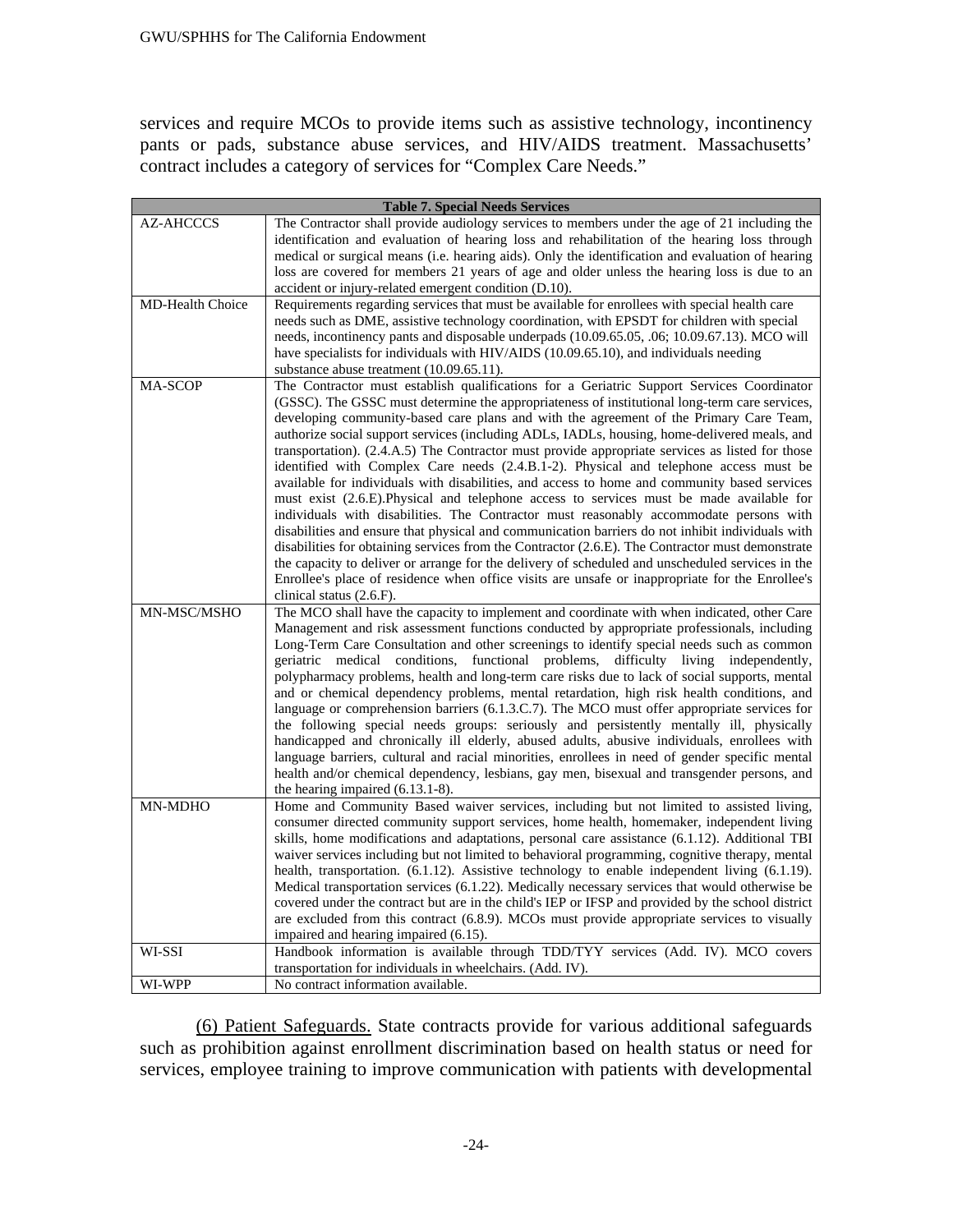disabilities, and providing all information in a manner and format that accommodates patient needs.

| <b>Table 8. Patient Safeguards</b> |                                                                                                                                                                                                                                                                                                                                                                                                                                                                                                                                                                                                                                  |
|------------------------------------|----------------------------------------------------------------------------------------------------------------------------------------------------------------------------------------------------------------------------------------------------------------------------------------------------------------------------------------------------------------------------------------------------------------------------------------------------------------------------------------------------------------------------------------------------------------------------------------------------------------------------------|
| <b>AZ-AHCCCS</b>                   | With the goal of mainstreaming members, the Contractor will take affirmative action to provide<br>services without regard to genetic information or physical or mental handicap, except were<br>medically indicated. A Contractor will be in default of its contract if it knowingly executes a<br>subcontract with the intent of allowing or permitting the subcontractor to implement barriers to<br>care. If a Contractor identifies a problem involving discrimination by one of its providers, the<br>Contractor must intervene and implement a corrective action plan, or otherwise be in default of<br>the contract (D8). |
| <b>MD-Health Choice</b>            | MCO may not discriminate on the basis of health status or need for health services, including<br>presence of a physical or mental handicap. (10.09.65.02). MCO will provide training for its<br>employees about special communication requirements for individuals with developmental<br>disabilities. (10.09.65.07). MCO will provide access to services in compliance with ADA<br>$(10.09.66.01)$ .                                                                                                                                                                                                                            |
| MA-SCOP                            | For Enrollee's for whom written materials are not suitable, non-written orientation information<br>in the form of video, phone, home visit or group presentations will be provided. (2.3.D) Upon<br>enrollment, the Contractor must conduct initial and ongoing assessments to identify Enrollee<br>needs and the presence of Complex Care Needs. (2.4.A.4)                                                                                                                                                                                                                                                                      |
| MN-MSC/MSHO                        | MCO will accept all eligible recipients who select or are assigned to it regardless of physical or<br>mental health condition, health status, or need for health services (3.1.2. A). All<br>communications with the enrollee must comply with the ADA and have information available<br>in alternative formats and in a manner that takes into consideration the enrollee's special needs<br>(3.2.2). All written information must include a notice that the information is available to<br>persons with disabilities in other forms, such as voice, TDD, and other services (3.2.2. C).                                        |
| MN-MDHO                            | MCO will accept all eligible recipients who select it regardless of physical or mental health<br>condition, health status, or need for health services (3.2.2. A). All communications with the<br>enrollee must comply with the ADA and have information available in alternative formats and<br>in a manner that takes into consideration the enrollee's special needs $(3.3.2)$ . All written<br>information must include a notice that the information is available to persons with disabilities<br>in other forms, such as voice, TDD and other services (3.3.2.C).                                                          |
| WI-SSI                             | MCO may not discriminate on the basis of health status or need for health services, including<br>an enrollee with diminished mental capacity who is disruptive and uncooperative as a result of<br>the enrollee's special needs (Art.7F). MCO must have a system in place that utilizes<br>opportunities for SSI-Medicaid enrollees in Milwaukee public schools (Art.3Z4).                                                                                                                                                                                                                                                       |
| WI-WPP                             | The MCO does not discriminate in enrollment and disenrollment activities between individuals<br>on the basis of current medical condition (except mental illness) (Art. 7A2).                                                                                                                                                                                                                                                                                                                                                                                                                                                    |

(7) Performance measurement and provision of information. In conducting this phase of the analysis, we examined two additional contracts targeting populations with disabilities:

- Arizona's Long Term Care contract (Arizona LTC). The Arizona Long Term Care System is a program under AHCCCSA that delivers long-term, acute, behavioral health care and case management services to eligible members.
- Wisconsin's Wraparound Milwaukee (Wisconsin Wraparound) managed care program which was created to provide mental health services to severely and emotional disturbed children who are covered under Medicaid or BadgerCare (the state's supplemental insurance program for low-income children ineligible for Medicaid).

Our review of contract specifications sought answers to the following questions: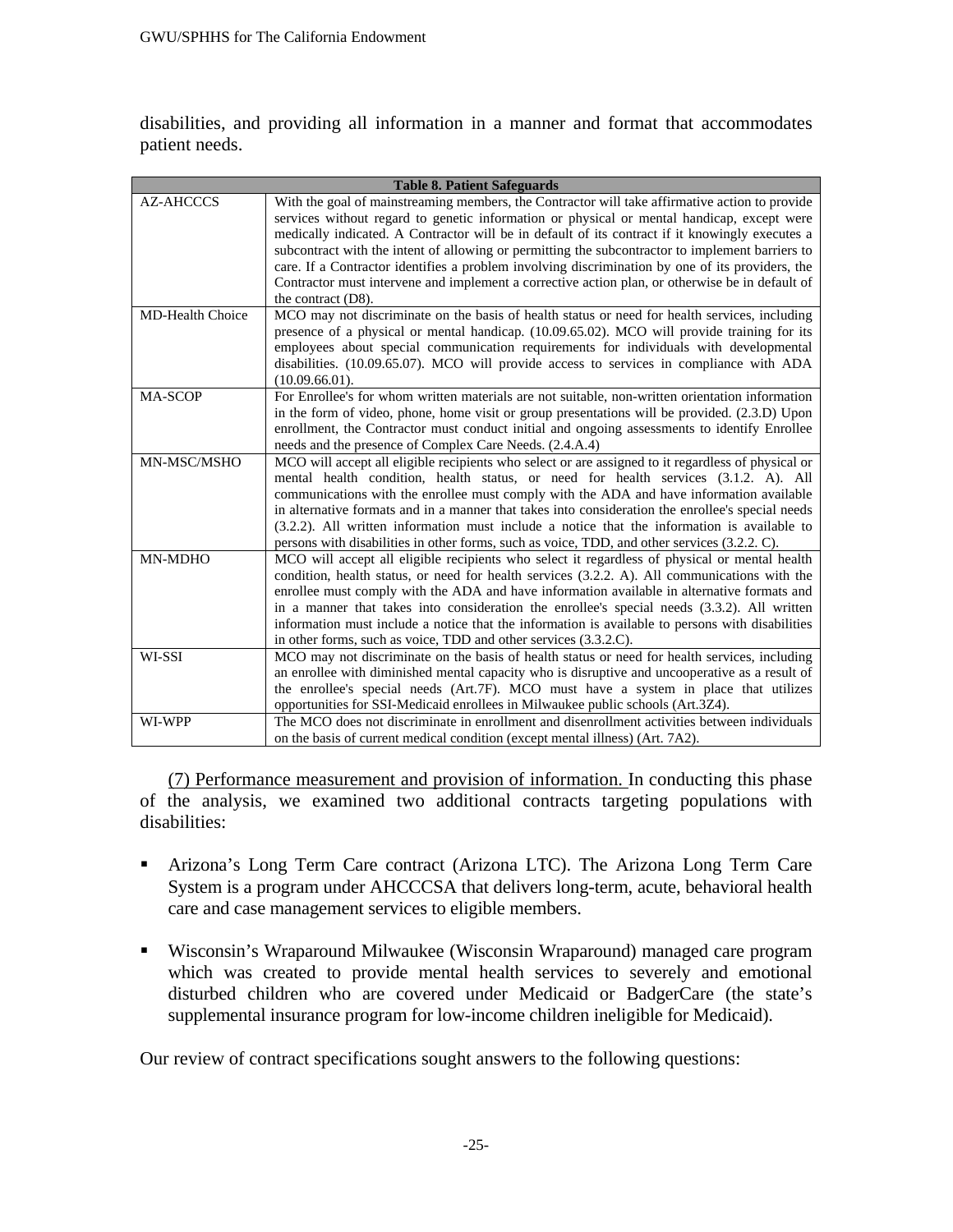- Do contracts specify an approach to the measurement of quality or quality performance standards?
- Do the contracts specify performance measurement with respect to certain patient safeguards such as involuntary disenrollment, patient selection of providers, or specialty care access?
- Do contracts require medical errors reporting?
- Do contracts specify patient satisfaction/health care experience studies?
- Do states collect grievance and appeals data?

*Performance reviews.* Our review found very limited contractual specifications regarding performance reviews. In other words, the standards and procedures to be used to measure contractor performance with contractual specifications or performance measures were not themselves contractual, although self-assessment was required in several places. In general, these specifications called for contractor self-review and maintenance of continuous improvement activities.

| <b>Table 9. General Quality Management</b> |                                                                                              |
|--------------------------------------------|----------------------------------------------------------------------------------------------|
| MD-HealthChoice                            | MCOs must have a continuous, systematic program designed to monitor, measure, evaluate,      |
|                                            | and improve the quality of health care services delivered to enrollees including individuals |
|                                            | with special health care needs. (COMAR 10.09.65.03)                                          |
| <b>MA-SCOP</b>                             | Contractors must assess the quality and appropriateness of care furnished to Enrollees with  |
|                                            | special health care needs. $(2.10.A-C)$                                                      |
| MN-MDHO                                    | MCOs must annually conduct at least one quality of care study that examines clinical or      |
|                                            | support services issues pertinent to people with physical disabilities. (7.2)                |
|                                            |                                                                                              |

*Disenrollment data.* Massachusetts specifically requires MCOs to track disenrollment data in relation to disenrollments based on health care quality or provider lack of availability.

*Provider network data.* Arizona and Massachusetts specify that enrollees must have access to information about providers' areas of expertise, including treatment of enrollees with disabilities; Massachusetts requires submission of such data as part of its quality of care requirements.

| <b>Table 10. Provider Network</b> |                                                                                           |  |
|-----------------------------------|-------------------------------------------------------------------------------------------|--|
| <b>MA-SCOP</b>                    | The Contractor shall develop, maintain and update the following additional data regarding |  |
|                                   | Providers, including but not limited to, PCPs and BH Providers, and make available to     |  |
|                                   | Enrollees, CMS and DMA information regarding providers with areas of special experience,  |  |
|                                   | skills and training. (2.5.D)                                                              |  |
| $AZ-LTC$                          | The MCO's plan, at a minimum, shall include a description of network design by GSA for    |  |
|                                   | the general population, including details regarding special populations. (Amendment to    |  |
|                                   | YH04-0001, page 45-46, October 1, 2005)                                                   |  |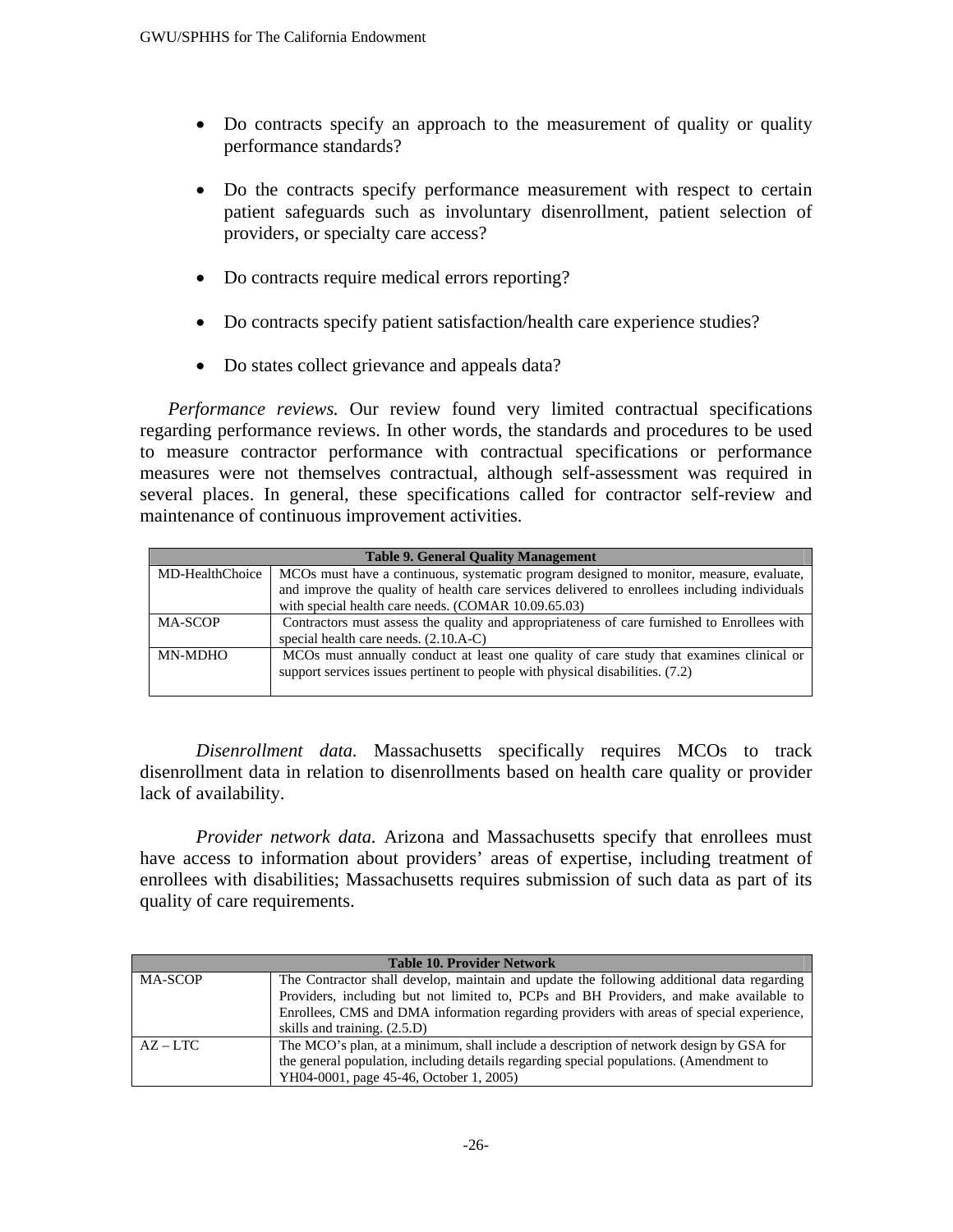*Data on enrollee treatment and management.* The availability of electronic health records can significantly improve the quality and timeliness of information, as well as its availability to patients, providers and the state. Massachusetts and Minnesota specify data access requirements that provide for expanded access to health information. The Massachusetts contract specifies that MCOs must identify and report special needs population data to the state and must make such data available to all network providers. The system also plays a role in ensuring that enrollees receive timely access to care. Wisconsin also provides for the reporting of data on SSI-related enrollees to the state.

| <b>Table 11. Care Management</b> |                                                                                                                                                                                                                  |
|----------------------------------|------------------------------------------------------------------------------------------------------------------------------------------------------------------------------------------------------------------|
| <b>MA-SCOP</b>                   | The Centralized Enrollee Record must be available and accessible to specialty, long-term<br>care, and mental health and substance abuse providers. (MassHealth Senior Care Options<br>Program, page 12-19, 2003) |
| MN-MDHO                          | Upon notification from the State, the MCO must enter all required screening documents into<br>MMIS for the purpose of determining rate cell and payment. (3.2.2 and                                              |
| WI-Wraparound                    | The MCO shall submit a monthly detailed report of assessments to the Department. (Art.<br>3E.3                                                                                                                   |

*Medical error reporting.* Minnesota's contract provides for the voluntary reporting of medical errors and specifies that MCOs must "encourage" its providers to "develop and implement patient safety policies to systematically reduce medical errors." $^{11}$ 

*Patient surveys.* All states require MCOs to have consumer satisfaction surveys or another type of patient feedback mechanism as part of their quality of care assessment. However, they do not appear to use a standard approach to surveying patient experiences.

- Massachusetts specifies the use of the Consumer Assessment of Health Plans Survey (CAHPS), although the instrument is not specifically designed to assess an adequate sample of dual enrollees.
- Maryland requires MCOs to use the Health Care Quality Improvement System Standards.
- Minnesota refers to use of Program of All-Inclusive Care for the Elderly (PACE) surveys, which is designed specifically for evaluation of care for the frail elderly.

| <b>Table 12. Patient surveys</b> |                                                                                             |  |
|----------------------------------|---------------------------------------------------------------------------------------------|--|
| MD-HealthChoice                  | MCOs must conduct an annual enrollee satisfaction survey using the latest version of the    |  |
|                                  | Consumer Assessment of Health Plans Survey (CAHPS) conducted by NCQA certified              |  |
|                                  | CAHPS vendor. (COMAR 10.09.65.03)                                                           |  |
| <b>MA-SCOP</b>                   | The Contractor must administer an annual survey to all enrollees and report the results to  |  |
|                                  | CMS and DMA. One survey must be conducted with each of the following groups: non-           |  |
|                                  | English speaking members, persons with physical disabilities, minority enrollees and family |  |
|                                  | members of enrollees (2.10.F).                                                              |  |

 $112005$  MDHO Model Contract, page 50, 12/16/04.

 $\overline{a}$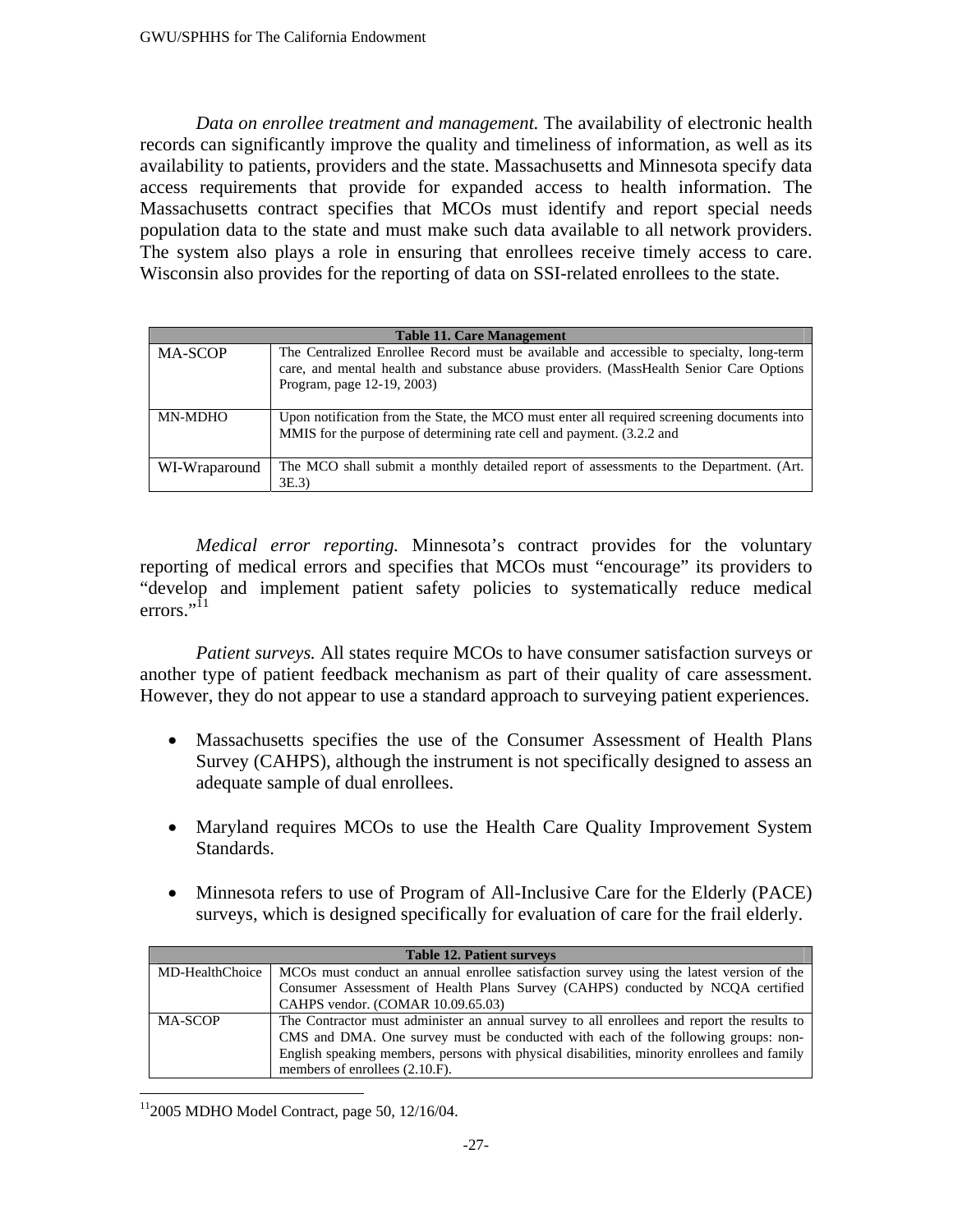| <b>Table 12. Patient surveys</b> |                                                                                                                                                                                                                                                                                                         |  |
|----------------------------------|---------------------------------------------------------------------------------------------------------------------------------------------------------------------------------------------------------------------------------------------------------------------------------------------------------|--|
| MN-MDHO                          | The MCO shall include enrollees in an annual satisfaction survey and it must provide the                                                                                                                                                                                                                |  |
|                                  | state with a copy of the survey results. Results must also be reported to the enrollees (7.4). In<br>order to determine the 'frailty factor of the risk portion of the Medicare rate' the MCO will<br>conduct community health surveys in a manner to be determined by CMS and the State<br>$(4.2.1)$ . |  |

*Performance standards.12* The states surveyed use HEDIS® or QA/PI performance standards, although only in the case of Maryland and Massachusetts does submission of HEDIS data appear to be a contractual specification. See **Appendix B** for a complete list of the Massachusetts SCOP reporting requirements.

| <b>Table 13. Performance Standards</b> |                                                                                                          |
|----------------------------------------|----------------------------------------------------------------------------------------------------------|
|                                        | MD-HealthChoice The MCO must annually collect, validate, and evaluate the latest approved version of the |
|                                        | Health Employer Data and Information Set (HEDIS), including performance measures                         |
|                                        | targeting ambulatory care for SSI adults and children. (COMAR 10.09.65.03)                               |
| <b>MA-SCOP</b>                         | The Contractor must report clinical indicator data including certain HEDIS 3.0 reporting set             |
|                                        | measures that are appropriate for the enrolled the population. (MassHealth Senior Care                   |
|                                        | Options Program, page 64-73, 2003)                                                                       |

*Encounter data.* Contractual documents maintained by Massachusetts, Maryland and Minnesota appear to require the collection and reporting of specific data elements.

| <b>Table 14. Encounter Data</b> |                                                                                                                                                                                                                                                                                                                                                                                                                                                    |  |
|---------------------------------|----------------------------------------------------------------------------------------------------------------------------------------------------------------------------------------------------------------------------------------------------------------------------------------------------------------------------------------------------------------------------------------------------------------------------------------------------|--|
| MD-HealthChoice                 | An MCO shall submit encounter data monthly, reflecting 100 percent of provider-<br>enrollee encounters, in HCFA 1500 and UB92 format or an alternative format previously                                                                                                                                                                                                                                                                           |  |
|                                 | approved by the Department. (COMAR 10.09.65.15)                                                                                                                                                                                                                                                                                                                                                                                                    |  |
| <b>MA-SCOP</b>                  | The Contractor must report clinical indicator data including certain HEDIS 3.0 reporting<br>set measures that are appropriate for the enrolled population, including Institutional<br>Utilization Data, Community Health Service Utilization, Enrollees Medically Eligible for<br>Nursing Facility Services, Behavioral Health Utilization Data, Functional Data and<br>Mortality Data. (MassHealth Senior Care Options Program, page 64-73, 2003) |  |
| MN-MSHO                         | INDEX OF MSHO VALUE EQUATION MEASURES, December 2003 include:<br>Clinical Measures, Utilization Measures. Satisfaction Measure, Quality of Life<br>Measures, Nursing Home Only Measures" (Correspondence from Minnesota Senior<br>Health Options and the Minnesota Department of Human Services consensus measures,<br>December 15, 2003)                                                                                                          |  |
| <b>MN-MDHO</b>                  | The MCO shall provide the following information: individual enrollee specific, claim-<br>level encounter data for services provided by the MCO to MDHO Enrollees detailing all<br>medical and dental diagnostic and treatment encounters, supplies and medical equipment<br>dispensed to Enrollees, Nursing Facility services, Home Care Services and Home<br>Community-Based services for which the MCO is financially responsible." (3.6.1)      |  |

*Grievances and appeals.* State contracts tend to address issues related to expedited appeals, and the continuation of coverage during an appeal involving a

 $\overline{a}$ 

<sup>12</sup> Persons interested in this subject may wish to examine an excellent report, *Performance Standards for Medi-Cal Managed Care Organizations Serving People with Disabilities and Chronic Conditions.*  Prepared by the Center for Health Care Strategies and the Lewin Group for the California HealthCare Foundation (November, 2005). Available at

http://www.chcs.org/publications3960/publications\_show.htm?doc\_id=323343. (Accessed June 19, 2006).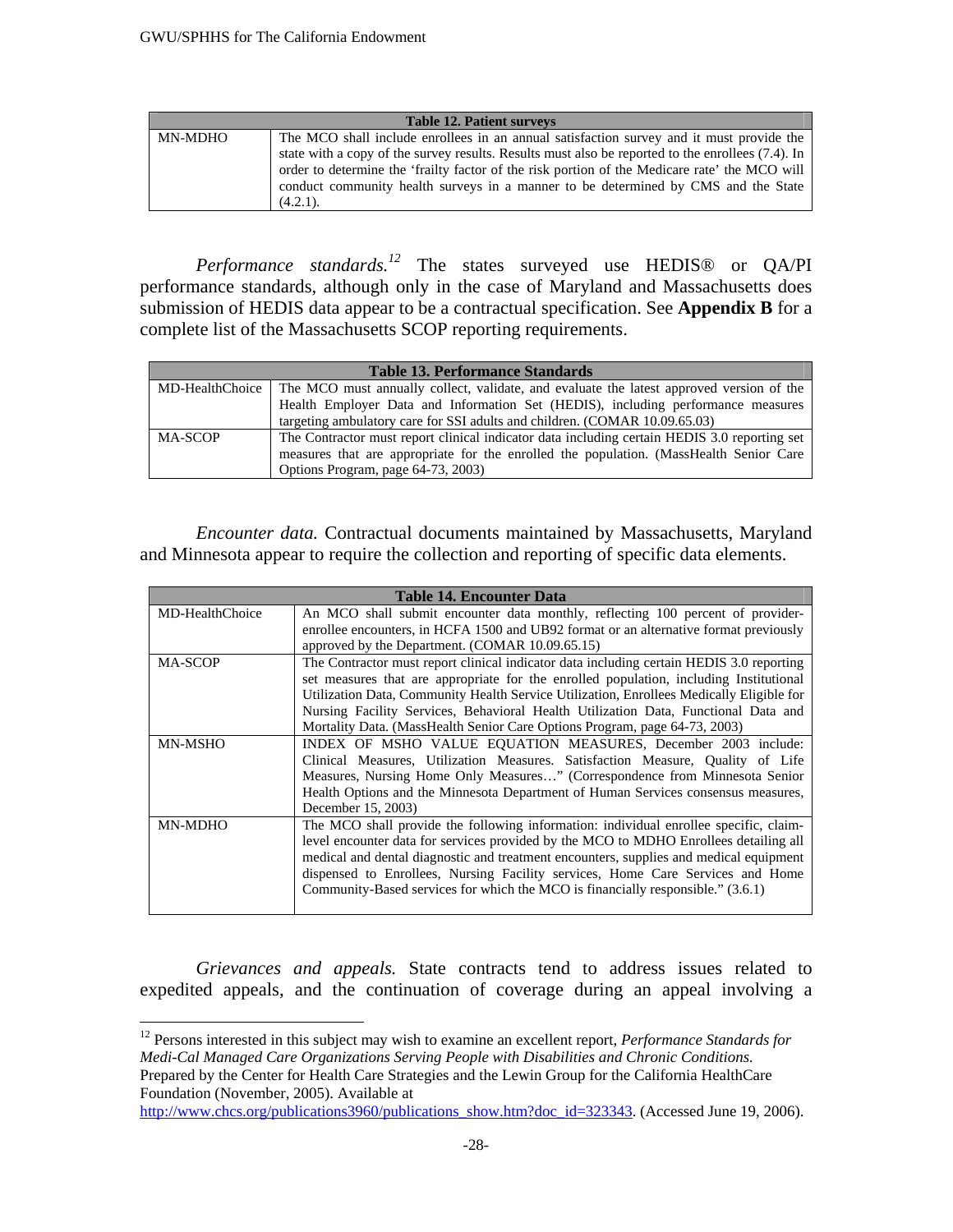$\overline{a}$ 

reduction or termination of a Medicaid benefit. This latter provision is a direct result of federal requirements applicable to Medicaid managed care enrollees, which in turn is based on Constitutional requirements related to the termination or reduction of covered benefits and services for individual enrollees.<sup>13</sup> The contracts provide for continuation of benefits for the duration of an appeal as long as appropriate procedures are followed, including a request for continuation of services by an enrollee. In addition, Minnesota and Wisconsin Medicaid officials stressed during the interview process the role of an Ombudsman as a figure that is able to reduce the need for appeals by intervening in a problem before it reaches a critical stage.

Table 15 provides reviews the contract language from Minnesota's MSC/MSHO contract to illustrate typical grievance and appeals requirements. Arizona's LTC contract is the only one that requires plans to identify trends and correction action plans.

| Table 15. Grievance and Appeals - MN MSC/MSHO |                                                                                                                                                                                           |  |
|-----------------------------------------------|-------------------------------------------------------------------------------------------------------------------------------------------------------------------------------------------|--|
| Appeals Overview                              | The MCO must have a Grievance system in place that includes a Grievance process, an Appeal                                                                                                |  |
|                                               | process and access to the State Fair Hearing system (8.1.1).                                                                                                                              |  |
| <b>Expedited Appeal</b>                       | The MCO must resolve and provide written notice of resolution for both oral and written                                                                                                   |  |
|                                               | Appeals as expeditiously as the Enrollee's health condition required, but no later than 72 hours                                                                                          |  |
|                                               | after receipt of appeal (8.4.3.A).                                                                                                                                                        |  |
| Grievance                                     | Within 15 days of the availability of readable enrollment data from the State, the MCO shall                                                                                              |  |
| Information                                   | present information about the Grievance System to all enrollees (3.2.6.B.7).                                                                                                              |  |
| Cultural/LEP                                  | In order to avoid discrimination against LEP persons, the MCO must take adequate steps to                                                                                                 |  |
| Competency                                    | provide the language assistance necessary, free of charge. The MCO shall comply with the                                                                                                  |  |
|                                               | OCR recommendations (3.2.1). The MCO must provide the Potential Enrollee or Enrollee                                                                                                      |  |
|                                               | information in his/her primary language either through oral interpretation or other means (3.2.3)                                                                                         |  |
|                                               | $A)$ .                                                                                                                                                                                    |  |
| Grievance Reports                             | The MCO must submit to the State a quarterly DTR compilation report (8.2.4). The MCO shall                                                                                                |  |
|                                               | send a quarterly electronic report of all written Grievances and oral and written Appeals in a                                                                                            |  |
|                                               | format determined by the State, due on or before the 15th day of the month following the end                                                                                              |  |
|                                               | of the quarter for all written Grievances and all oral and written Appeals resolved in the                                                                                                |  |
|                                               | previous quarter $(8.6.1)$ .                                                                                                                                                              |  |
| Benefit                                       | Benefits will continue until a decision is reached if an Enrollee files an Appeal with the MCO                                                                                            |  |
| Continuation                                  | before the date of the Action proposed on a DTR, the appeal involves the termination,                                                                                                     |  |
|                                               | suspension or reduction or service, the services were ordered by an authorized provider, and the                                                                                          |  |
|                                               | enrollee requests continuation of the services. The MCO may not reduce or remove the service                                                                                              |  |
|                                               | until 10 days after a written decision is issued in response to the Appeal (8.2.3).                                                                                                       |  |
| Denial Information                            | DTR must be written, understandable at a $7th$ grade reading level, comply with the ADA, be                                                                                               |  |
|                                               | approved by the State, maintain confidentiality for Family Planning Services and sent solely by                                                                                           |  |
|                                               | the MCO unless previously approved by the State. (8.2.1.A) Notice must state the type of<br>service, reason for DTR, a description of Enrollee rights, the intended Action of the MCO and |  |
|                                               | the regulations that allow such Action. Enrollee must be notified of the right to file an Appeal,                                                                                         |  |
|                                               | request a Fair Hearing Trial and the continuation of benefits. The DTR must include the right to                                                                                          |  |
|                                               | an expert medical opinion at the State's expense, in times of medical necessity, for review                                                                                               |  |
|                                               | during the State Fair Hearing. DTR must provide a language block in the languages specified                                                                                               |  |
|                                               | by MN Statutes and must include a phone number where a translation of the DTR may be                                                                                                      |  |
|                                               | obtained in Spanish, Hmong, Laotian, Russian, Somali, Vietnamese or Cambodian. (8.2.1.B)                                                                                                  |  |

<sup>13</sup> See 42 C.F.R. §438.1 et. seq; In *Goldberg v Kelly* 397 U.S. 254 (1970), the United State Supreme Court held that the "brutal need" experienced by recipients of need-based public assistance created so great a property interest in the continued receipt of assistance that Constitutional due process considerations prohibited the termination or reduction of benefits without timely, adequate, and advance notice and the opportunity for a pre-termination factual hearing.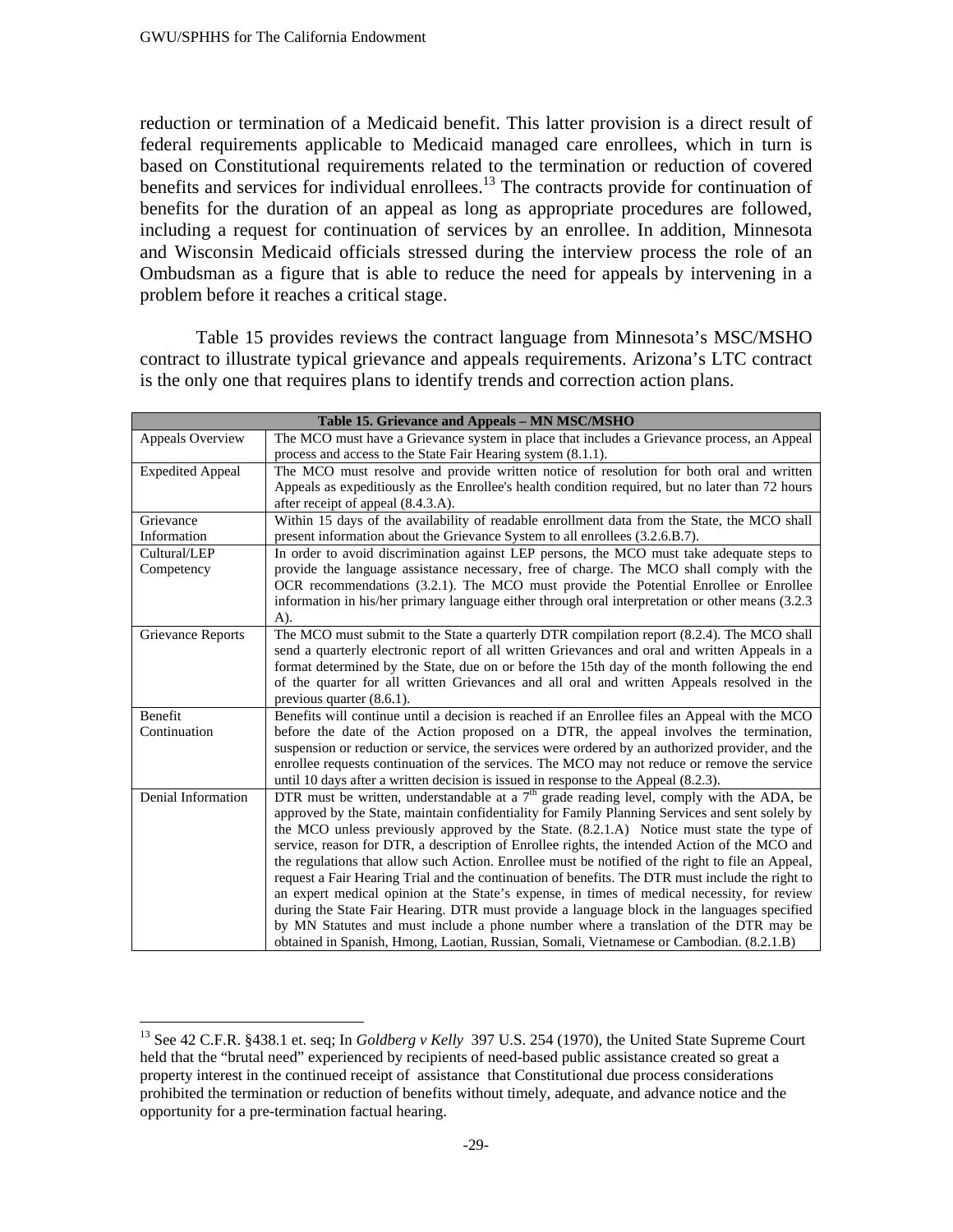## **Part 4. The Deficit Reduction Act of 2005 (DRA): Implications for Managed Care Systems for Persons with Disabilities and Chronic Conditions**

 The DRA contains more than \$28 billion in federal Medicaid spending reductions. Although a complete review of the Act is beyond the scope of this analysis, several provisions are of particular relevance when considering managed care system reform for persons with disabilities. In general, the Act contains a series of changes specifically aimed at broadening state options in the area of long-term care. At the same time however, the DRA makes a number of changes in benefits and cost-sharing as well as in the availability of federal financial participation for case management services.

At this point it is unclear how the DRA will affect the development of managed care systems for persons with disabilities, or the extent to which federal funding for case management services will continue to be available for certain types of managed care arrangements involving contracts with public entities. The ambiguity of these changes suggests that states should proceed with caution in the development of managed care systems that are predicated on the continued availability of federal funding for extensive case management services for persons enrolled in publicly operated managed care entities. How the DRA will affect CMS' approach to approving federal contributions toward case management services in the case of states operating under §1115 demonstration authority is not known at this point.

## A. Changes in Benefit and Managed Care Design

 The DRA creates a new state option with respect to the coverage rules that have governed Medicaid for four decades. Under this option, states may revise the definition of "medical assistance" previously required for categorically needy persons $14$  and substitute "enrollment in coverage" that provides "benchmark coverage" or "benchmark equivalent coverage." <sup>15</sup> The terms "benchmark" and "benchmark equivalent" coverage are defined in a manner identical to the definitions used under the State Children's Health Insurance Plan (SCHIP).<sup>16</sup> Benchmark or benchmark equivalent coverage can be substituted on a mandatory basis for certain categorically persons including low-income children and their parents. Children under 19 who are enrolled in benchmark coverage must continue to receive all services covered under the Early and Periodic Screening, Diagnosis and Treatment (EPSDT) program, whether covered as part of benchmark enrollment or otherwise (e.g., on a "wraparound" basis). States may supplement benchmark coverage for adults at their option. Individuals enrolled in benchmark coverage must continue to have access to federally qualified health center and rural

 $\overline{a}$ 

 $14$  §1937(a) as added by §6044 of Pub. L. 109-362. For a complete description of categorically needy persons, who comprise the vast majority of program beneficiaries of all ages and regardless of health status, see Andy Schneider et. al, *The Medicaid Resource Book* (Kaiser Commission on Medicaid and the Uninsured, Washington D.C. 2003)

<sup>15</sup> SSA §1937(a)

 $16$  SSA §1937(b)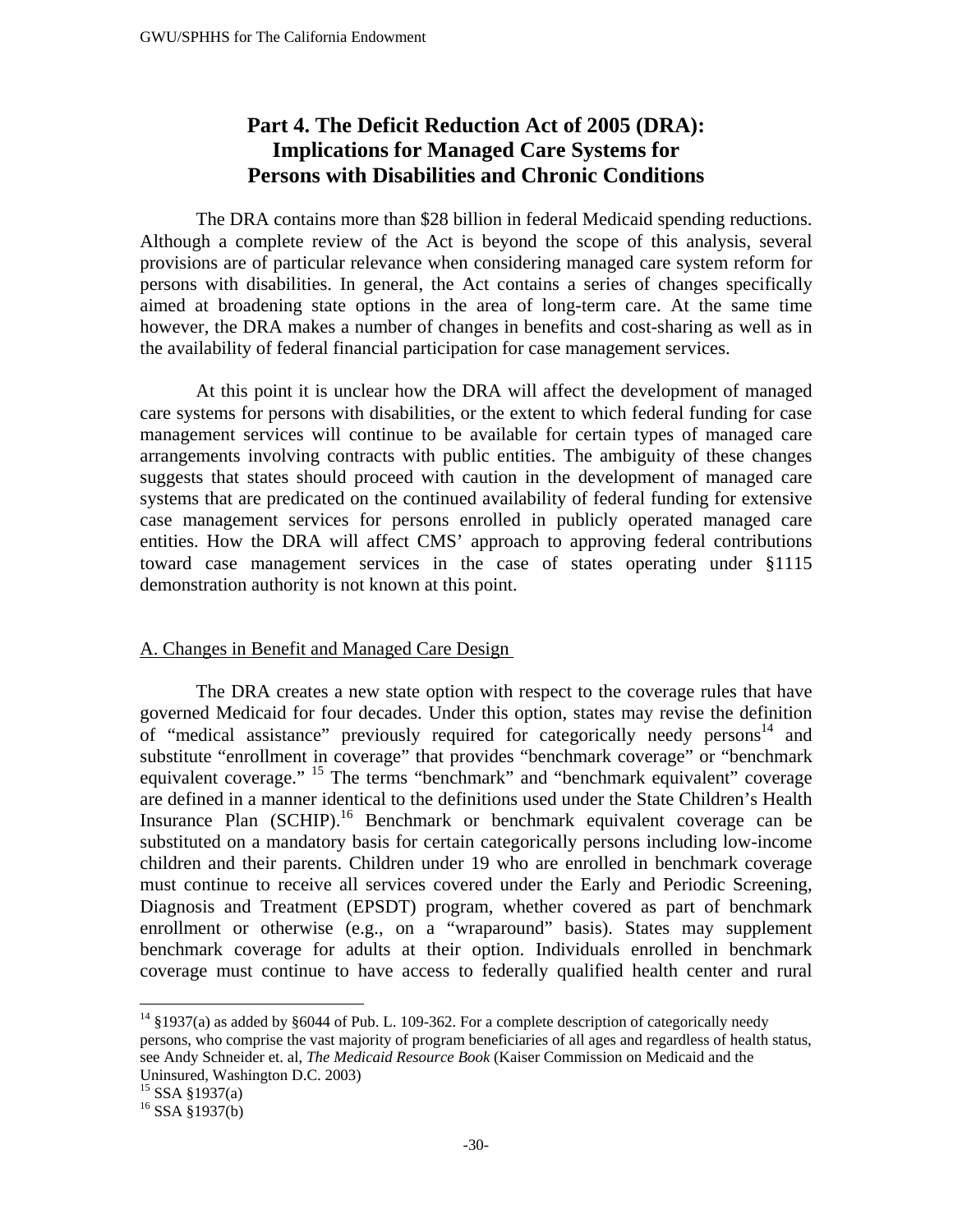health clinic services, and these clinics must continue to be paid in accordance with a federally required rate methodology.<sup>17</sup>

 As **Figure A** illustrates, benchmark coverage is more limited than the federal definition of medical assistance that previously governed coverage of categorically needy persons.

### **Figure A. Benchmark Coverage Under the DRA**

#### BENCHMARKS

- Federal employee health benefits plan
- State employee plan
- Largest selling federally qualified HMO

#### BENCHMARK EQUIVALENCY

*REQUIRED (FULL ACTUARIAL VALUE TO A BENCHMARK)* 

- Inpatient and outpatient hospital services
- Physician surgical and medical services
- Laboratory and X-ray services
- Well-baby and well-child care, including age appropriate immunizations
- Other appropriate preventive services, as designated by the secretary

*OPTIONAL (75% OF ACTUARIAL VALUE)* 

- Prescription drugs
- Mental health services
- Vision services
- Hearing services

A State Medicaid Director Letter issued by CMS on March 31 2006<sup>18</sup> clarifies that states may offer voluntary enrollment in benchmark coverage to other categorically needy groups, for whom benchmark coverage cannot be substituted on a required basis. The SMD letter appears to make two points clear:

o *First,* CMS will permit the *voluntary enrollment* into benchmark coverage of categorically needy persons other than low-income children and adults and furthermore, that the agency will permit the use of voluntary opt-out systems similar to those used in Wisconsin, as noted above. Most children and adults with disabilities, regardless of age, receive Medicaid as categorically needy persons. Thus, CMS appears willing to permit the enrollment into alternative benchmark plans of all Medicaid beneficiaries, as long as voluntary opt out safeguards are in place for protected classes.

 $\overline{a}$ 17 Sara Rosenbaum and Peter Shin, *Health Centers: Opportunities and Challenges in Reauthorization*  (Kaiser Commission on Medicaid and the Uninsured, March, 2006). Available at www.kff.org/pubs.<br><sup>18</sup> Available at http://www.cms.hhs.gov/smdl/downloads/SMD06008.pdf (Accessed April 15, 2006)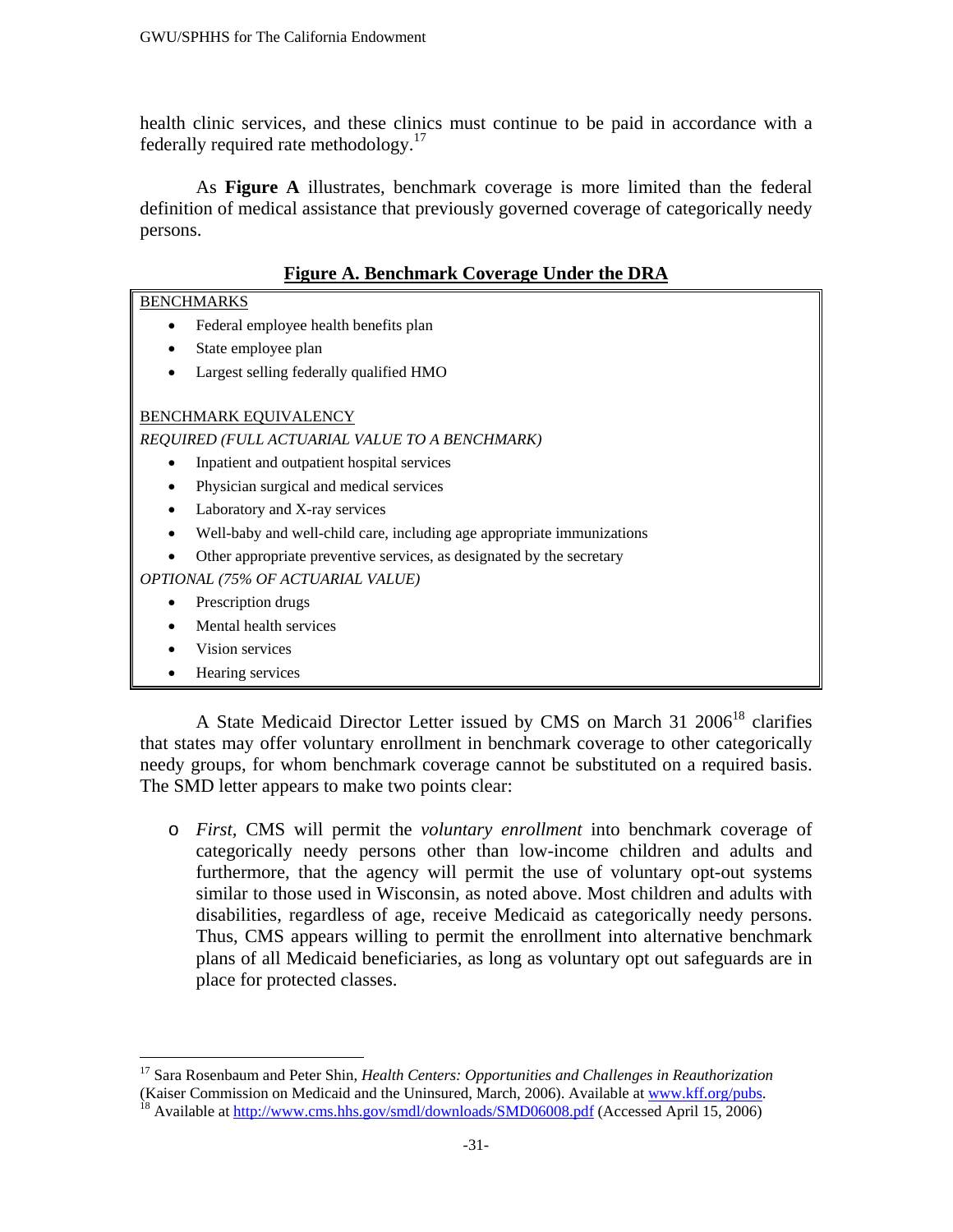o *Second,* it also appears that CMS may be prepared to treat the concept of "enrollment in" . . . "benchmark coverage" *not only* as an option for states to use as an alternative definition of "medical assistance," but as authorizing the use of entities known as "benchmark plans." It is unclear at this point whether standards applicable to Medicaid-participating managed care arrangements under §1932 of the Social Security Act would continue to apply to these alternative plans. Indeed, the letter notes that the benchmark provision of law allows states to supercede "certain other traditional Medicaid requirements" and the State Plan Preprint that accompanies the letter makes no mention of §1932 compliance with respect to benchmark enrollment.<sup>19</sup>

In sum, §1937 as added by the DRA may permit states to utilize contractual service arrangements that cover all persons with disabilities so long as such individuals are permitted to opt out of such arrangements and return to "traditional" Medicaid coverage. States may but are not required to supplement coverage for benchmark enrollees. The extent of state response to this new flexibility is unclear at this point; although both West Virginia and Kentucky have elected to reconfigure benefit design under the new state flexibility authority, other states appear to be moving more slowly.  $20$ Indeed, in a managed care context, states that have used flexibility to create systems of care for persons with disabilities have tended to emphasize more, not less, coverage and greater service integration.

#### B. Changes in Beneficiary Cost-Sharing and Premiums

The DRA also permits states to make greater use of premiums and cost sharing, $^{21}$ with only limited exceptions for high health care users. These changes permit the imposition of higher copayments and the use of coinsurance, and application of emergency department "diversionary" copayments<sup>22</sup> in the case of near-poor beneficiaries with family incomes between the federal poverty level and 150 percent of the federal poverty level. In the case of beneficiaries with family incomes in excess of 150 percent of the federal poverty level, states may combine these charges with premiums. The DRA is silent on treatment of persons with family incomes below 100 percent of the federal poverty level. While the amendments contain certain exemptions, state flexibility is considerable, and in addition, the Act permits "provider enforceability" generally, that is, the denial of treatment to individuals unable to pay required copayments and coinsurance.  $^{23}$ 

1

http://www.cms.hhs.gov/SMDL/SMD/itemdetail.asp?filterType=none&filterByDID=-<br>99&sortByDID=1&sortOrder=ascending&itemID=CMS061241. (Accessed April 15, 2006)

<sup>&</sup>lt;sup>19</sup> The Preprint can be found at

 $\frac{1}{20}$  For an analysis of the West Virginia and Kentucky reforms see, Judith Solomon, West Virginia's State Medicaid Changes Unlikely to Reduce State Costs or Improve Beneficiaries' Health (Center on Budget and Policy Priorities, Washington D.C., May 31, 2006). Available at http://www.cbpp.org/5-31-06health.htm. <sup>21</sup> §1916A as added by §6041 of the DRA.

 $22 \times 1916A$  as added by  $6043$  of the DRA

<sup>&</sup>lt;sup>23</sup> For a detailed overview of the cost sharing provisions of the DRA, see *Deficit Reduction Act of 2005: Implications for Medicaid* (Kaiser Commission on Medicaid and the Uninsured, Washington D.C.) Available at http://www.kff.org/medicaid/reconciliation.cfm (Accessed April 15, 2006)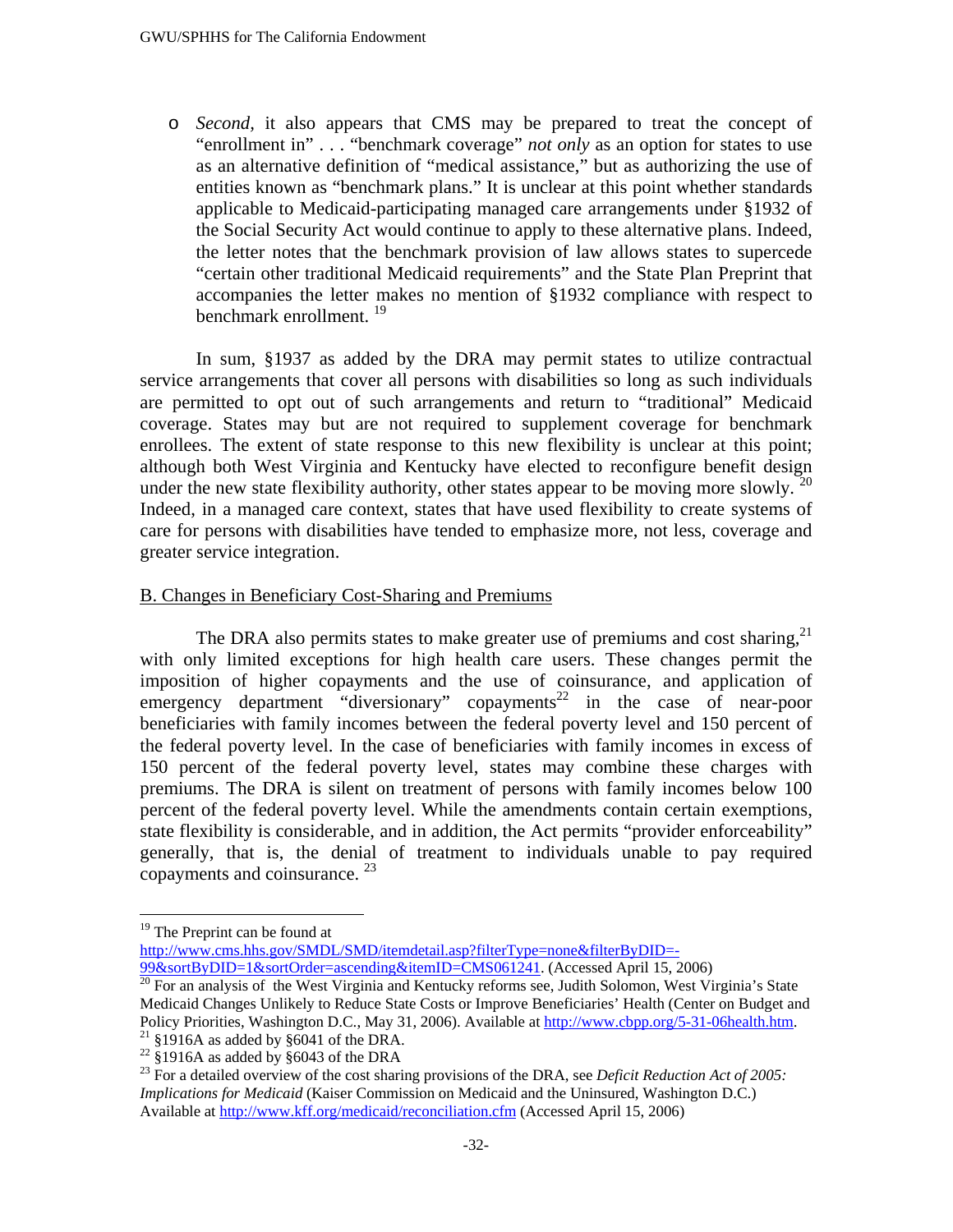Premium and cost sharing exemptions under the DRA reach preventive pediatric care, services for pregnant women, and services for residents of long-term care institutions and hospice recipients. No exemption exists for persons with serious disabilities receiving services in community settings, although states have the flexibility to create such exemptions in either fee-for-service or managed care arrangements. Thus, for example, a state could apply significant cost sharing rules to Medicaid beneficiaries with disabilities who remain in fee for service coverage arrangements while exempting beneficiaries who enroll in managed care systems. How states use cost sharing flexibility to incentivize certain types of service utilization among Medicaid enrollees is not yet known.

#### C. Changes in Federal Funding for Targeted Case Management

 From the vantage point of expanded managed care for persons with disabilities, one of the more significant changes under the DRA may be provisions related to federal Medicaid coverage of and payment for case management services. Every state interviewed in this study stressed the importance of case management. In many states, specialized health care service delivery systems financed with public grant funds (e.g., county-operated mental health systems, school-based health services for children with education-related disabilities) may be active managed care participants, furnishing case management along with other covered medical and health care services.

 Table B, set forth below, summarizes the changes in targeted case management made by the DRA. $^{24}$  As of mid-June 2006, CMS had not issued comprehensive implementation guidelines, but it is important to note that the amendments appear to make broad changes in federal Medicaid funding for targeted case management services when these services are furnished by providers that also participate in other publicly funded programs. The DRA achieves this change by effectively re-defining the meaning of *third party liability* to extend "first-dollar-payer" payment obligations to other public programs that also recognize case management as an allowable activity. The only public programs exempted from this broadened scope of "third party liability" appear to be the Ryan White Care Act and the Indian Health Service. How this shift affects efforts to integrate Medicaid financing into publicly operated health care systems serving individuals with extensive health care needs is unclear. Also unclear is the extent to which other public programs will be treated as a source of third party liability if their recognition of case management costs is only in the context of public program *administration* rather than as an allowable medical care cost. A recent decision by the United States Supreme Court clarifies that Medicaid third party liability law is intended to reach third parties liable for the cost of *medical care;* as a result, it is unclear how the amendments would treat payments made in furtherance of program administration in the case of separate and distinct public programs operated by school systems, mental health or substance abuse agencies or public hospital authorities.25 Because case management and public program involvement both are integral to the growth of managed care for

 $\overline{a}$ 

 $24$  Table prepared for the Commonwealth Fund as part of an analysis by Sara Rosenbaum and Anne Markus of the DRA and its implications for child development services.

<sup>&</sup>lt;sup>25</sup> Arkansas Department of Health and Human Services v Ahlborn 126 S. Ct. 1752 (2006)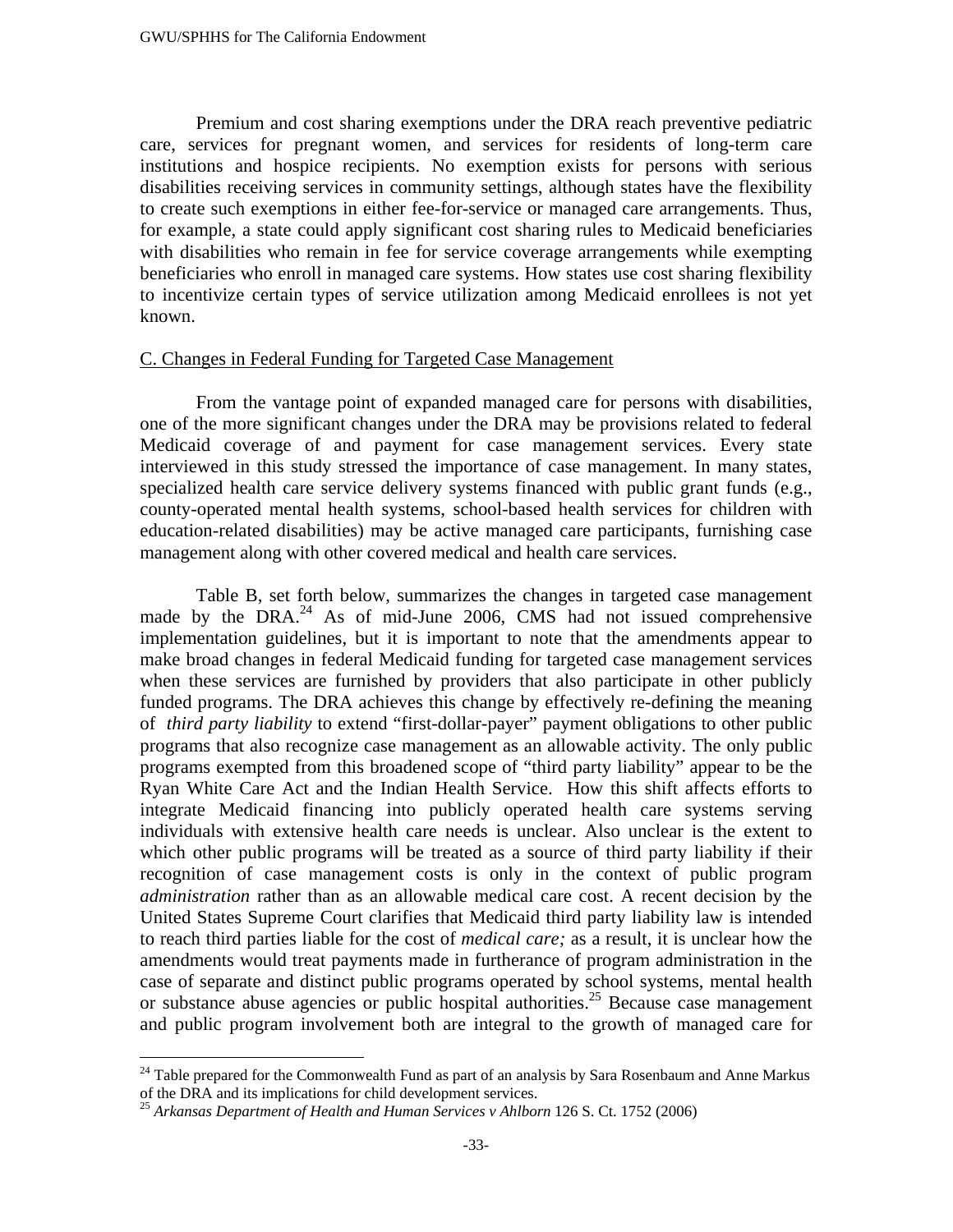children and adults with disabilities, how CMS resolves this issue may have a significant impact on the advancement of managed care for persons with disabilities. Table B summarizes the case management changes made under the DRA.

| PRE-DRA                                                                                                                                                                                                                                                                                                                                                                                                    | DEFICIT REDUCTION ACT (§6052)                                                                                                                                                                                                                                                                                                                                                                                                                                                                                                                                                                                                                                                                                                                                                                                                                                                                                                                                                                                                                                                                                                                                                                                                                                                                                                                                                                                                                                                                                                                                                                                                                                                                                                                   |
|------------------------------------------------------------------------------------------------------------------------------------------------------------------------------------------------------------------------------------------------------------------------------------------------------------------------------------------------------------------------------------------------------------|-------------------------------------------------------------------------------------------------------------------------------------------------------------------------------------------------------------------------------------------------------------------------------------------------------------------------------------------------------------------------------------------------------------------------------------------------------------------------------------------------------------------------------------------------------------------------------------------------------------------------------------------------------------------------------------------------------------------------------------------------------------------------------------------------------------------------------------------------------------------------------------------------------------------------------------------------------------------------------------------------------------------------------------------------------------------------------------------------------------------------------------------------------------------------------------------------------------------------------------------------------------------------------------------------------------------------------------------------------------------------------------------------------------------------------------------------------------------------------------------------------------------------------------------------------------------------------------------------------------------------------------------------------------------------------------------------------------------------------------------------|
|                                                                                                                                                                                                                                                                                                                                                                                                            | Case management defined                                                                                                                                                                                                                                                                                                                                                                                                                                                                                                                                                                                                                                                                                                                                                                                                                                                                                                                                                                                                                                                                                                                                                                                                                                                                                                                                                                                                                                                                                                                                                                                                                                                                                                                         |
| Medical assistance case management<br>(targeted case management). Medical<br>assistance case management: services that<br>assist individuals eligible under the plan in<br>gaining access to needed medical, social,<br>educational, and other services (42 U.S.C.<br>$$1396n(g) (2)$ ). All federal requirements<br>applicable to medical assistance access,<br>coverage, claims and payment would apply. | DRA impact. The DRA revises the definition of targeted<br>case management to include specific enumerated activities<br>that will be considered related to "assisting individuals" in<br>gaining access to needed medical, educational, social,<br>educational, and other services." The more particularized<br>definition applies to case management services furnished to<br>all populations.                                                                                                                                                                                                                                                                                                                                                                                                                                                                                                                                                                                                                                                                                                                                                                                                                                                                                                                                                                                                                                                                                                                                                                                                                                                                                                                                                  |
| Case management billed as an<br>administrative service. Federal policy<br>recognizes that case management also can be<br>billed as an administrative service under<br>certain situations related to EPSDT program<br>administration, utilization review, and<br>preadmission screening for inpatient care.<br>Separate FFP rates and claims payment and<br>billing procedures apply.                       | <b>DRA</b> impact. The expanded definition of case management<br>appears to incorporate services and activities that previously<br>might have been treated as an administrative expenditure.<br>The expanded definition of what will be recognized as<br>allowable case management costs encompasses:<br>assessment of an eligible individual to determine<br>٠<br>service needs, including activities that focus on<br>needs identification, to determine the need for any<br>medical, educational, social or other services. Such<br>assessment activities include the following: taking<br>client history; identifying the needs of the<br>individual and completing related documentation;<br>gathering information from other sources such as<br>$\bullet$<br>family members, medical providers, social<br>workers, and educators, if necessary, to form a<br>complete assessment of the eligible individual.<br>development of a specific care plan based on the<br>$\bullet$<br>information collected through an assessment, that<br>specifies the goals and actions to address the<br>medical, social, educational and other services<br>needed by the eligible individual, including<br>activities such as ensuring the active participation<br>of the eligible individual and working with the<br>individual (or the individual's authorized health<br>care decision maker) and others to develop such<br>goals and identify a course of action to respond to<br>the assessed needs of the eligible individual.<br>referral and related activities to help an individual<br>obtain needed services, including activities that<br>help link eligible individuals with medical, social,<br>educational providers, or other programs and |

## **Table B. Targeted Case Management**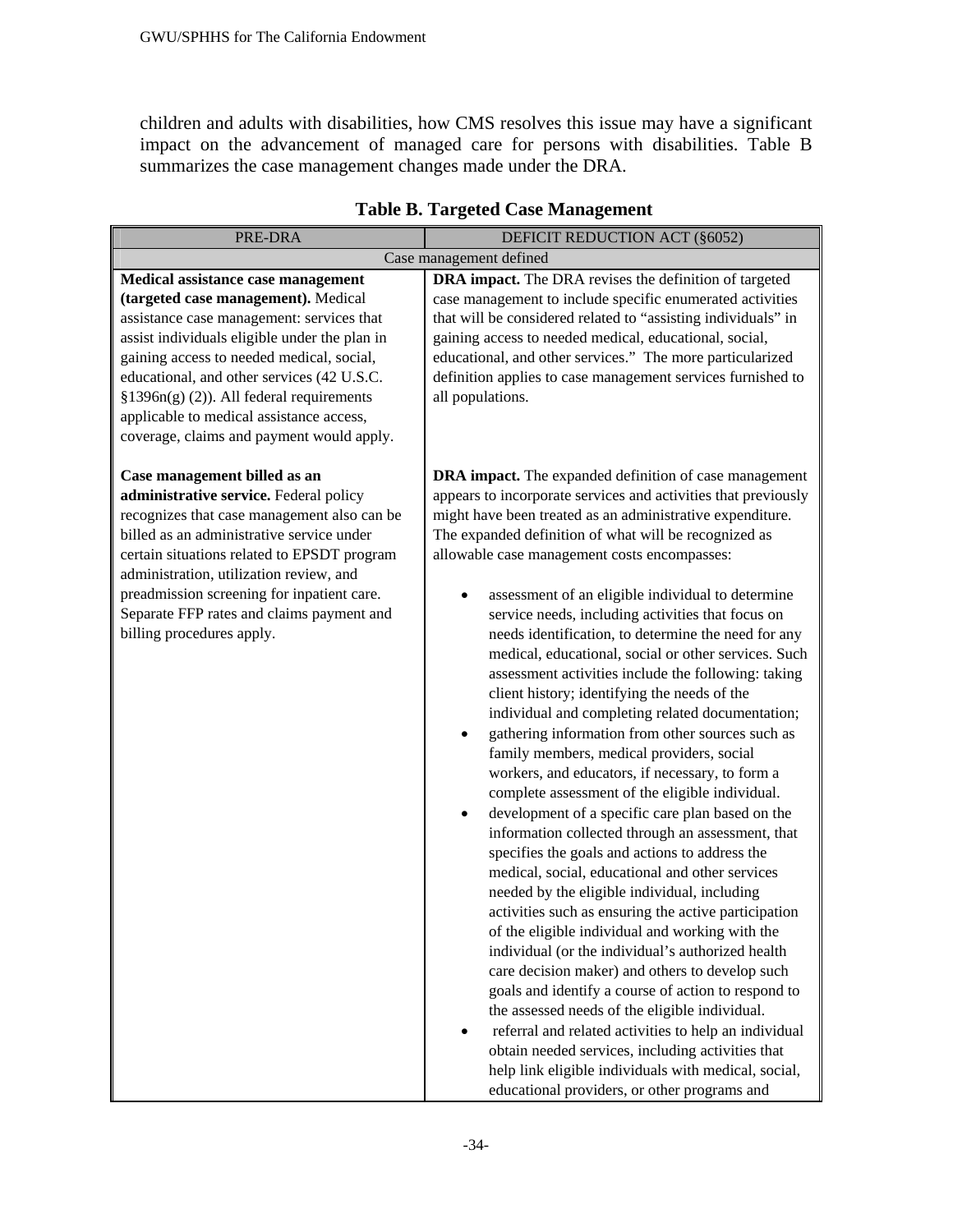| PRE-DRA                                                                                      | DEFICIT REDUCTION ACT (§6052)                                    |
|----------------------------------------------------------------------------------------------|------------------------------------------------------------------|
|                                                                                              | services that are capable of providing needed                    |
|                                                                                              | services, such as making referrals to providers for              |
|                                                                                              | needed services and scheduling appointments for                  |
|                                                                                              | the individual.                                                  |
|                                                                                              | monitoring and follow-up activities including                    |
|                                                                                              | activities and contacts that are necessary to ensure             |
|                                                                                              | the care plan is effectively implemented and                     |
|                                                                                              | adequately addressing the needs of the eligible                  |
|                                                                                              | individual, and which may be with the individual,                |
|                                                                                              | family members, providers, or other entities and                 |
|                                                                                              | conducted as frequently as necessary to help                     |
|                                                                                              | determine such matters as whether services are                   |
|                                                                                              | being furnished in accordance with an individual's               |
|                                                                                              | care plan; whether the services in the care plan are             |
|                                                                                              | adequate; whether there are changes in the needs or              |
|                                                                                              | status of the eligible individual and if so, making              |
|                                                                                              | necessary adjustments in the care plan and service               |
|                                                                                              | arrangements with providers.                                     |
|                                                                                              | Specifically excludes from the definition: "the direct           |
|                                                                                              | delivery of an underlying medical, educational, social, or       |
|                                                                                              | other service to which an eligible individual has been           |
|                                                                                              | referred, including with respect to the direct delivery of       |
|                                                                                              | foster care services, services such as (but not limited to) the  |
|                                                                                              | following: (I) research gathering and completion of              |
|                                                                                              | documentation required by the foster care program. (II)          |
|                                                                                              | assessing adoption placements. (III) recruiting or               |
|                                                                                              | interviewing potential foster care parents. (IV) serving legal   |
|                                                                                              | papers. (V) home investigations. (VI) administering foster       |
|                                                                                              | care subsidies. (VII) making placement arrangements.             |
|                                                                                              | Clarifies that case management services need not comply          |
|                                                                                              | with comparability or statewide-ness requirements.               |
|                                                                                              | Types of Case Management and Conditions for FFP                  |
| Payment and federal financial participation.                                                 | <b>CRA</b> impact. Unclear whether prior differentiation between |
| Medical assistance case management services                                                  | medical assistance and administrative services continues to      |
| (FFP at the state medical assistance rate) may                                               | apply in terms of both FFP and payment procedures to             |
| be targeted to particular subgroups. Medical                                                 | which states must adhere in order to qualify for FFP. In the     |
| assistance case management services require                                                  | case of case management services that are reimbursable           |
| provider compliance with claims payment                                                      | under another federally funded program as third party            |
| procedures. (SMM §4302)                                                                      | liability, state cost allocation systems must adhere to OMB      |
|                                                                                              | Circular 87 or successor circulars                               |
| Case management also may be furnished as an<br>integral part of another billable service, in |                                                                  |
| which case it is not separately reimbursable                                                 |                                                                  |
| (SMM §4302)                                                                                  |                                                                  |
|                                                                                              |                                                                  |
| Case management may be furnished as an                                                       |                                                                  |
| administrative service (paid at the federal                                                  |                                                                  |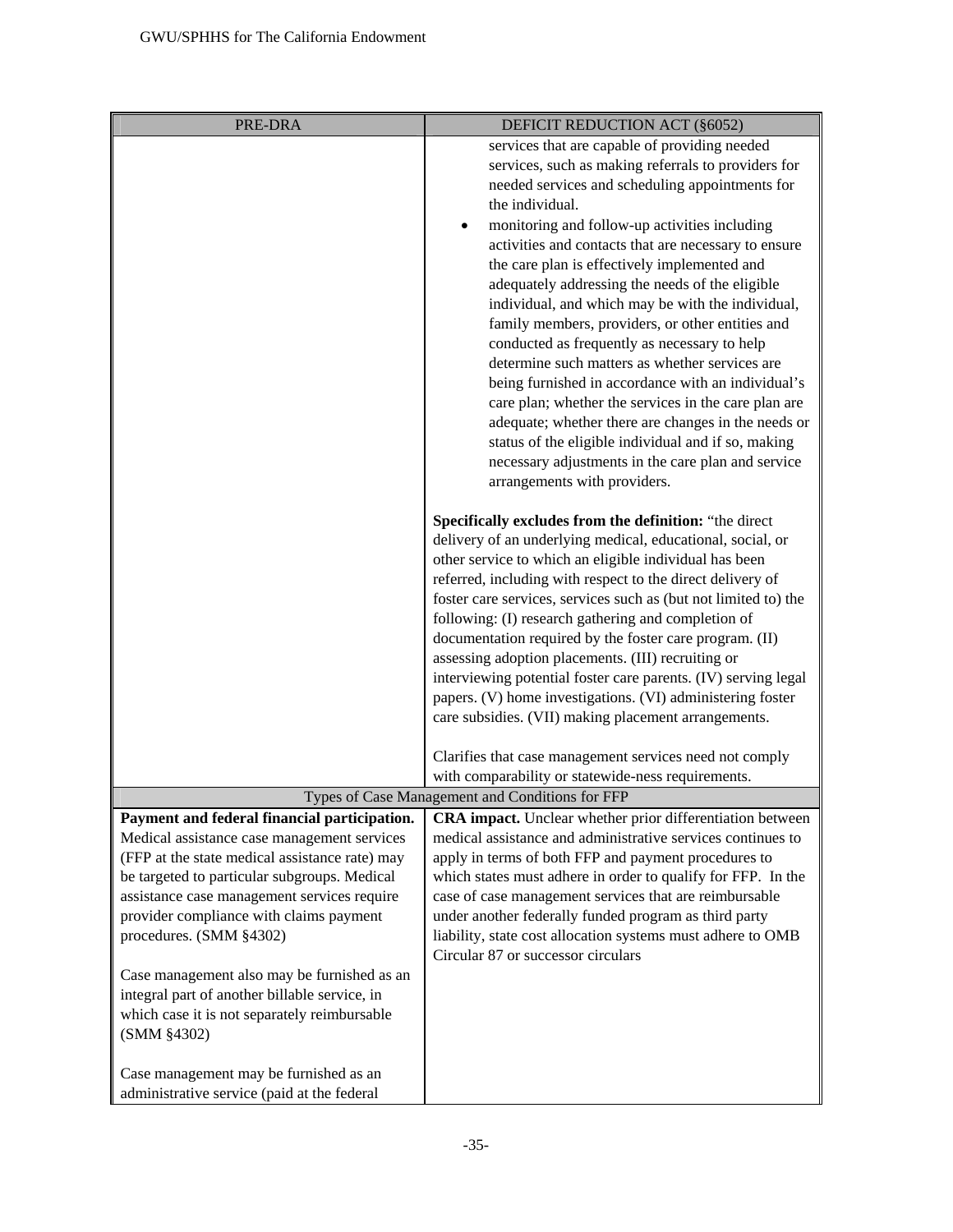| PRE-DRA                                           | DEFICIT REDUCTION ACT (§6052)                                  |
|---------------------------------------------------|----------------------------------------------------------------|
| matching rate for administrative services).       |                                                                |
| Case management services must be directly         |                                                                |
| related to state plan administration. When case   |                                                                |
| management is furnished as an administrative      |                                                                |
| service, federal requirements regarding           |                                                                |
| administration costs must be followed (use of     |                                                                |
| time studies, allocation of costs among           |                                                                |
| programs, related to administration of state      |                                                                |
| Medicaid plan). (SMM §4302)                       |                                                                |
|                                                   |                                                                |
| Case management may be furnished as an            |                                                                |
| integral part of EPSDT medical assistance         |                                                                |
| services or as an EPSDT administrative            |                                                                |
| service.                                          |                                                                |
|                                                   | Third party liability recovery for case management services    |
| General third party liability recovery principles | Specifies that "in accordance with 42 U.S.C. §1396a(a)(25),    |
| apply to "care and services available under the   | federal financial participation only is available under this   |
| plan" 42 U.S.C. §1396a(a)(25)(A). Where           | title for case management services or targeted case            |
| [third party] legal liability is found to exist,  | management services if there are no other third parties liable |
| states must make recovery efforts "after          | to pay for such services, including as reimbursement under     |
| medical assistance has been made available"       | a medical, social, educational, or other program."             |
| 42 U.S.C. §1396a(a)(25)(B). States must have      |                                                                |
| in place subrogation laws that apply "to the      | Exempts activities carried out under the Indian Health         |
| extent that payment has been made under the       | Service and the Ryan White Care Act from the meaning of        |
| state plan for medical assistance in any case     | federal programs.                                              |
| where a third party has a legal liability to make |                                                                |
| payment for such assistance." 42 U.S.C.           |                                                                |
| §1396a(a)(25)(H).                                 |                                                                |

Source: GW Analysis of the Deficit Reduction Act of 2005

<u>.</u>

## D. Changes in Long Term Care Coverage Flexibility

 The DRA permits states to pursue new flexibility where long-term care services are concerned, offering home and community services without regard to whether or not they are required as a substitute for institutional care. In its *Road Map to Long Term Care Reform* under the DRA, <sup>26</sup> the United States Department of Health and Human Services identifies certain coverage expansion options for children with serious disabilities in moderate income working families, new state flexibility to cover patient self-directed personal care without a waiver, and state flexibility to offer home and community care services to individuals who experience serious functional limitations but are not at risk for institutional care. This ability on the part of states to extend community services to persons with serious and chronic conditions but not yet on the verge of institutional care represents a potentially important advance both generally and in particular in the context of developing managed care systems. States that have moved ahead with managed care for persons with disabilities emphasize the importance of using managed care systems as

<sup>&</sup>lt;sup>26</sup> Available at http://www.cms.hhs.gov/smdl/downloads/Ryltcneeds.pdf (Accessed April 15, 2006)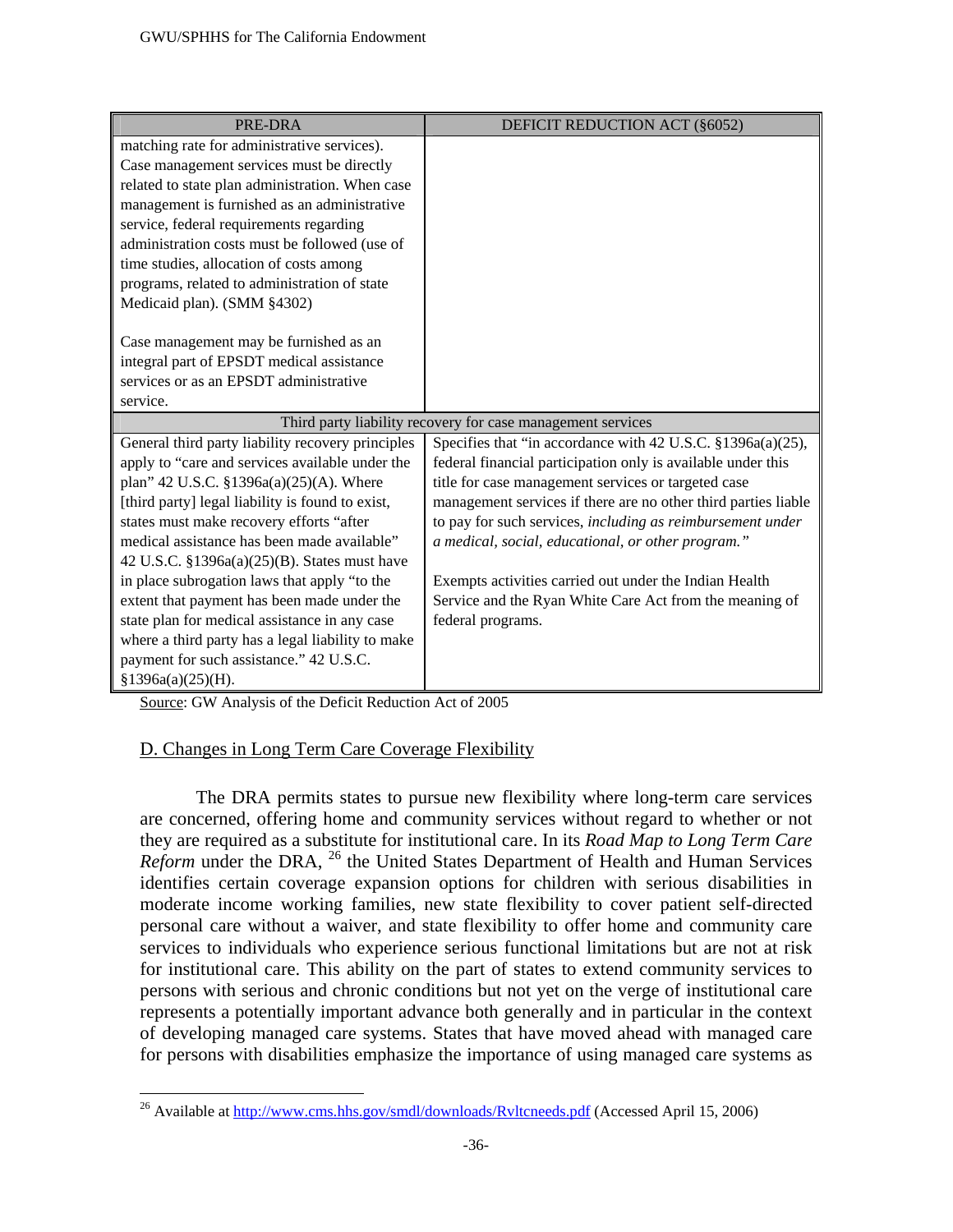an integrated service strategy for maintaining individuals in the community, and this new option appears to be an important addition to the armament of strategies for improving services for populations with heightened health needs.

## **Conclusion**

 The evidence presented here points to several important conclusions. First, each of the areas discussed in our prior report were areas of concern for other states as they moved disabled beneficiaries into managed care programs. While the prior report concluded that California's legal framework inadequately addressed many of the concerns mentioned above, this report provides examples, where available, of how other states have addressed each issue. However, despite the high level of interest in compulsory managed care for beneficiaries whose Medicaid eligibility is linked to disability, the total level of multistate experience on which to draw on is actually limited. We encountered considerable challenges in locating state Medicaid purchasers with relevant experience. Indeed, we had to expand our review to several voluntary enrollment systems in order to find sufficient examples on which to draw. The very voluntary nature of these sites raises questions of relevance, since by definition, compulsory systems have a potential impact quite distinct from other arrangements and raise issues that are unique to compulsory environments.

The Wisconsin "opt out" system offers an interesting example of an attempt to straddle the two concepts, and it may be that this approach is worth pursuing. Notably, the voluntary disenrollment rate remains at 10 percent, a not-inconsiderable number. Furthermore, the incentives to participating plans created by a voluntary environment may be considerably different; it is unclear for example, if the voluntary leavers in the opt-out system were in fact the very highest cost patients. The lack of widespread compulsory managed care for beneficiaries with disabilities is notable in our opinion, given the extent to which managed care has become a norm for non-disabled populations. We believe that this low rate of managed care systems use suggests the sheer complexity of the undertaking and underscores the need to proceed with caution.

Second, we were struck by the extent to which states struggled with the challenge of performance assessment. Even states with considerable track records in Medicaid managed care and performance measurement have found that arriving at a satisfactory approach for persons with disabilities is difficult. States appreciate the need for layering in the range of tools used, just as they layer their tools for the non-disabled populations: standardized measures reported on the basis of audited data; special performance studies; and special reporting on certain measures such as network design, grievance and appeals, and disenrollments. States clearly are struggling, and they report that even as they oversee plans, they do not have a comprehensive approach yet to quality measurement. Whether compulsory enrollment can safely be undertaken in an environment in which no one appears sure how to measure quality raises important questions, although recent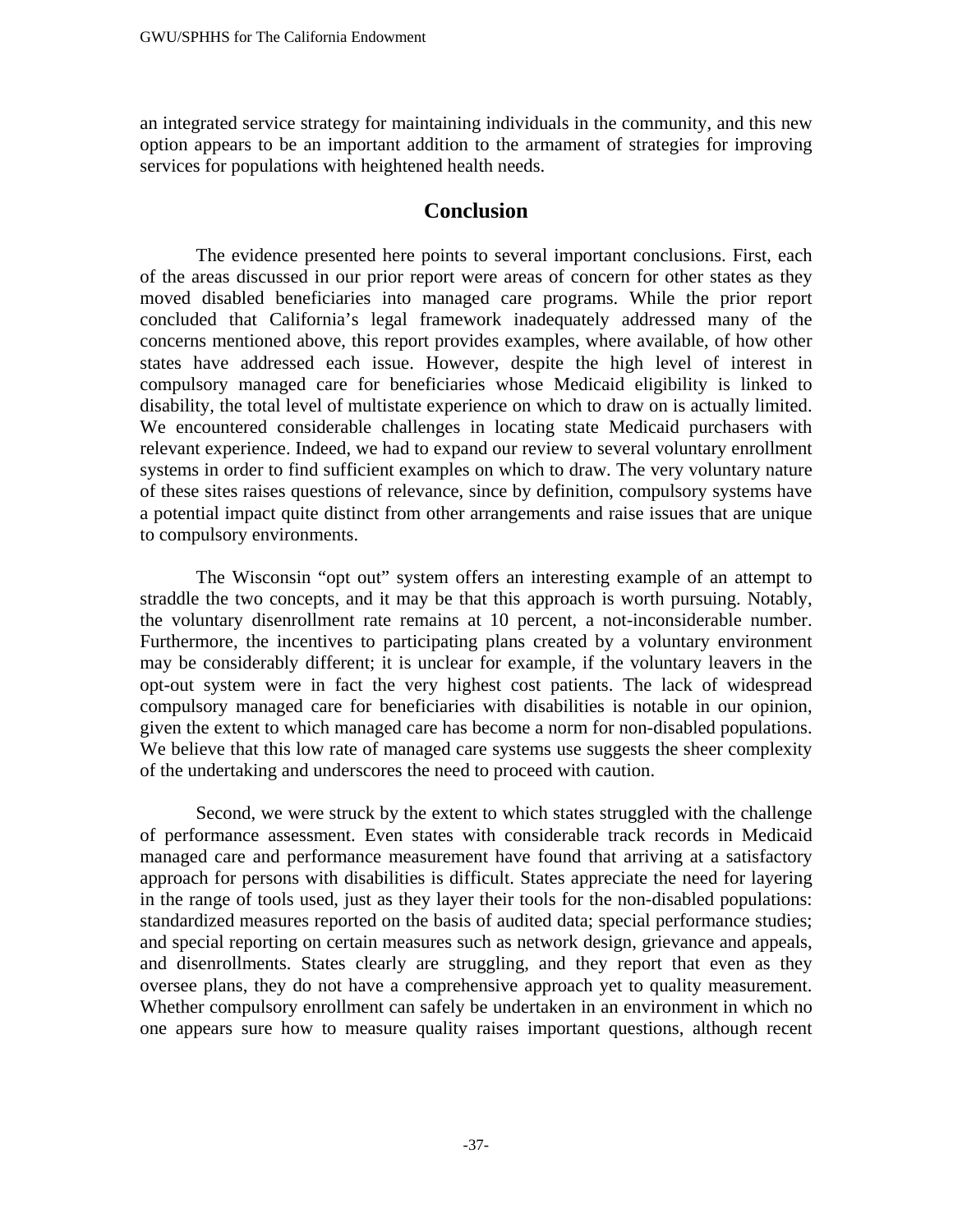efforts by the Center for Health Care Strategies to develop performance measurement standards for the California HealthCare Foundation may offer promising directions.  $27$ 

Third, the DRA opens new options relevant to managed care for persons with disabilities who need both acute services and home and community care to avoid institutional care at the earliest possible point. But these options are new and further experience in their application to a population with disabilities would appear to be advisable prior to moving into compulsory managed care. In addition, changes in federal payments for targeted case management may bear particularly careful scrutiny, since case management services offered through publicly funded health systems appear to be integral to a successful transition into managed care among persons with severe disabilities.

Finally, our interviews with state officials make clear that managed care for persons with disabilities requires a considerable investment in staffing, expert assistance and other resources. According to the state officials with whom we spoke, planning will take time, the transition should be predicated on data and needs assessment, and beneficiary involvement will be key not only prior to the decision to convert to managed care, but as part of the ongoing process of transformation and oversight. Whether the state wants to make this type of investment at the moment is an issue that must be decided as part of a broader discussion that weighs all of these issues and considerations. An additional and essential matter in the view of the state officials with whom we spoke is the precise nature of the relationship between a state and its local governments, especially in systems in which oversight is a shared responsibility. In managed care for persons with disabilities, the state must anticipate that its local governments will need extensive support.

 A final observation from our discussions with state officials is that the most important area of future development may be voluntary arrangements created for the dual enrollee population, which utilize specialized Medicare managed care plans authorized under the Medicare Modernization Act supplemented with wrap-around Medicaid longterm care benefits.

 $\overline{a}$ 

 $^{27}$  California HealthCare Foundation, Medi-Cal Performance Standards Recommendations (Nov. 2005). Available at http://www.chcf.org/topics/medi-cal/perfstandards/index.cfm?itemID=116096.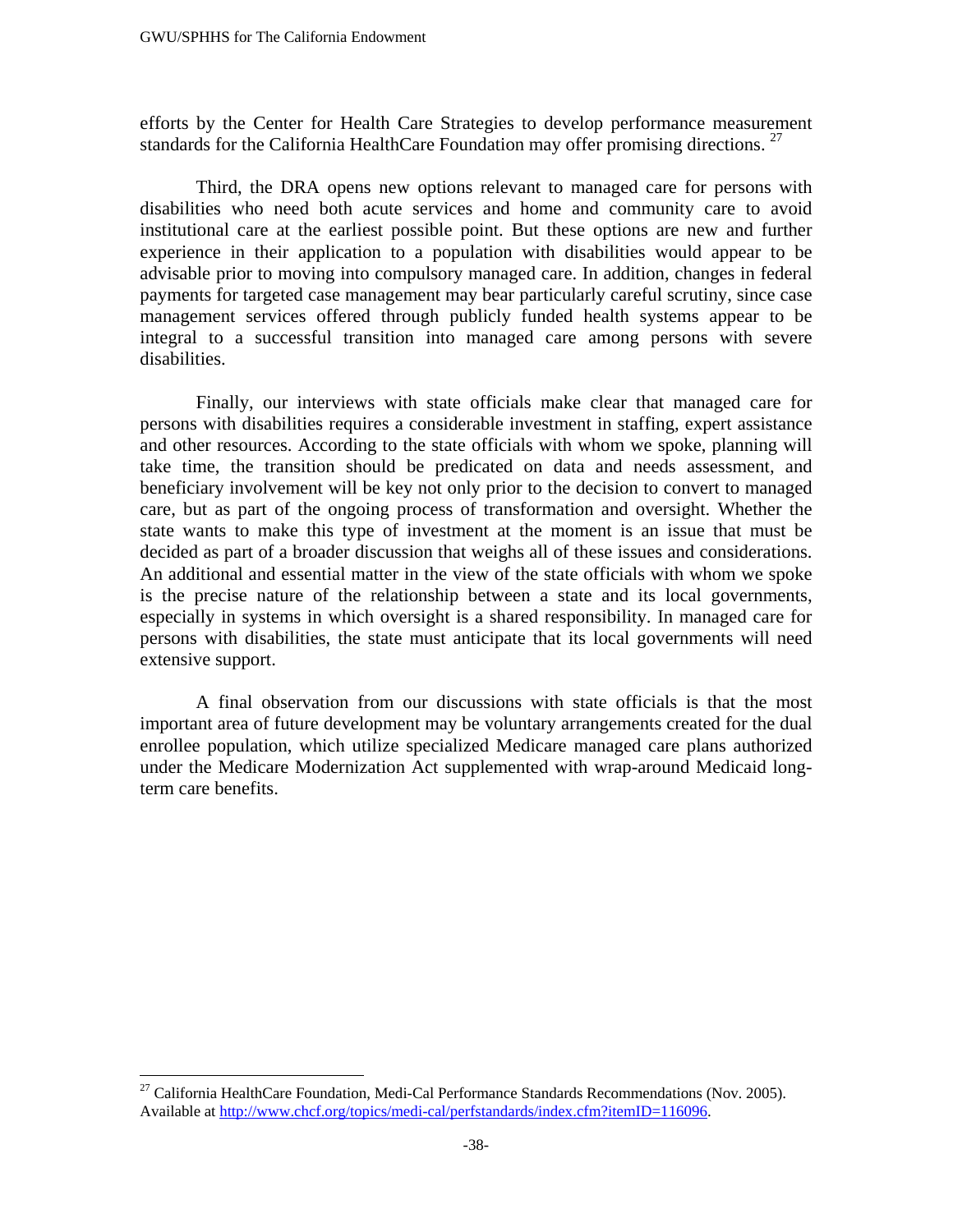# **Appendix A. Acronyms and Definitions Contained in State Contracts**

AAA – Area Agencies on Aging AAP – American Academy of Pediatrics ABD – Aged, Blind and Disabled ACOM – AHCCCS Contractor Operations Manual ADA – American with Disabilities Act ADL – Activities of Daily Living AHCCCS – Arizona Health Care Cost Containment System AHCCCSA – Arizona Health Care Cost Containment System Administration BH – Behavioral Health BOH – Bureau of Health CAHPS – Consumer Assessment of Health Plans Survey CMS – Centers for Medicare and Medicaid Services DMA – Division of Medical Assistance DME – Durable Medical Equipment EOHHS – Executive Office of Health and Human Services EPD – Elderly and Physically Disabled EPSDT – Early and Periodic Screening, Diagnostic and Treatment EQRO – External Quality Review Organization FFS – Fee For Service GSSC – Geriatric Support Services Coordinator GWU – George Washington University HCFA – Health Care Financing Administration HEDIS – Health Plan Employer Data and Information Set HMO – Health Maintenance Organization IADL – Instrumental Activities of Daily Living ICF/MR – Immediate Care Facility for the Mentally Retarded IEP – Individual Education Plan IFSP – Individual Family Service Plan IMD – Institutions for Mental Disease LEP – Limited English Proficiency LTC – Long-Term Care MA – Medical Assistance MSC – Minnesota Senior Care MCO – Managed Care Organization MDHO – Minnesota Disabled Health Options MSC – Minnesota Senior Care MSC+ – Minnesota Senior Care Plus MSHO – Minnesota Senior Health Options MMIS – Medicaid Management Information Services NCQA – National Committee for Quality Assurance PACE – Program of All-Inclusive Care for the Elderly PCP – Primary Care Physician QA/PI – Quality Assessment and Performance Improvement QMB – Qualified Medicare Beneficiary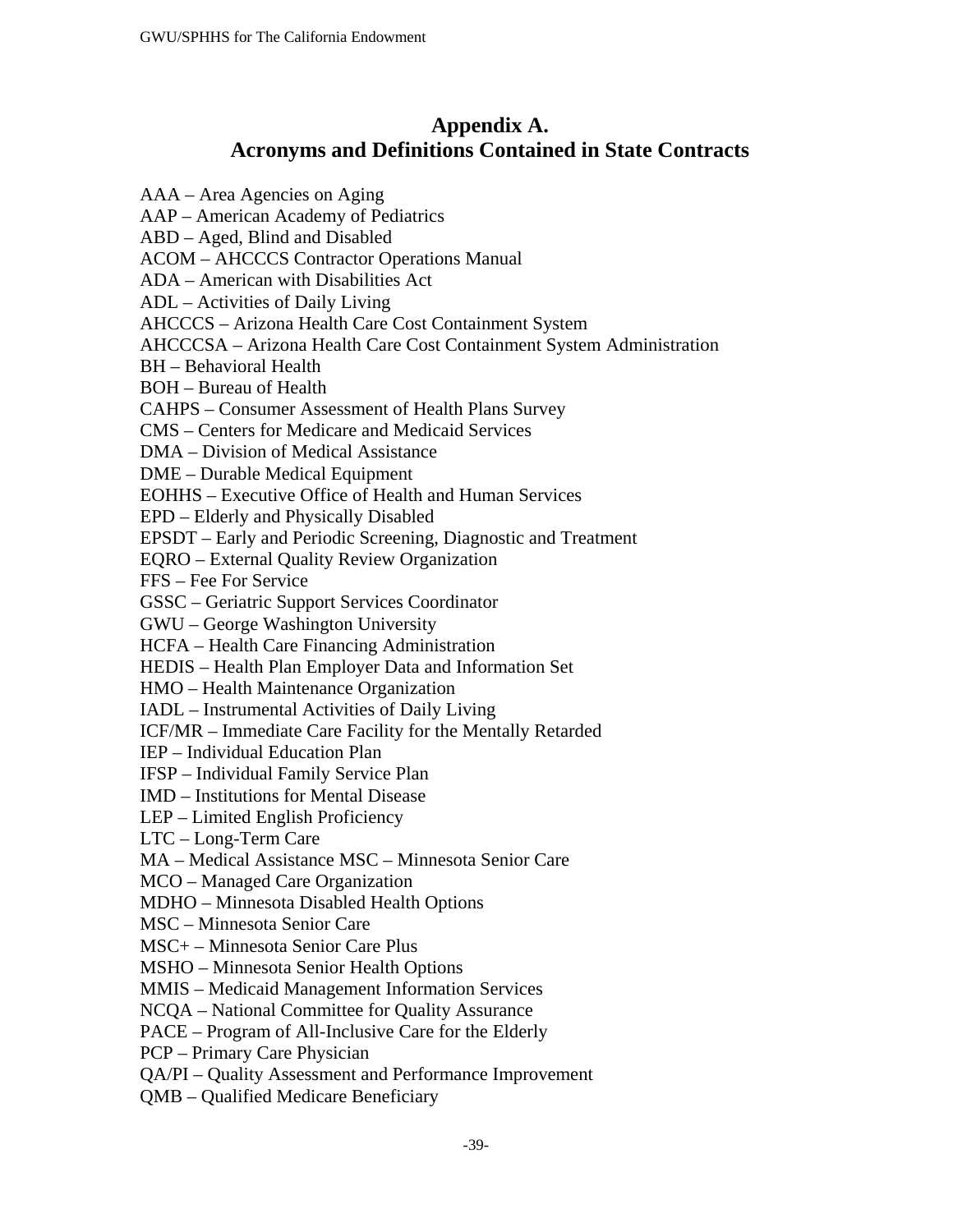SCOP – Senior Care Options Program SHCN – Special Health Care Needs SSI – Supplemental Security Income SSI MC - Supplemental Security Income Managed Care TBI – Traumatic Brain Injury TDD/TYY – Telecommunications Device for the Deaf / Teletype VA – Veteran's Administration

WPP – Wisconsin Partnership Program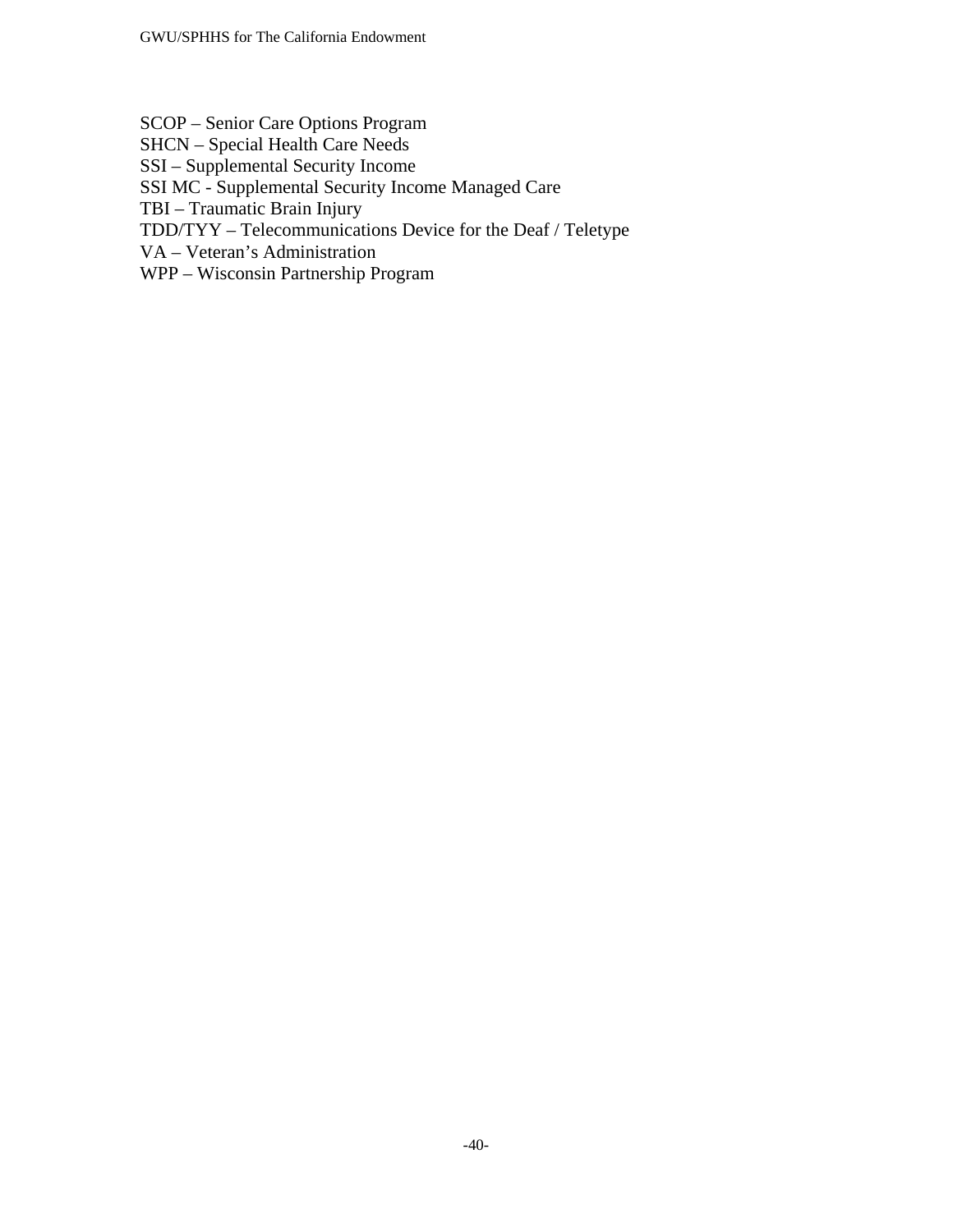# **Appendix B. MassHealth Senior Care Options Program Date and Reporting Requirements**

## **2.13 Data Submissions, Reporting Requirements, and Surveys**

#### **A. General Requirements for Data**

The Contractor must provide and require its subcontractors to provide:

- 1. all information CMS and DMA require under the Contract related to the performance of the Contractor's responsibilities, including non-medical information for the purposes of research and evaluation; and
- 2. any information CMS and DMA require to comply with all applicable federal or state laws and regulations.

## **B. General Reporting Requirements**

The Contractor must:

- 1. be responsible for all administrative costs associated with the development, production, mailing and delivery of all reports required under the Contract;
- 2. submit to CMS and DMA all required reports in accordance with the specifications, templates and time frames described in this Contract and **Appendix E**, unless otherwise directed or agreed to by CMS and DMA. The Contractor must submit all proposed modifications, revisions, or enhancements to any reports to CMS and DMA for approval prior to making such changes;
- 3. if CMS and DMA do not approve any report the Contractor submits, correct or modify the report as directed by CMS and DMA and resubmit it to CMS and DMA for final acceptance and approval within agreed-upon time frames;
- 4. at request of CMS or DMA provide additional ad hoc or periodic reports or analyses of data related to the Contract, according to a schedule and format specified or agreed to by CMS and DMA;
- 5. have the capacity to display data graphically, in tables, and in charts, as directed by CMS and DMA;
- 6. apply generally accepted principles of statistical analysis and tests for statistical significance, as appropriate, to data contained in reports;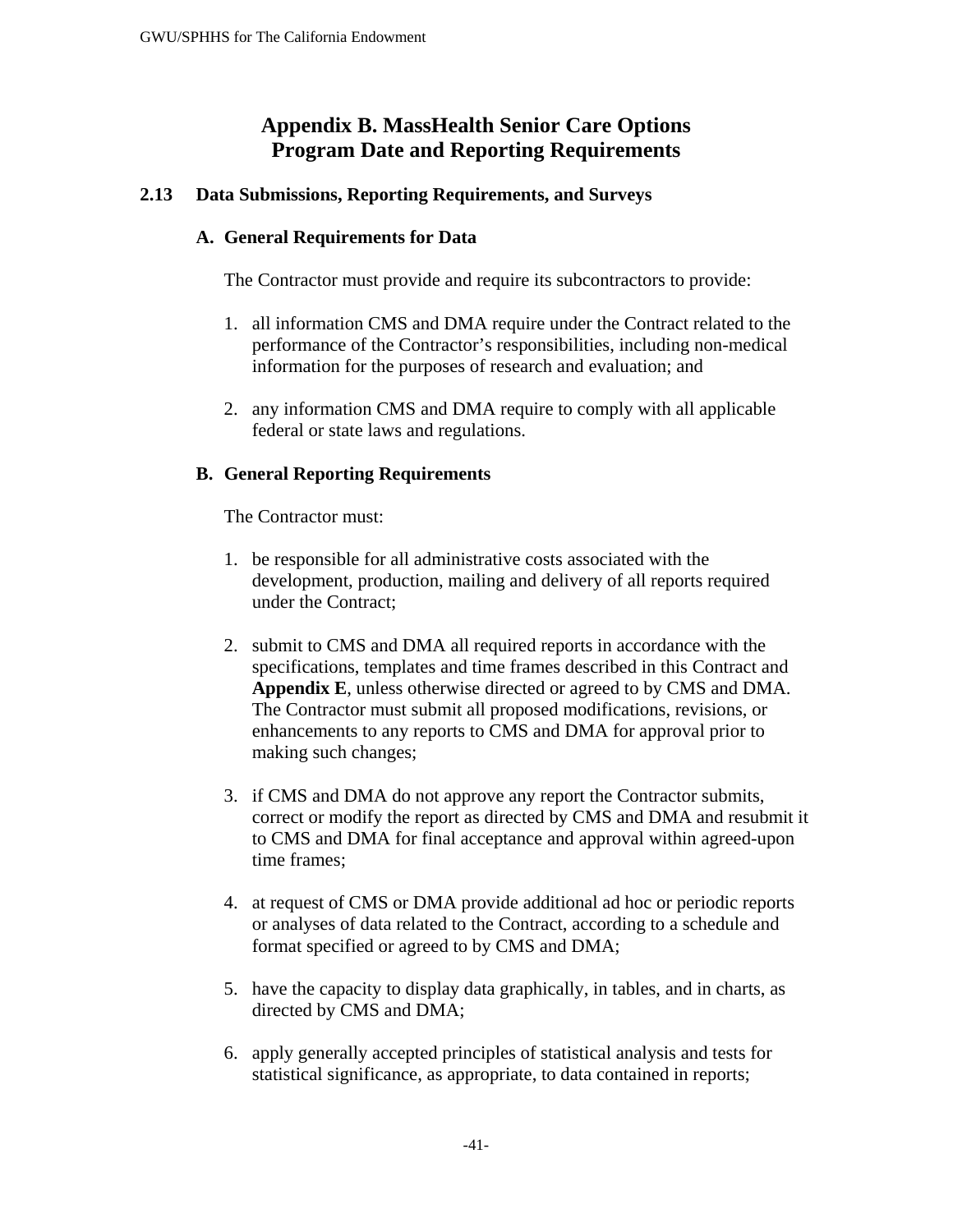- 7. ensure that all reports are identified with a cover page that includes at least the following information:
	- a. title of the report;
	- b. production date of the report;
	- c. contact person for questions regarding the report;
	- d. data sources for the report;
	- e. reporting interval;
	- f. date range covered by the report; and
	- g. methodology employed to develop the information for the report;
- 8. provide with each report a narrative summary of the findings contained in the report, analyses, and actions taken or planned next steps related to those findings;
- 9. submit one printed original and two printed copies of each report and, upon the request of CMS or DMA, also make each report available electronically in a format and media compatible with CMS and DMA software and hardware requirements. The original and printed copies must:
	- a. be in a loose-leaf binder;
	- b. be clearly labeled with the titles of the reports it contains; and
	- c. have clear separations between reports when more than one report is contained in one binder;
- 10. provide CMS and DMA with reports and necessary data to meet all applicable federal and State reporting requirements within the legally required time frames; and
- 11. provide reports to CMS and DMA according to the following timetable, unless otherwise specified or approved by CMS and DMA. All references to "annual" or "year-to-date" reports or data refer to the contract year, unless otherwise specified. CMS and DMA may at their sole discretion assess financial penalties as described in **Subsection 5.3(P)** for failure to perform any reporting requirements.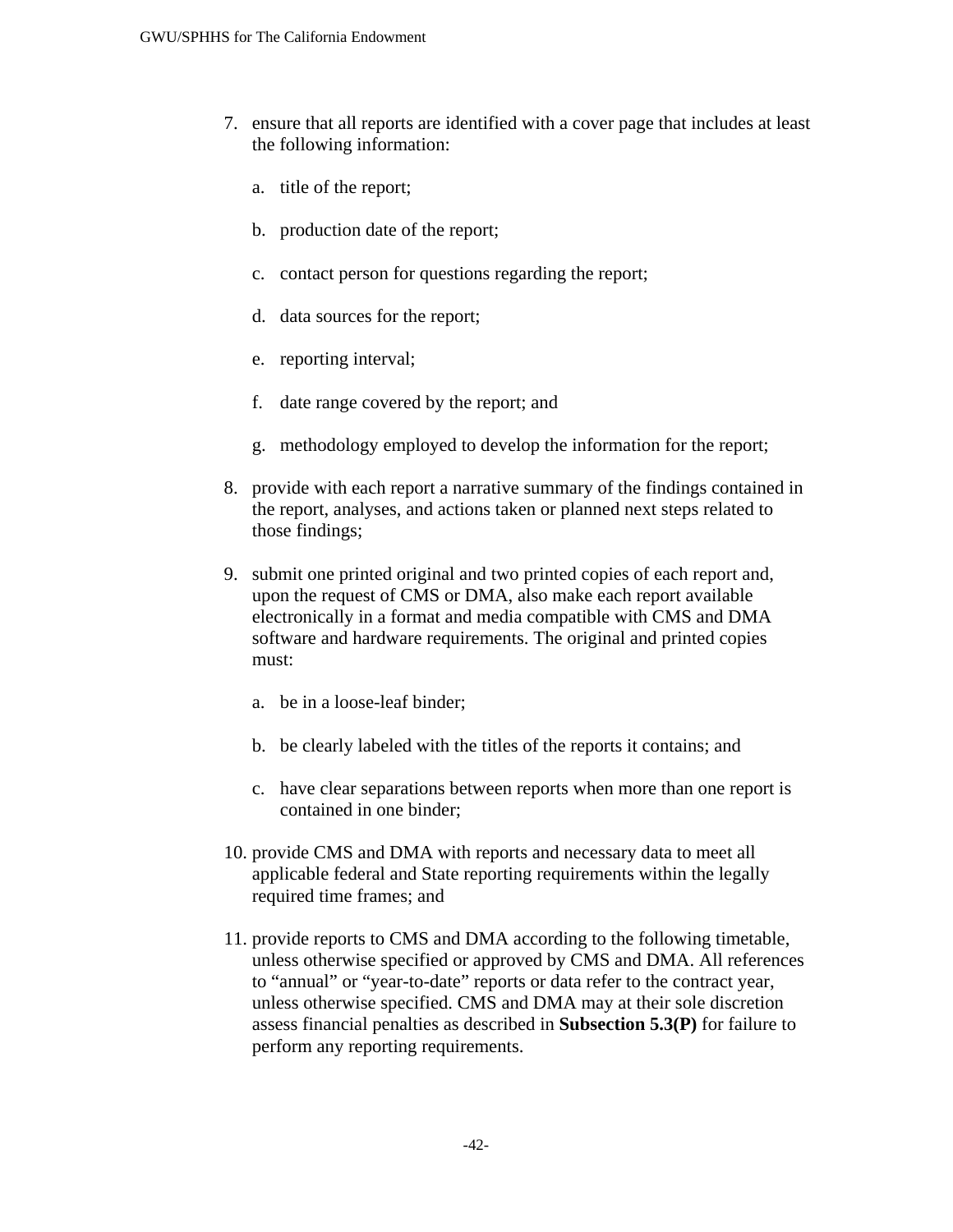- a. Incident Reports deliver incident reports to CMS and DMA by 5:00 p.m. (Eastern Time) on the next business day after the Contractor receives incident notification, in accordance with the established protocol.
- b. Weekly Reports no later than 5:00 p.m. the next business day following the week reported.
- c. Biweekly Reports according to a schedule agreed to by CMS and DMA for the specific reports in question.
- d. Monthly Reports no later than 5:00 p.m. on the 20th day of the month immediately following the month reported, if the  $20<sup>th</sup>$  of the month falls on a non-business day, the next business day; except for October, January, April, and July, when monthly reports may be submitted with quarterly reports.
- e. Quarterly Reports no later than 5:00 p.m. on the 30th day of the month following the end of the quarter reported, that is, October 30, January 30, April 30, and July 30; or, if the  $30<sup>th</sup>$  of the month falls on a non-business day, the next business day. Quarterly reports due January 30 and July 30 may be submitted with semiannual reports.
- f. Semiannual Reports no later than 5:00 p.m. on the 30th day following the end of the semiannual period reported, that is, January 30 and July 30; or, if the  $30<sup>th</sup>$  of the month falls on a non-business day, the next business day. Semiannual reports due July 30 may be submitted with annual reports.
- g. Annual Reports no later than the  $45<sup>th</sup>$  day after the end of the Contract year, or, if the  $45<sup>th</sup>$  day falls on a non-business day, the next business day.
- h. One-time, Periodic, and Ad Hoc Reports no later than the time stated, or as directed by CMS and DMA.

## **C. Participation in Surveys**

The Contractor agrees to participate in surveys required by CMS and DMA and to submit to CMS and DMA all information that is necessary for CMS and DMA to administer and evaluate the program. CMS and DMA will provide this information to current and prospective Enrollees. This survey information regarding the Contractor must include but not be limited to:

1. plan quality and performance indicators, including: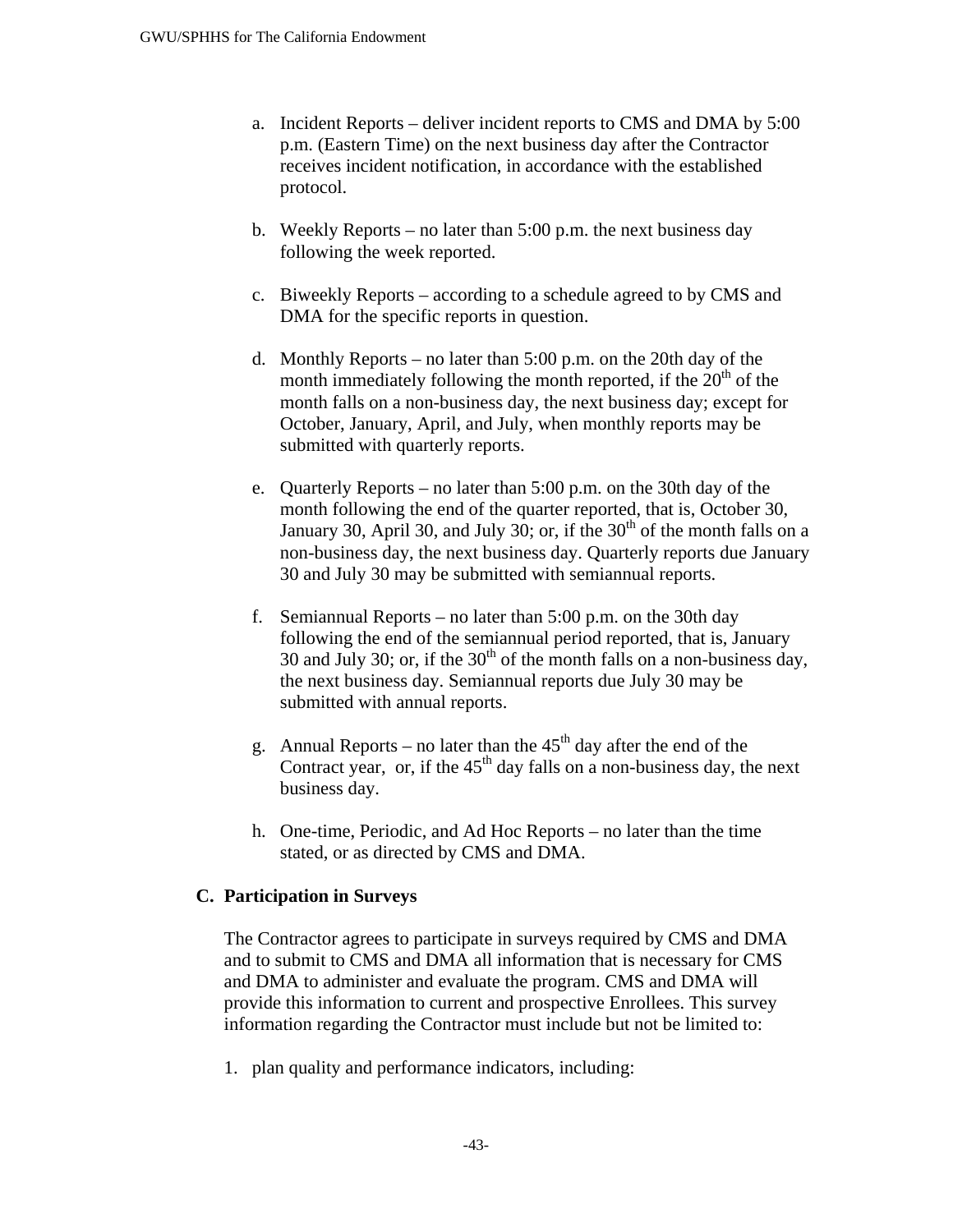- a. information on Enrollee satisfaction;
- b. the availability, accessibility and acceptability of services;
- c. information on health outcomes and other performance measures required by CMS and DMA;
- d. compliance with survey requirements determined by CMS and DMA; and
- e. other information determined by CMS and DMA to be necessary to assist current or prospective Enrollees in making an informed choice among SCO Contractors, M+C plans, and traditional Medicare and Medicaid;
- 2. information about Enrollee Appeals and their disposition; and
- 3. information regarding all formal actions, reviews, findings, or other similar actions by any governmental body, or any certifying or accrediting organization.

## **2.14 Required Program Reports**

## **A. Clinical Indicator Data**

The Contractor must report clinical indicator data including certain HEDIS 3.0 reporting set measures that are appropriate for the enrolled population. The Contractor must analyze clinical indicator data to identify opportunities for improvement and initiate quality management activities.

The following clinical indicator data, which relate to the program initiatives in **Subsection 2.10(D)**, must be reported annually. The technical definitions of such indicators and the reporting format will be provided jointly by CMS and DMA.

#### **1. Preventive Medicine**

- a. Influenza immunization rates: percentage of Enrollees who have received an influenza vaccination in the past year.
- b. Pneumococcal vaccination rate: percentage of Enrollees who have received the pneumococcal vaccination at any time.
- c. Fecal occult blood testing: percentage of Enrollees who received a fecal occult blood test during the past year.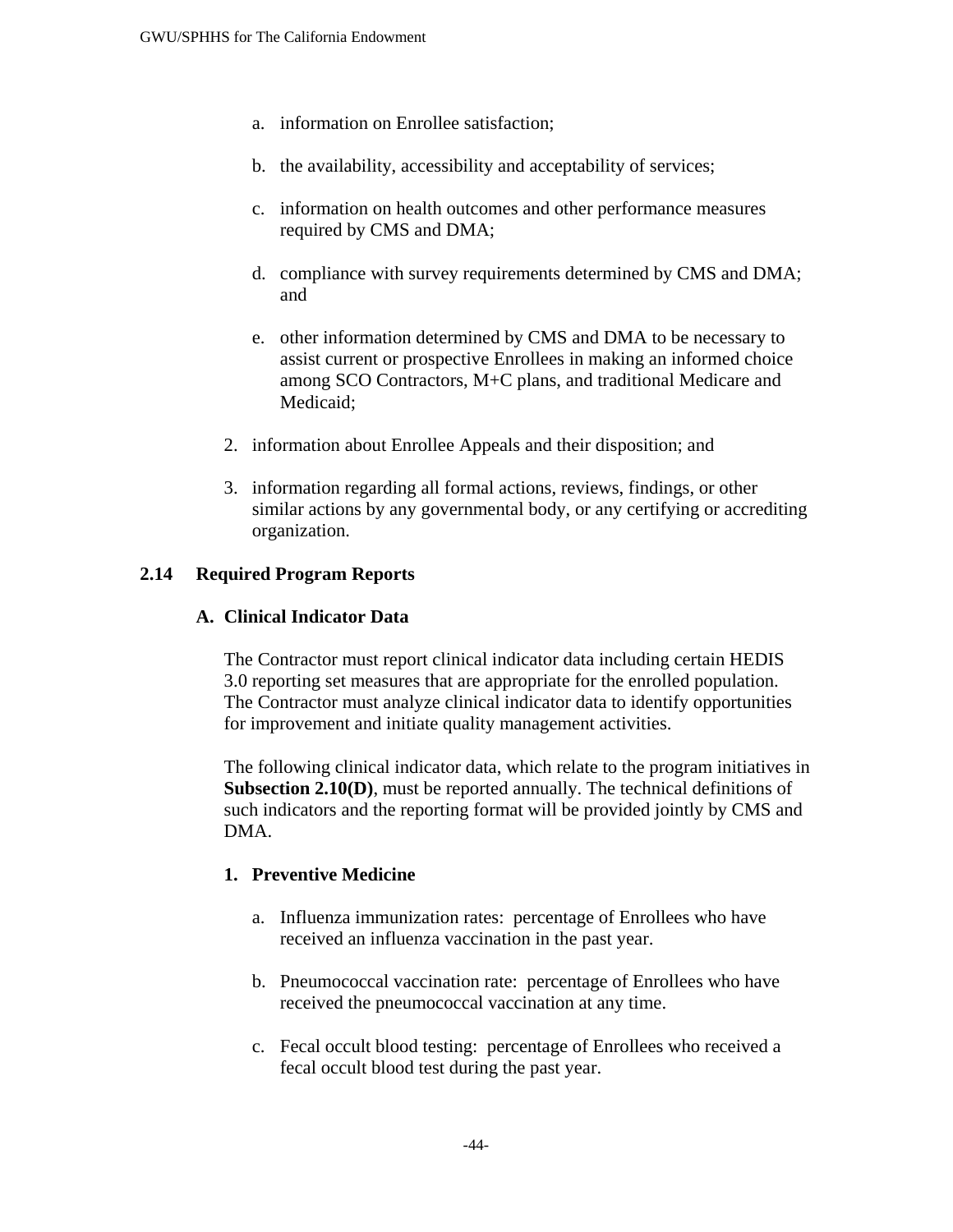- d. Mammography screening: percentage of female Enrollees age 65-69 who received a mammogram during the past year, and percentage of female Enrollees age 70-79 who received a mammogram during the past year.
- e. Eye examination every two years: percentage of Enrollees receiving vision screening in the past two years.
- f. Hearing examination every two years: percentage of Enrollees receiving hearing screening in the past two years.
- g. Screening for alcohol abuse: percentage of Enrollees reporting alcohol utilization in the CAGE risk areas, and percentage of those referred for counseling.

#### **2. Acute and Chronic Disease**

#### **a. Enrollees Diagnosed with Diabetics Mellitus (DM)**

- (1) Number of Enrollees diagnosed with DM.
- (2) Percentage on insulin.
- (3) Percentage who received a glycosylated hemoglobin test in the past year.
- (4) Percentage who received a blood test for cholesterol or LDL in the past year.
- (5) Percentage who received an opthamologic dilated fundoscopic examination in the past year.

### **b. Enrollees Diagnosed with Chronic Obstructive Pulmonary Disease (COPD)**

- (1) Number of Enrollees diagnosed with COPD.
- (2) Percentage who received pneumoccal vaccine at any time.
- (3) Percentage who received influenza immunization within the past year.
- (4) Number hospitalized for COPD and average lengths of stay.
- (5) Of those hospitalized, percentage who received corticosteroid treatment prior to admission.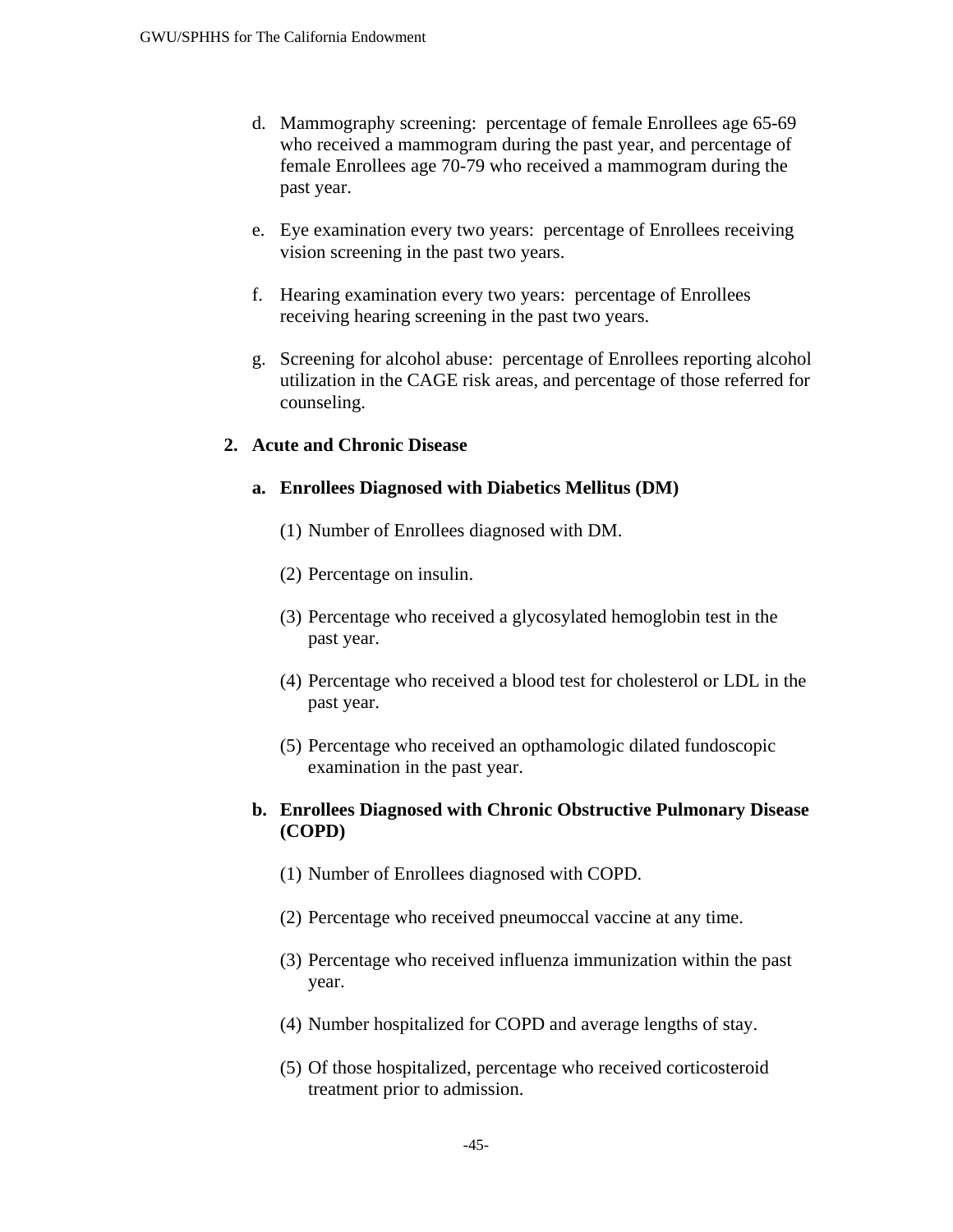- (6) COPD readmission rate (the number of Enrollees admitted more than once for COPD during the past year);
- (7) COPD readmission rate ratio (the ratio of Enrollees admitted more than once for COPD compared to Enrollees admitted only once for COPD).

#### **c. Enrollees Diagnosed with Congestive Heart Failure (CHF)**

- (1) Number of Enrollees diagnosed with CHF.
- (2) Number of Enrollees hospitalized for CHF and average lengths of stay during the past year.
- (3) Percentage for whom angiotensin converting enzyme (ace) inhibitors were prescribed.
- (4) CHF readmission rate (the number of Enrollees admitted more than once for CHF during the past year).
- (5) CHF readmission rate ratio (the ratio of Enrollees admitted more than once for CHF compared to Enrollees admitted only once).

#### **d. Enrollees Diagnosed with Depression**

- (1) Number of Enrollees diagnosed with depression.
- (2) Percentage receiving antidepressants.
- (3) Percentage with inpatient psychiatric admissions with average length of stay during the past year.
- (4) Percentage with psychiatric readmissions within 30 calendar days.
- (5) Percentage with outpatient visits with a mental health provider.
- (6) Percentage of these Enrollees who received an ambulatory followup visit within one month of hospital discharge.

#### **e. Enrollees Diagnosed with Dementia**

- (1) Number of Enrollees diagnosed with dementia.
- (2) Percentage who are receiving geriatric support services.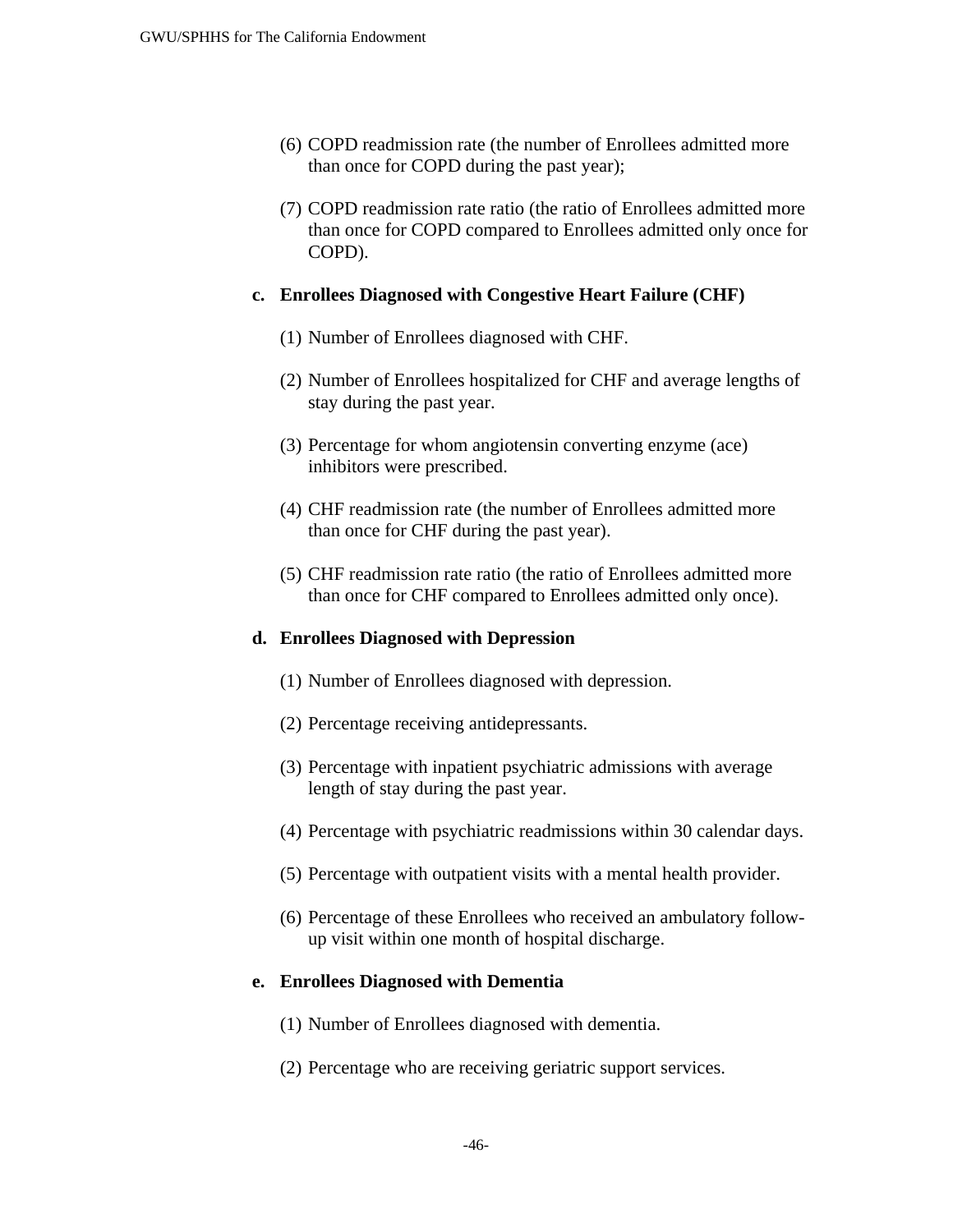- (3) Percentage with severe behavioral symptoms (such as wandering or assaultiveness).
- (4) Percentage residing in nursing facilities.
- (5) Percentage receiving community long-term care services.

## **B. Encounter Reporting**

The Contractor must meet any diagnosis or encounter reporting requirements that are in place for Medicare+Choice plans and Medicaid managed care organizations. CMS and DMA will provide the Contractor with a nine-month advance notice of such a requirement. During the nine-month period, CMS or DMA will provide technical assistance to the Contractor for developing the capacity to meet encounter reporting requirements by the end of the ninemonth period.

## **C. Enrollee Orientation Performance**

The Contractor must evaluate the effectiveness of Enrollee orientation activities and report the results to CMS and DMA on each anniversary of the start date of the Contract, specifying the costs and benefits of implementation and the lessons learned. The Contractor must also implement improvements based on the evaluation, including, as appropriate, continuing education programs for providers and administrative staff.

## **D. Complaints and Appeals**

- 1. On a monthly basis, the Contractor must report the number and types of Complaints filed by Enrollees and received by the Contractor, specifying how and in what time frames they were resolved (see **Subsections 2.8 and 2.9**). The Contractor must cooperate with CMS and DMA to implement improvements based on the findings of these reports.
- 2. The Contractor must report the number, types and resolutions of Appeals filed, including, for external Appeals, whether the external review was by the CMS Independent Review Entity or by the DMA Board of Hearings.

## **E. Disenrollment Rate**

The Contractor must report annually voluntary disenrollment rates and reasons (see **Subsection 2.3(E)(5)**). The Contractor must track such information and develop interventions to address opportunities for improvement identified through the analysis of voluntary disenrollments.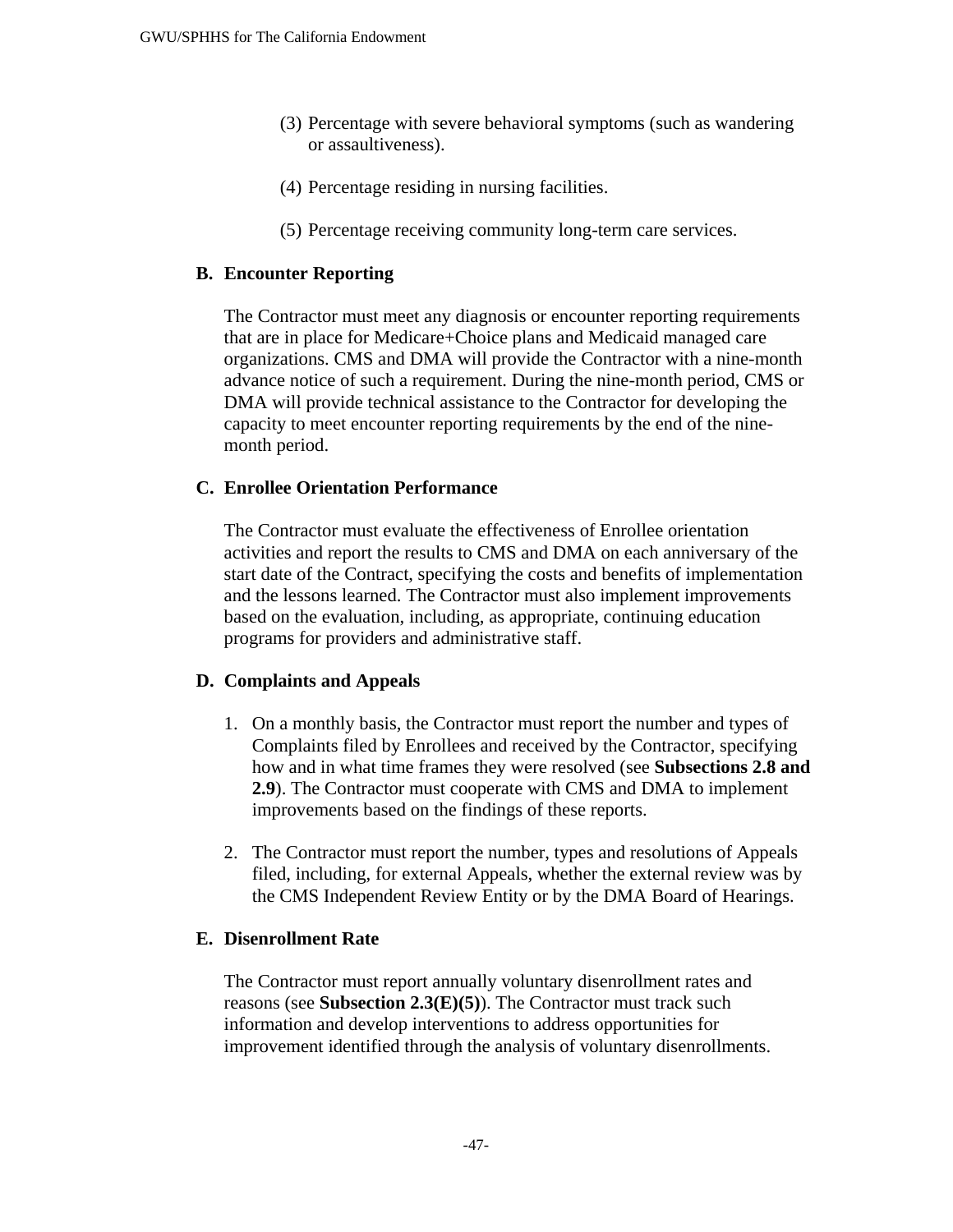#### **F. Institutional Utilization Data**

The Contractor must report institutional utilization data annually for Enrollees, including, but not limited to the following, by gender categories and age groups as defined by and in the format provided by CMS and DMA.

#### **1. Rate of Acute Hospital Admissions**

- a. Admissions per 1,000 Enrollees.
- b. Average length of stay.
- c. Readmission rate within seven calendar days.
- d. Readmission rate within 30 calendar days.

## **2. Rate of Preventable Hospital Admissions (for example, Pneumonia, COPD, CHF, Dehydration and Urinary Tract Infection)**

- a. Admissions per 1,000 Enrollees for each condition and in total.
- b. Average length of stay.
- c. Readmission rate within seven calendar days.
- d. Readmission rate within 30 calendar days.

#### **3. Rate of Nursing Facility Admissions**

- a. Admissions per 1,000 Enrollees for short-term rehabilitation or recovery (90 calendar days or less).
- b. Admissions per 1,000 Enrollees for long-term or permanent placement.
- c. Readmission rate to nursing facilities within 60 calendar days of nursing facility discharge.

#### **4. Enrollees Discharged from a Nursing Facility**

Percentage of Enrollees with the following length of stay at date of discharge and the disposition after discharge, whether home, another institution, or death.

a. Less than 30 calendar days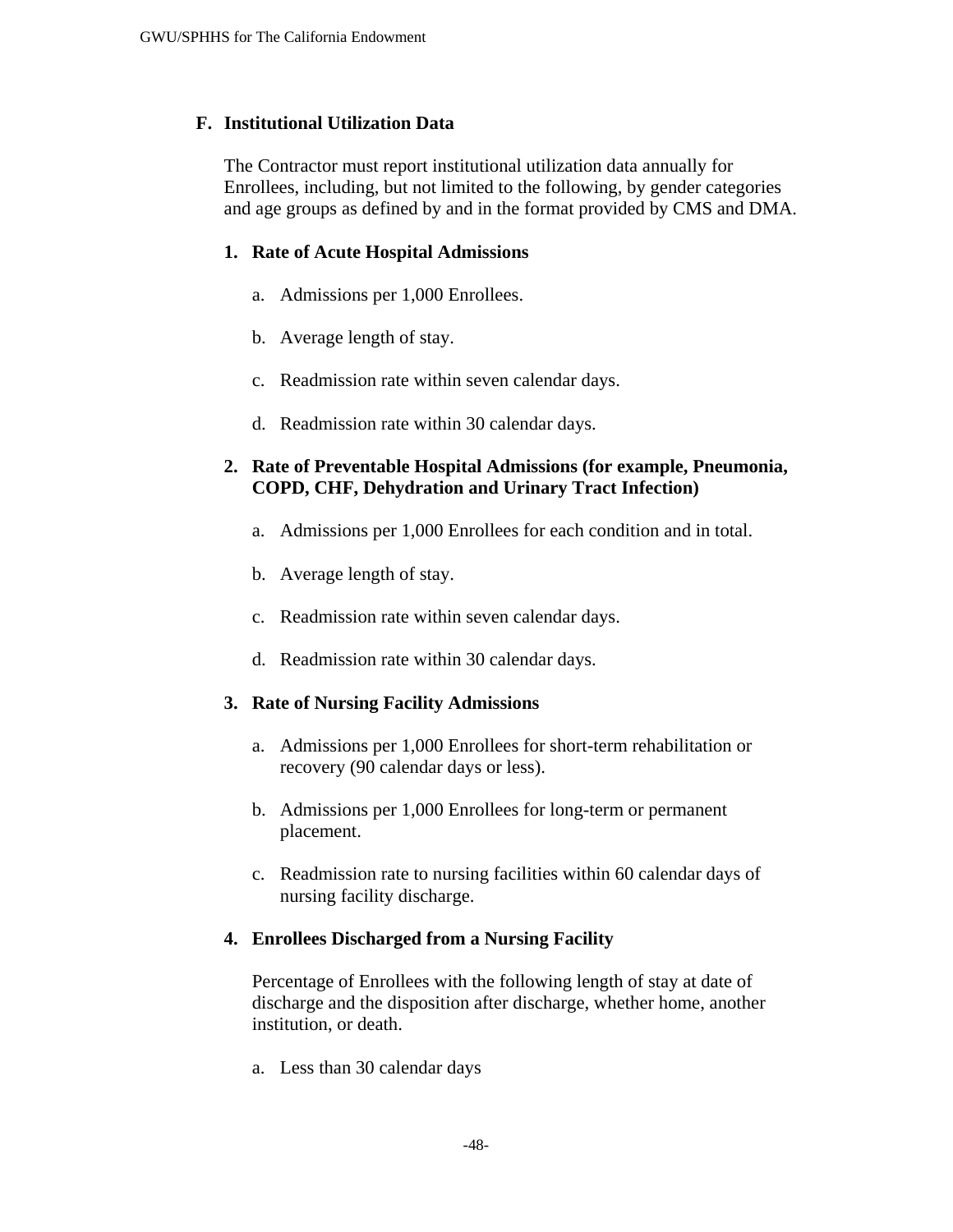- b. 30 90 calendar days
- c. 90 calendar days to one year
- d. One year to three years
- e. Longer than three years

## **5. Enrollees Residing in Nursing Facilities**

- a. The number of Enrollees with diagnoses of dementia and the percentages of those with the following lengths of stay.
	- (1) Less than 30 calendar days
	- (2) 30-90 calendar days
	- (3) 90 calendar days to one year
	- (4) One year to three years
	- (5) Longer than three years
- b. The number of Enrollees with urinary incontinence and the number of Enrollees with urinary catheters, as well as the percentages of those with the following lengths of stay.
	- (1) Less than 30 calendar days
	- (2) 30-90 calendar days
	- (3) 90 calendar days to one year
	- (4) One year to three years
	- (5) Longer than three years

#### **6. Rate of Chronic Hospital Admission**

- a. Admissions per 1,000 Enrollees for short-term rehabilitation or recovery (90 calendar days or less) with average length of stay.
- b. Admissions per 1,000 Enrollees for long-term or permanent placement with average length of stay.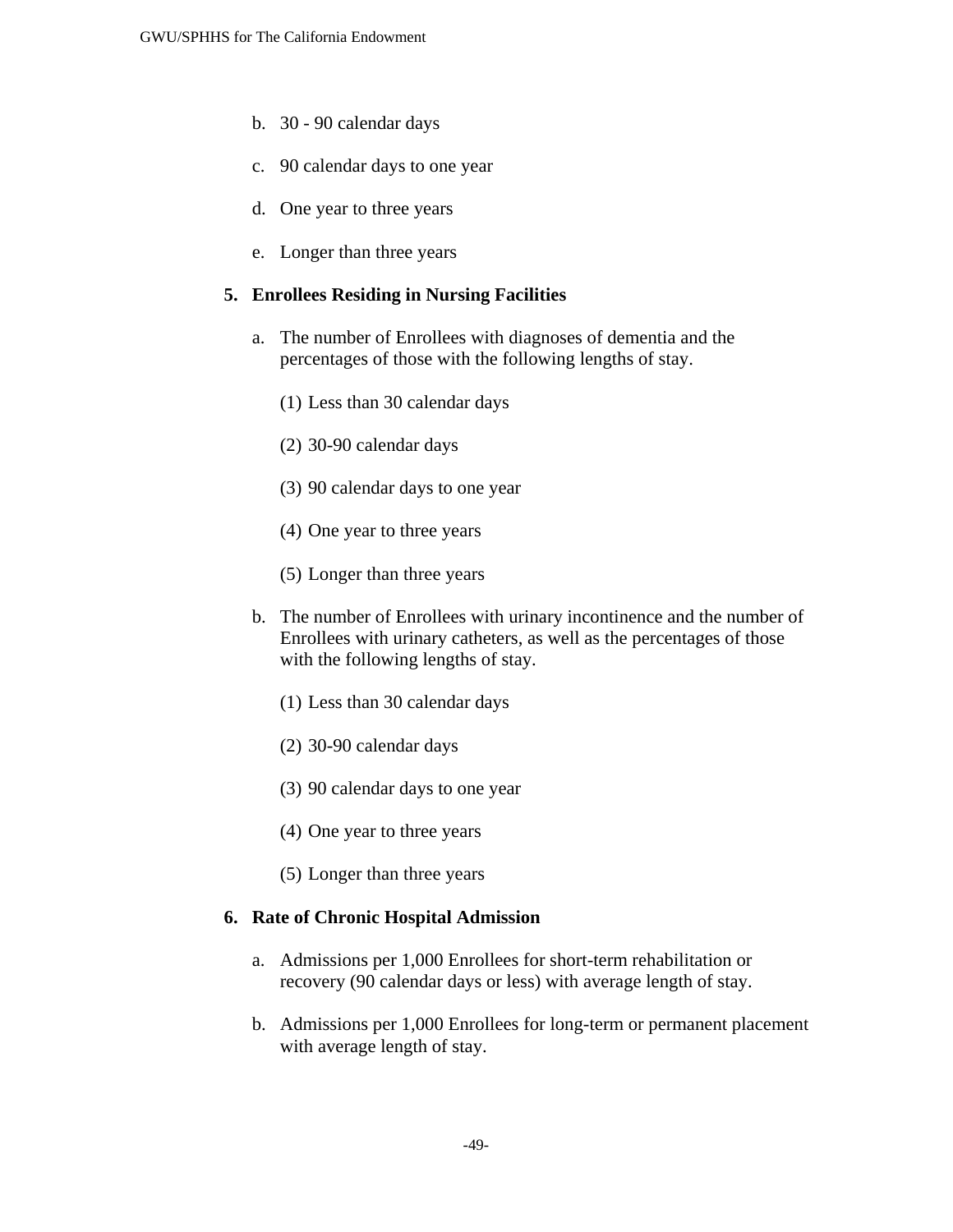c. Readmission rate to chronic hospitals within 60 calendar days of chronic hospital discharge.

#### **G. Community Health Service Utilization**

The Contractor must report community health service utilization data for Enrollees, including number of units and units per 1,000 Enrollees by age group and gender categories. Units means days unless otherwise noted. The data must be reported in the following summary categories.

- 1. Adult day health
- 2. Home health (units  $=$  visits)
- 3. Group adult foster care
- 4. Family adult foster care
- 5. Hospice
- 6. Homemaker, chore, respite and other non-medical residential support  $s$ ervices (units  $=$  hours)
- 7. Personal care attendant (units  $=$  hours)

#### **H. Enrollees Medically Eligible for Nursing Facility Services**

The Contractor must report quarterly on Enrollees who are medically eligible for nursing facility services, by age group and gender, in the following categories.

#### **1. Number in Nursing Facilities at the End of the Quarter**

- a. Total days hospitalized
- b. Total days in nursing facility

#### **2. Number Living in the Community at the End of the Quarter**

- a. Total days hospitalized
- b. Total days in nursing facility

#### **3. Number Who Died during the Quarter**

a. Those who died in nursing facility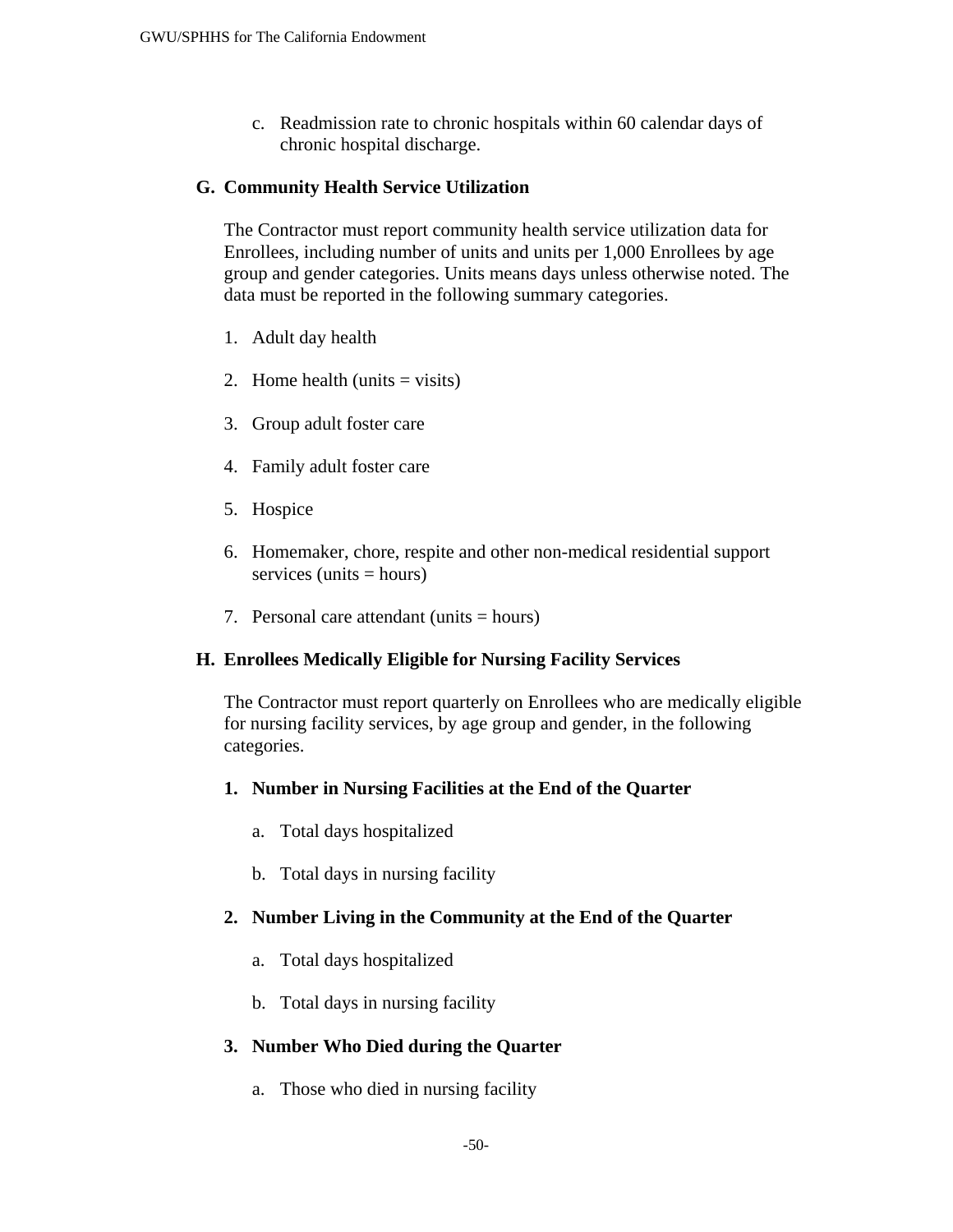- b. Those who died in hospital
- c. Those who died in community

## **I. Behavioral Health Utilization Data**

The Contractor must report behavioral health utilization data annually for Enrollees as specified by CMS and DMA, including but not limited to the following, by age group and gender categories.

### **1. Inpatient Admission for Mental Health Treatment**

- a. Number of admissions/1000 Enrollees
- b. Average length of stay
- c. Number of days/1,000 Enrollees
- d. Re-admission rate within seven calendar days
- e. Re-admission rate within 30 calendar days

## **2. Inpatient Admission for Substance Abuse Treatment**

- a. Number of admissions/1,000 Enrollees
- b. Average length of stay
- c. Number of days/1,000 Enrollees
- d. Re-admission rate within seven calendar days
- e. Re-admission rate within 30 calendar days

#### **3. For Enrollees with a Diagnosis of Alcohol Abuse**

- a. Number of inpatient admissions/1,000 Enrollees
- b. Average length of inpatient stay
- c. Number of inpatient days/1,000 Enrollees
- d. Number of outpatient visits with a substance abuse provider/1,000 Enrollees